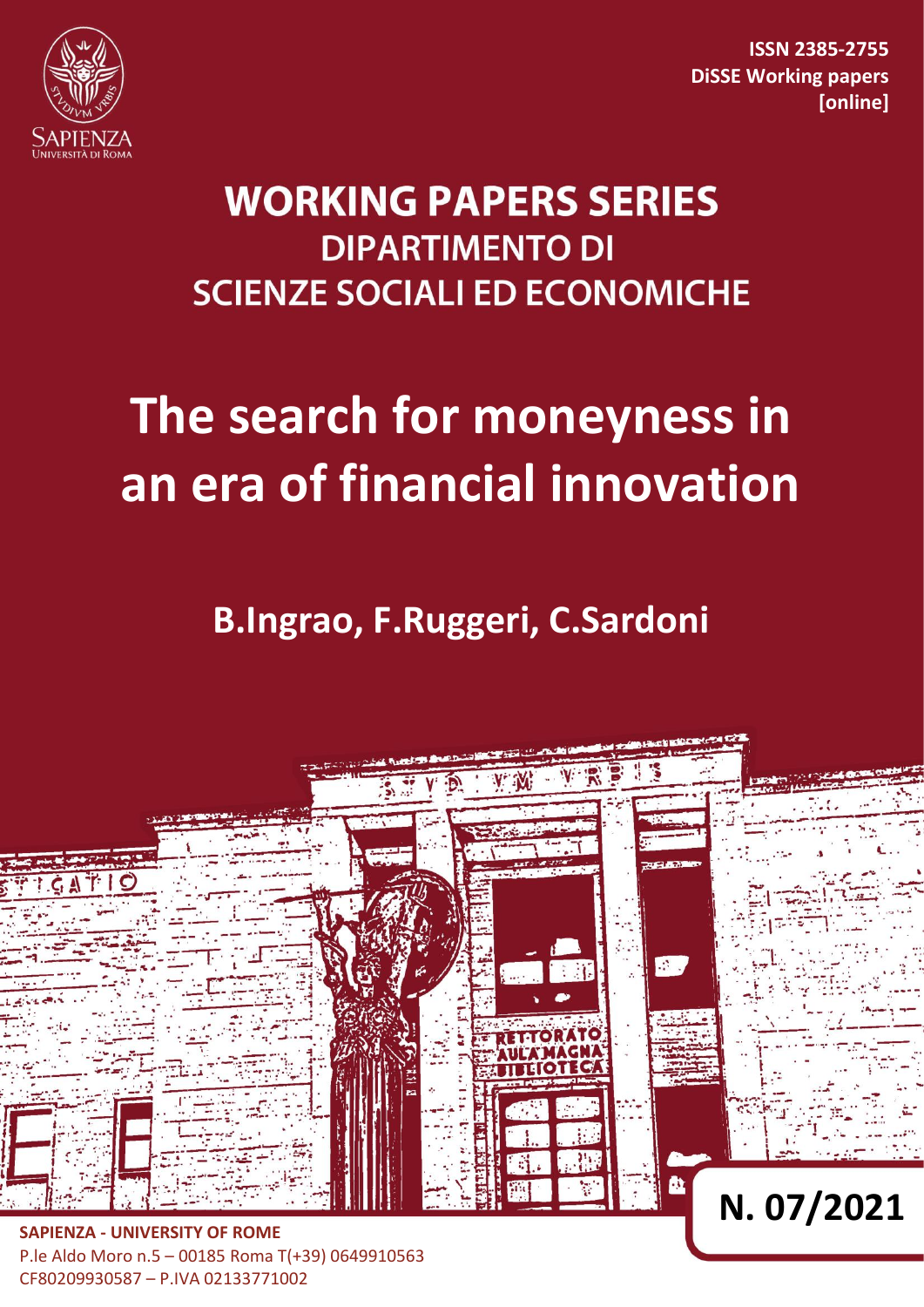# The search for moneyness in an era of financial innovation

B. Ingrao, F. Ruggeri, C. Sardoni <sup>∗</sup>

September 15, 2021

'Everyone needs money, that's why it's called money' (Danny De Vito in The Heist, 2001)

#### Abstract

The paper contributes to the ongoing debate on monetary theory by focusing on the question whether some financial instruments produced by recent financial innovations can be regarded as money ('shadow money'). The question is answered by looking at past contributions to monetary theory and the fundamental functions that an instrument must play to be regarded as money.

We look at the Menger-Jevons tradition, according to which the essential function of money is to to be the economy's medium of exchange, and an alternative view, as mainly expressed by Hicks, for which the essential function of money is to be the economy's standard of value (unit of account). We regard this latter approach as more satisfactory and capable to give account of the economic and social nature of money. The emergence of money in human societies is the result of complex social and economic processes that cannot be reduced to the solution of the problem of the double coincidence of wants.

On these grounds we argue that those instruments that have come to be called 'shadow moneys' cannot be regarded as money in a proper sense. Neither are they the economy's standard of value nor are they a means of payment universally accepted in the economy. The liquidity of such instruments can be high but this is not sufficient for them to be qualified as money. JEL Classification: E40; E44; E50; B10.

<sup>∗</sup>A previous version of the paper was presented at the 18th Annual STOREP Conference, 17-18 June 2021.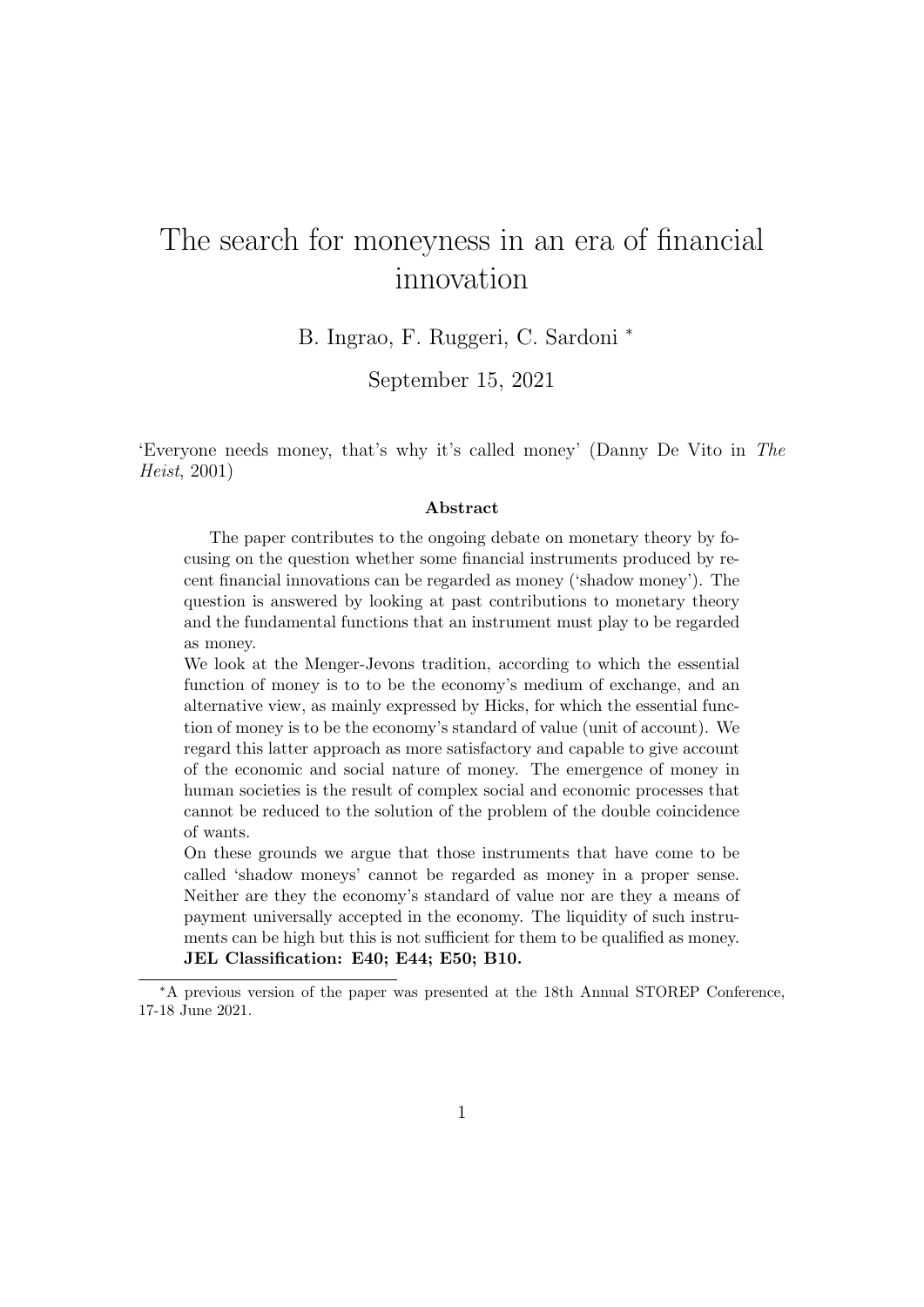#### 1 Introduction

The origins, the nature, the functions, the future of money have all been objects of debate and controversy for centuries and still today they are topics discussed at a theoretical level as well as at the more practical level of monetary policy. In particular, the intense process of financial innovation that characterized the world economy in the last 30-40 years has revitalized the debate on what is money and its essential functions. For several, some of the new instruments created by financial innovation have such properties and roles that enable them to be regarded as money, quasi-money or shadow money (Gabor and Vestergaard, 2016; Murau and Pforr, 2020).

The current debate on the emergence of alleged new moneys can benefit from a reconsideration of past contributions and discussions. The intent of our paper is to advance the ongoing debate on money by looking at some basic foundational aspects of monetary theory, which have been the object of intense discussions in the past and can still provide insights for a more satisfactory understanding of the current monetary environment.

The paper is structured as follows. First (section 2), we briefly look at what history can tell us about the origins, the nature and the functions of money in the course of the long process of development of human societies. Historical experience shows that money is the produce of complex social, religious, political and economic factors which constantly interact with one another. The emergence and development of money cannot be regarded as the outcome of a single factor, be it the market, the state, or whatever else.

We then turn to look at how different theoretical economic approaches to money are able to understand and capture the nature and functions of money consistently with the historical experience. To this purpose we contrast the still dominant 'Mengerian' monetary paradigm to a different tradition of thought as chiefly represented by Hicks's numerous works on monetary theory but also by Keynes's A Treatise on Money (sections 3 to 4).

In section 3, we take Menger's and Jevons's works on money as representative of the still dominant view of money. Menger and Jevons, with some differences between them, essentially view money as the spontaneous outcome of the working of markets, which evolve from barter to multilateral monetary transactions. The market is largely, if not exclusively, regarded as an environment which works separately and independently of the social and institutional context in which it is embedded. The emergence of money is the evolutionary outcome of decisions made by self-interested individuals in the process of repeated barter exchanges. In this 'narrative', anchored to methodological individualism and to the historical knowledge of their time, money's essential function is its role of medium of exchange. The other two functions of unit of account and store of value are of secondary importance.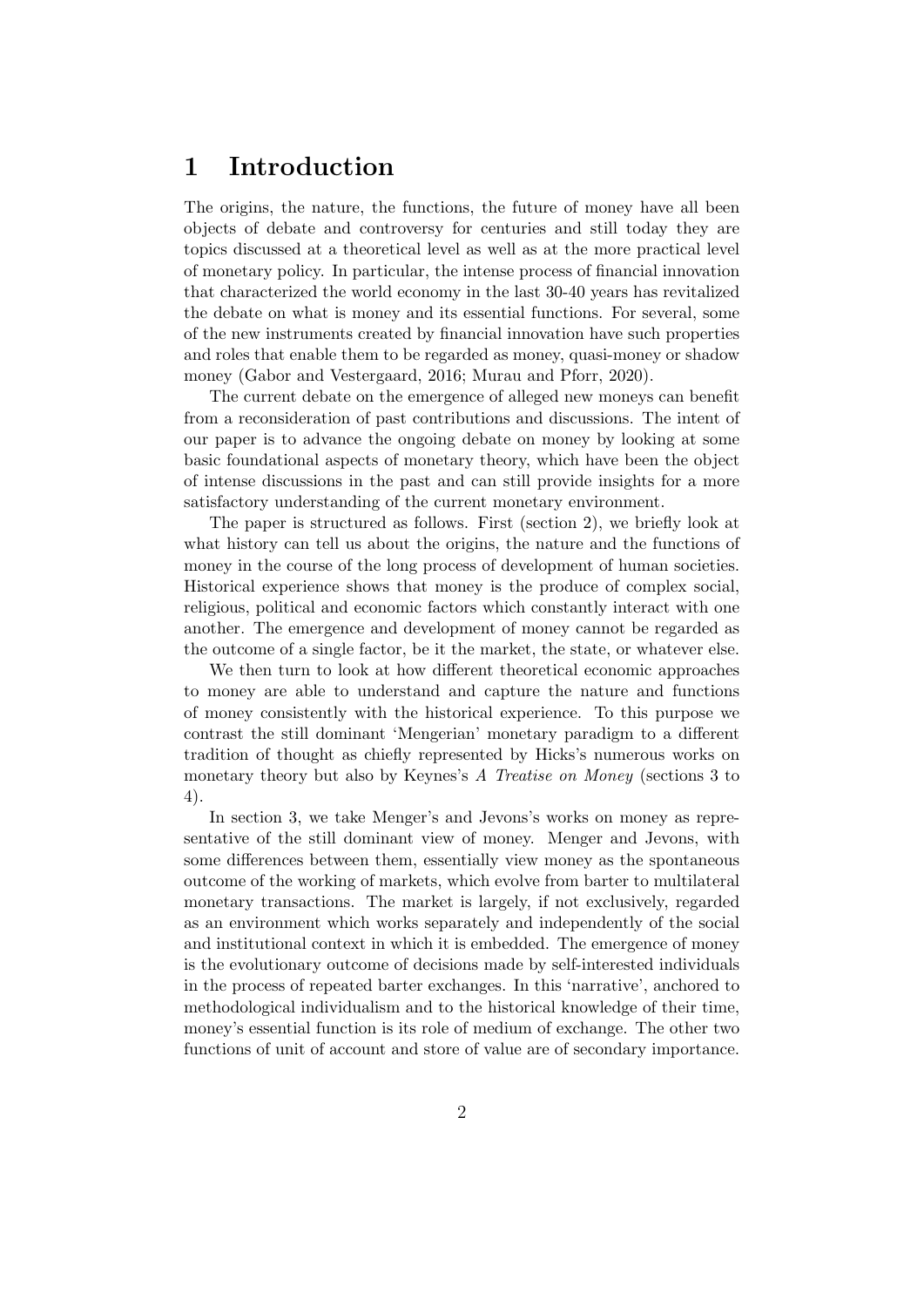Sections 4 is concerned with an alternative approach to money and its functions essentially inspired by Hicks's views as developed over a long span of time. In this perspective, market monetary transactions can never be analyzed independently of the social and institutional environment in which they take place. More specifically, since all exchanges can be regarded as stipulations of contracts, involving spot or deferred payments between parties, markets cannot work independently of the social, institutional and regulatory structures that, in a certain historical phase, organize and regulate the economy as a whole. Contracts, which are stipulated by using a generally accepted measure of the values exchanged, have economic sense only if there are laws and institutions that regulate them.

In this theoretical context, money necessarily appears as a 'social object' whose primary and essential function is to be the economy's unit of account or standard of value. The other functions of money (means of payment and store of value) are strictly connected to its primary function of standard of value and hierarchically subordinated to it. Whatever instrument that, in a certain historical phase, plays all those roles can be denominated money; or, in other words, such instrument has the property of moneyness.

In section 5, we first briefly describe the evolution and the characteristics of shadow banking and the financial instruments that it uses. Some of these instruments have been denominated 'shadow money'. We argue that such terminology is misleading. These financial instruments cannot be regarded as equivalent to, or substitutes for, money because they do not have the fundamental properties of money. 'Shadow moneys' are not the economy's standard of value and they are not a universal means of payment. The value of any shadow instrument is expressed in terms of money and must be ultimately converted into money. 'Shadow moneys' are used within more or less wide market networks, but they are far from being universally accepted and used as a means of payment in the economy as a whole. Shadow moneys can be used, like money, as a store of value but, following Hicks, we argue that this is the least important function of money. Section 6 concludes.

## 2 Money in a historical perspective and the dominant economic narrative

In the century-long debate over money and monetary theory three primary functions of money have been commonly identified: unit of account, means of payment and store of value. Disagreements have not been so much about the functions that make a certain asset money as on their hierarchy, that is to say which of these functions is the fundamental one as it has logical, and also historical, priority over the others. In this respect, history and anthropology can provide helpful insights.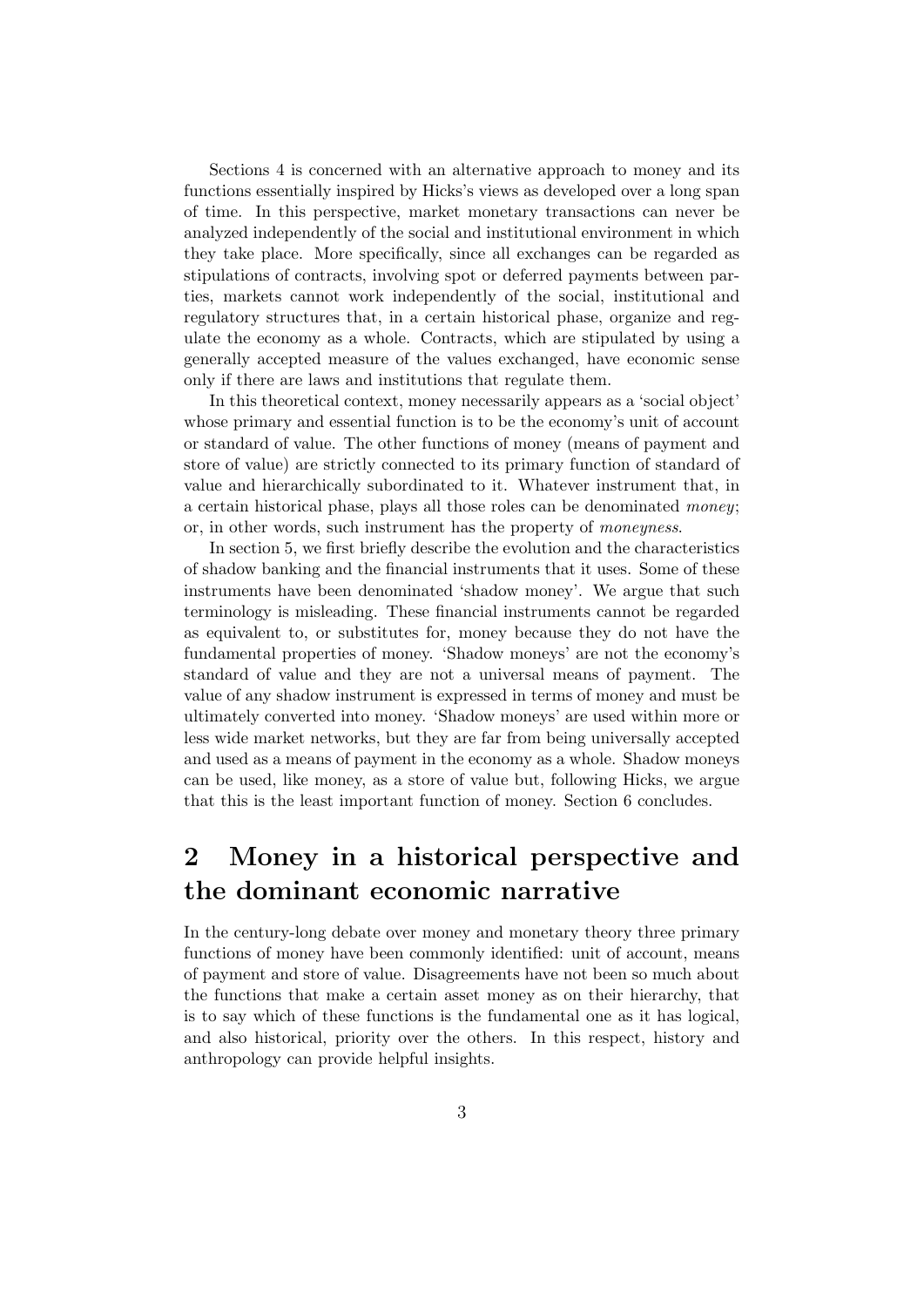Historical and anthropological studies are a fascinating challenge to explore notions of moneyness through history, in different cultures and times. A number of anthropological studies reject the notion of a barter economy, as conventionally conceived in economic theory (see, for example, Graeber, 2012, chapter 2). Many scholars underline the crucial role of religious or political authorities in ancient societies in building money standards and validating their acceptance in trade.<sup>1</sup>

In a well documented book summarizing various sources of historical research on financial history, Goetzmann (2017) attests to the role of money as a symbolic unit of account of values in the social systems of obligations, trade and sanctions organized under the prevailing authorities in city states, with the emergence of urbanization in ancient Mesopotamia. Goetzmann also argues that the early sophistication of financial contracts and circuits in the Ancient World, notably in Athens, was linked to the development of abstract thought and the development of an abstract notion of financial wealth and financial computation, jointly with the abstract idea of the measurement of time (Goetzmann, 2017, pp. 51, 81, 135).

This large body of historical and anthropological literature disproves the plausibility of a simplistic narrative that explains money as emerging from multilateral barters and the difficulties related to the so-called problem of the double coincidence of wants. This explanatory account of the origin and function of money has ancient roots, since it dates back to Aristotle's's theorizing, and it is still common and authoritative in economics. In this narrative, money primarily is some useful commodity, adopting a view that Schumpeter defines as Theoretical Metallism, as opposed to Chartalism, which instead see the state as the primary originator of money.<sup>2</sup>

Although historical and anthropological research shows the little credibility of this view of money and barter, one might agree with Schumpeter that the detailed research on historical sources or the cultural significance of money in ancient societies are subjects of study distinct from the theoretical interpretation of money in economics (Schumpeter, 1991, p. 528).

<sup>1</sup>Goodhart summarizes these findings as they are today accepted by many historians and anthropologists. 'Money was invented as a social, and governmental, phenomenon, not as a means of reducing transactions costs in markets. The invention of money probably pre-dated the development of formal markets; thus money facilitated the rise of markets, rather than vice versa. . . . I believe that the consensus among historians and anthropologists is that money developed as a social (and governmental) artefact, rather than as a mechanism for reducing transactions costs in private-sector markets.' (Goodhart, 2009, p. 828).

<sup>&</sup>lt;sup>2</sup>'By Theoretical Metallism we denote the theory that it is logically essential for money to consist of, or to be "covered" by, some commodity so that the logical source of the exchange value or purchasing power of money is the exchange value or purchasing power of that commodity, considered independently of its monetary role.' (Schumpeter, 1954[2006], p. 274). For Schumpeter (1954[2006], p. 275, note 2), 'according to the metallist view, the theory of money derives directly from the logically prior theory of barter.'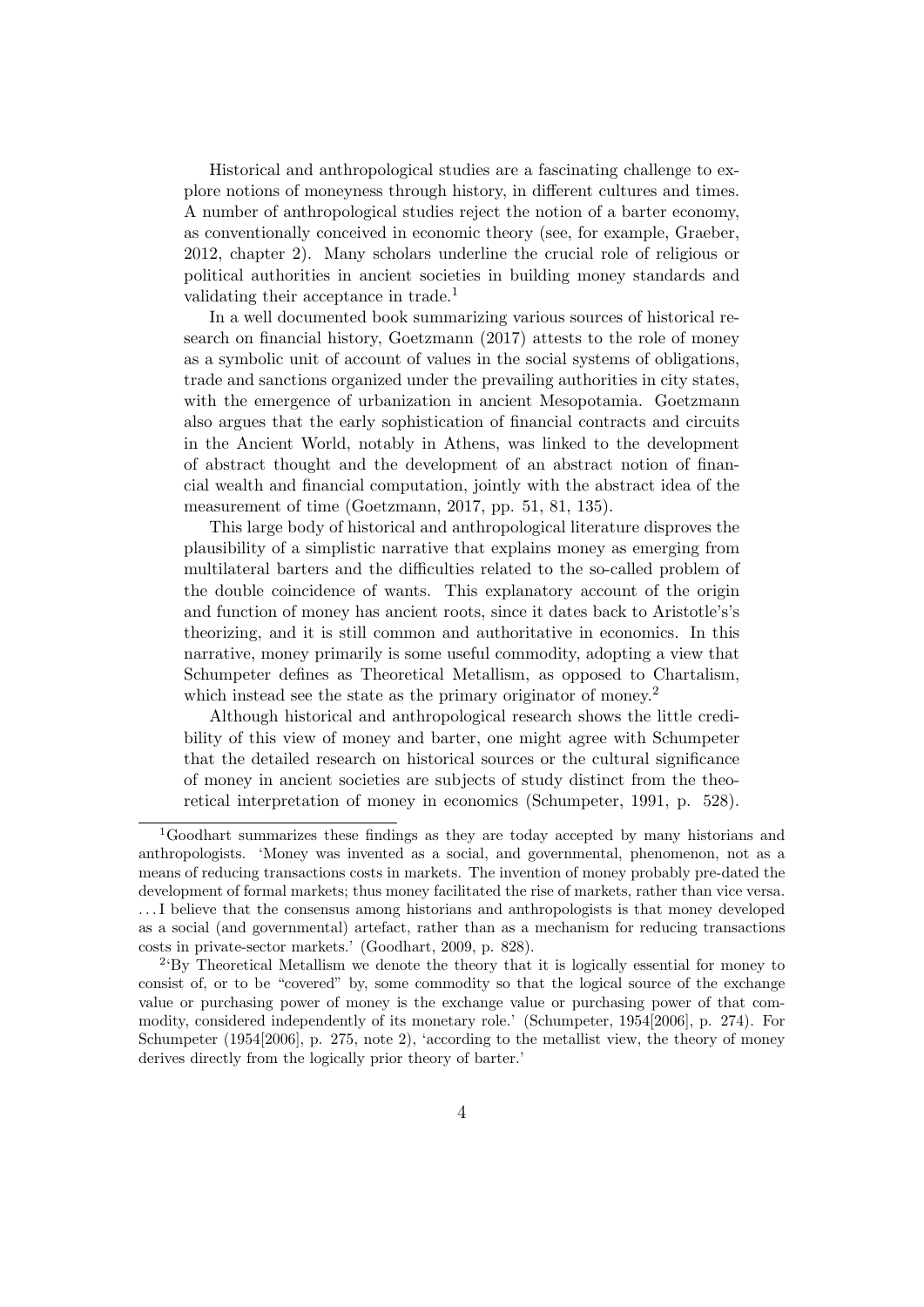Or one might argue that a logical reconstruction goes beyond any pretence to provide specific historical accounts. However, even in a theoretical perspective the 'barter-narrative' distorts one central issue, that is that money is primarily a conventional, symbolic notion to express and measure debts and obligations in a common standard socially validated and shared.

The use of money for accountancy purposes in social obligations, as much as in contracts concerning deferred payments or the repayment of debts, requires the sharing of some abstract notion of wealth. The role of money as standard of value is rooted in commitments taking place in time, and the adoption of shared standards for measuring wealth is linked to the development of cognitive abstractions as regards the mathematics of time in financial dealings. The standard units adopted are organized in coherent systems of measurement, with multiples and sub-multiples of various denomination, as in the systems of measurement of weight or length. For millennia, human communities have adopted computable, symbolic measures of wealth to be used in social obligations and transactions linking present to future commitments.

Coming to the contemporary monetary environment, the understanding of 'moneyness' poses a further challenge to the metallist view. The ongoing evolution of legal arrangements and monetary practises illustrates the functioning of a merely symbolic monetary universe that cannot be accounted for by the metallist view. Since 1971, the international monetary system lost any anchorage to gold or to any other real commodity, and world currencies are merely scriptural. Either as irredeemable promissory notes printed on paper or as sets of data recorded in computer systems, they are socially shared symbols, whose acceptance is rooted in the shared trust in the authorities which issue them with their complex architecture of legal norms and working institutions. They are tokens undersigned by social authorities, with central banks at the top of their hierarchy.

People expect that scriptural monetary values be recognized as wealth and be legally and socially accepted to discharge reciprocal obligations by transferring them, although their face value cannot be redeemed on request at the counter of the ultimate issuer. They use these symbolic tokens as claims on the social product on the grounds of their trust in the institutions and social networks that declare them to be 'money', even though the signature by a central bank or state authority (within the set of legal and administrative rules regulating their functions) does not imply any guaranteed claim on real resources.

With the rapid evolution of payment technologies, monetary values become merely digits expressed in some unit of account, which register obligations or legal possessions in electronic accountancy systems. They are created through procedures by the institutions, which manage the technologies of the system of payments. The shared techniques of electronic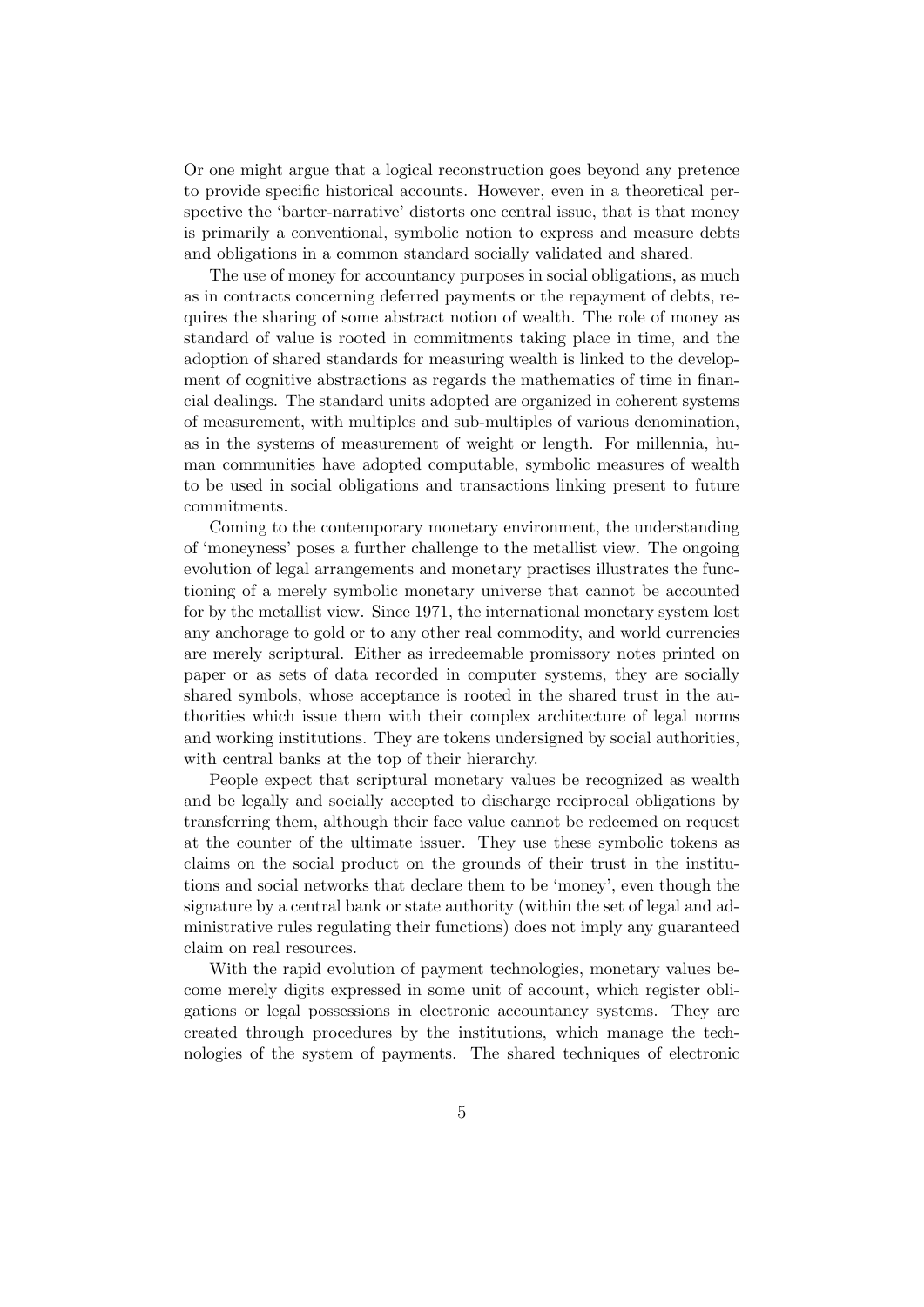accounting systems are regulated as social institutions. The symbolic, fiduciary circulation of such digital monetary values is sustained by the trust in the network of operational financial institutions within which monetary transactions take place. Their conventional role as means of payment rests on the shared trust in the system of institutions, which provide the service of their supply and support their circulation. As Giannini (2004, p. 52 ff.) underlines, money is a social institution that operates within the frame of payment technologies, which requires procedures and institutions to generate trust. Notably, the institutional architecture, the working rules and the tasks of central banks evolved to provide some anchoring to merely symbolic currencies. The trust in the symbolic unit of account as an effective means of payment stands primarily on the reputation of the institutional structure that makes the payment technologies viable, and on the extension and stability of the networks of trade where they circulate.

In the history of economic thought, some interpretations identified the nature of moneyness primarily as the definition of a unit of account of abstract value and a conventional standard of some socially shared measure of wealth. Knapp (1924) declared the chartalist nature of moneys as paytokens, or tickets used as means of payment on the sanction of the state since the first German edition of his book in 1905. The primacy of money as a token money of account emerges also in Schumpeter's characterization of chartalism, a term he borrowed from Knapp. Chartalism has been recently revived by a number of contemporary authors (Ingham, 2004; Wray, 2004, 2014).

We cannot enter the complex history of chartalist interpretations and the related controversies on State authority and money, if not to underline that the functions and the sphere of the political authorities change, and their capacity of control may expand or contract. Contemporary financial markets have developed not in separation but in symbiosis with the expanding role of the rule of law under state control, or to overcome the regulations and go beyond the limits that they impose (Beggs, 2017; Ingrao, 2022).

The emergence and development of new intermediaries and financial markets that are currently labelled as the 'shadow banking sector' revives some controversies at the core of monetary theory. Which is the degree of moneyness of the newly created private liabilities? Which is their relation with bank deposits and central bank money? How and in what circumstances new forms of private credit can be seen as a new form of scriptural, digital money produced by financial innovation? Could some digital scriptural instrument become money just because a community of private traders conventionally agree to adopt it to regulate their transactions and settle obligations in their own networks? We try to answer such questions in section 5, after having illustrated the two different views of money as they emerged in the history of economic theory.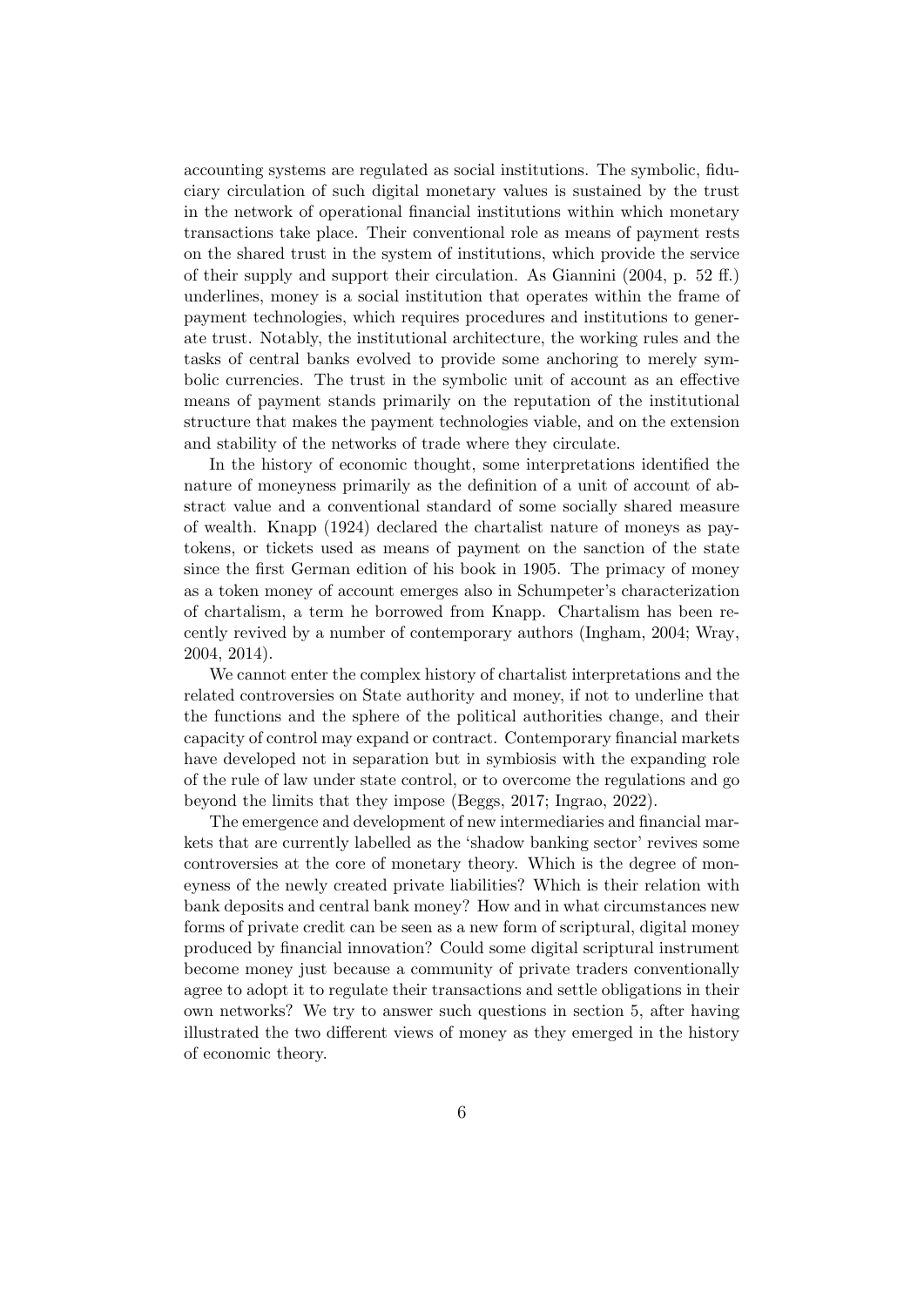## 3 The narrative of money and barter. Some critical considerations

'Narratives', as Shiller (2019) defines them, spread also in scholarly environments. Here we deal with the narrative of money and barter and the way in which it explains moneyness. In the 19th century Menger contributed to the dissemination and success of this narrative by proposing a refined, authoritative version expounded in the philosophical language of methodological individualism. He exposed his theses on money in chapter VIII of the *Prin*ciples of Economics, first published in 1871, and later in his controversy on method with the scholars of the historical school (Menger, 1871[1994], 1883[1985]). Menger's evolutionary explanation of the emergence of money was then summarized in his article 'On the origin of money' published in the Economic Journal in 1892 (Menger, 1892).

In his reasoning on the origin of money, by mixing logical reconstruction, conjectural history and sparse anthropological evidence, the Austrian scholar emphasized the primacy of the means of exchange function of money and the gradual emergence of money from repeated barter trade, although he was aware that in more advanced stages of historical development the state intervenes to validate and regulate the money instruments spontaneously born from the interaction of private individuals.

The origin of money (as distinct from coin, which is only one variety of money) is, as we have seen, entirely natural and thus displays legislative influence only in the rarest instances. Money is not an invention of the state. It is not the product of a legislative act. Even the sanction of political authority is not necessary for its existence. Certain commodities came to be money quite naturally, as the result of economic relationships that were independent of the power of the state. (Menger, 1871[1994], pp. 261-262)

Money is not a social artifact, to paraphrase Goodhart's (see footnote 1). It was not invented as the result of private social contracts or the decision of some legislator. It emerged by social interaction as a 'natural product of human economy', when some commodity in trade is repeatedly selected in exchanges because of its property of saleability, which offer advantages in acquiring commodities in further exchanges (Menger, 1871[1994], p. 262). The saleability property depends on the resources and technologies of the community involved, and on the very physical nature of each different good.

In section 3 of chapter VIII of the *Principles* Menger argues that attributing to some money commodity the role of measure of value is a coarse mistake. Money should not be characterized by being a measure of value, not even for the *numéraire* purpose of expressing prices. The primary function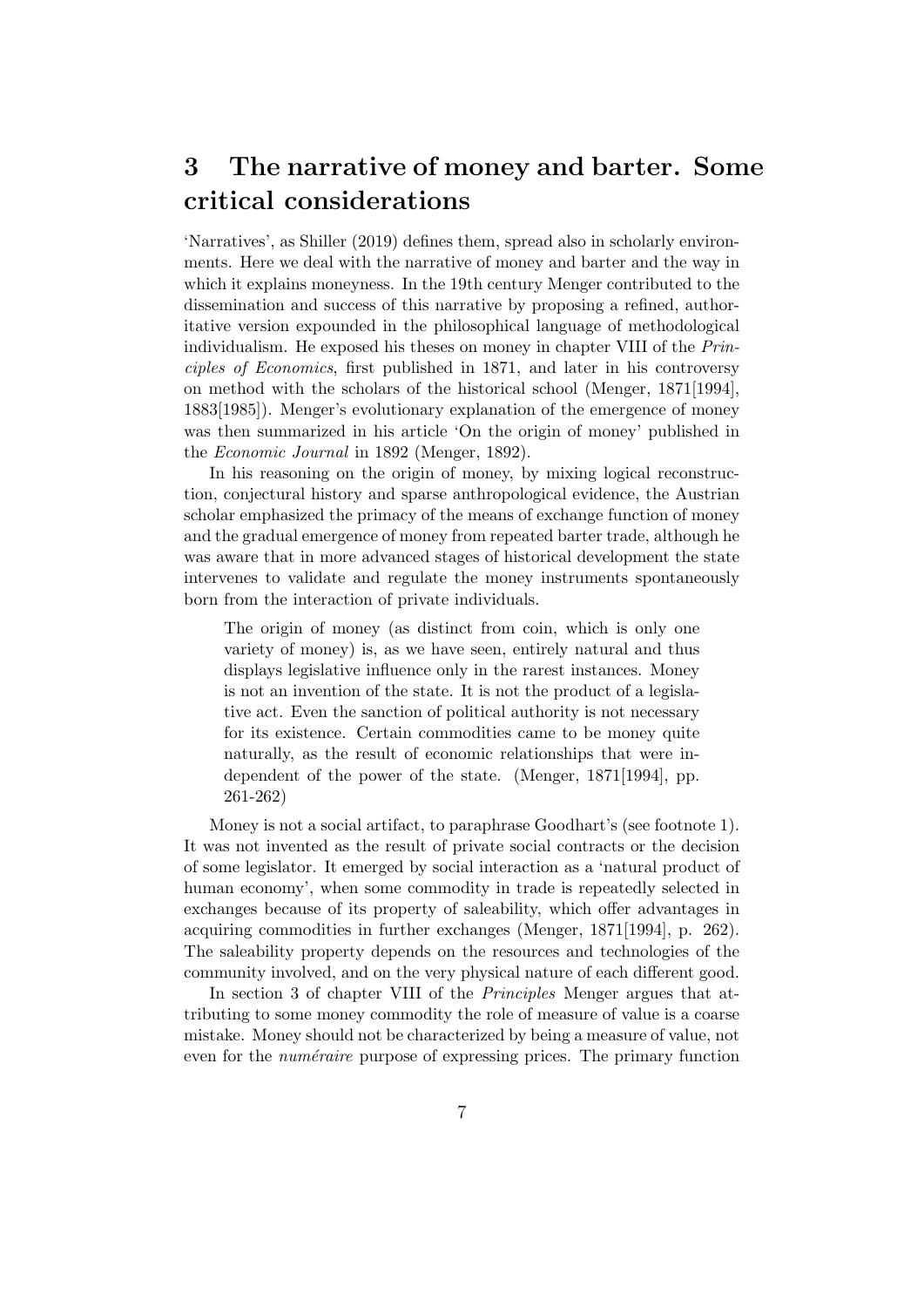that characterizes the monetary role that a commodity may acquire is its function of means of exchange. Menger, thus, explicitly rejects the idea that the function of unit of measure is essential to the monetary role that a commodity plays. The passage devoted to this issue is crystal clear. A money commodity, once it happens to be selected through a spontaneous evolutionary process as the dominant means of exchange shared in some community, is effectively adopted as the unit in which to express prices for practical purposes and to avoid roundabout computations (Menger, 1871[1994], p. 276). However, it is never necessary that it be so. Other commodities might be used as the unit in which to express prices.

But this outcome is not a necessary consequence of the money character of a commodity. One can very easily imagine cases in which a commodity that does not have money character nevertheless serves as the 'measure of price,' or cases in which only one or another of several commodities that have attained money character serve in this additional capacity. The function of serving as a measure of price is therefore not necessarily an attribute of commodities that have attained money character. And if it is not a necessary consequence of the fact that a commodity has become money, it is still less a prerequisite or cause of a commodity becoming money. (Menger, 1871[1994], p. 278)

Since Menger rejects also the relevance of the store of value function,  $3$  a role which may be shared by many durable goods, the only fundamental function of money is to be the means of exchange. In conclusion, he writes: 'it appears to me to be just as certain that the functions of being a "measure of value" and a "store of value" must not be attributed to money as such, since these functions are of a merely accidental nature and are not an essential part of the concept of money.' (Menger, 1871[1994], p. 280)

In 1883, in his book on methodological methods in the social sciences Menger clarifies that the emergence of money should be addressed as part of the larger question of how institutions arise to improve collective well-being and serve social interests, although neither positive laws nor any form of intentional common purpose establish their foundation (Menger, 1883[1985], p. 152). Money is one of these 'unintentionally created social structures' (Menger, 1883[1985], p. 147). Menger makes again a long digression on the origin of money in terms of the spontaneous evolution of barter trade in ancient societies, where money has not yet been established but people need

<sup>&</sup>lt;sup>3</sup>'But the notion that attributes to money as such the function of also transferring "values" from the present into the future must be designated as erroneous. Although metallic money, because of its durability and low cost of preservation, is doubtless suitable for this purpose also, it is nevertheless clear that other commodities are still better suited for it.' (Menger, 1871[1994], p. 279).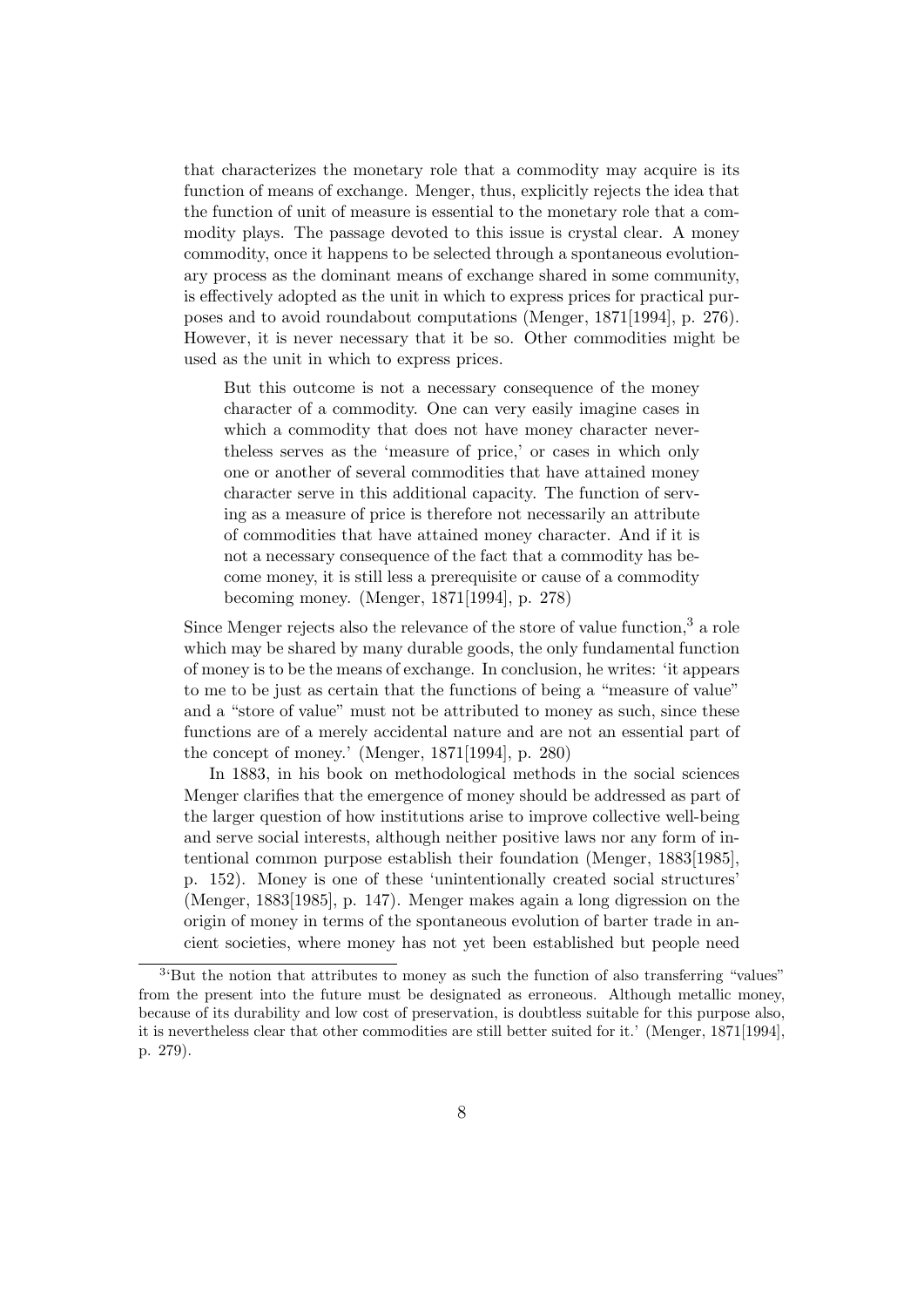to barter in their communities and suffer the inconveniences of the failed double coincidence of wants.<sup>4</sup> The more capable agents, the more mindful of their own interests, act as leaders in trade behaviour. The less capable traders imitate them in choosing the most saleable goods in exchange for their goods in market barters. The imitative behaviour spreads and is supported by habit. In this evolutionary process self-interest jointly with learning and habit finally turn the most saleable good into the one that all agents accept in exchange for their own wares (Menger, 1883[1985], pp. 158-162)

Here like in the Principles, the conjectural barter economies are fictional representations built on anthropological and historical examples in conformity with the available studies and the paradigms of 18th and 19th century culture. The peculiarity of their description is that the economizing agents who exchange their wares belong to communities which appear to be devoid of any hierarchical order, religious or political authorities or even symbolic culture, although at the same time there appear references to fines or compensations. There is no specification of family ties, property rights or any social hierarchy; it is not even clear why their wares are theirs, or why they should barter goods instead of sharing the social product or predate each other as in some Hobbesian state of nature.

The emergence of money independently of any purposeful agreement or legislative compulsion seems to postulate a priori the regulated institution of property rights and societies organized around free individuals under no hierarchy of power and status. Money as 'the unplanned outcome of specifically individual efforts of members of a society' seems to arise in acephalous societies, whose social structure is implicitly postulated without accounting for its rules. Menger not only excludes normative law at the origin of money, but even purposeful private agreements, such as those that might arise in a community of merchants, who agree on mutual commitments, forms of contracts or legal or customary arrangements to settle their controversies and payments.

The same themes run through the 1892 article on the origin of money that opens on the recognition of the puzzling nature of money, although Menger explicitly refers to coined pieces or documents representative of a

<sup>&</sup>lt;sup>4</sup>The economic interest of the economic individuals, therefore, with increased knowledge of their individual interests, without any agreement, without legislative compulsion, even without any consideration of public interest, leads them to turn over their wares for more marketable ones, even if they do not need the latter for their immediate consumer needs. Among the latter, however, as is readily evident, they again select those which are most easily and most economically suited to the function of a means of barter. Thus there appears before us under the powerful influence of custom the phenomenon to be observed everywhere with advancing economic culture that a certain number of goods are accepted in exchange by everybody. These are, with respect to time and place, the most marketable, the most easily transported, the most durable, the most easily divisible.' (Menger, 1883[1985], p. 154).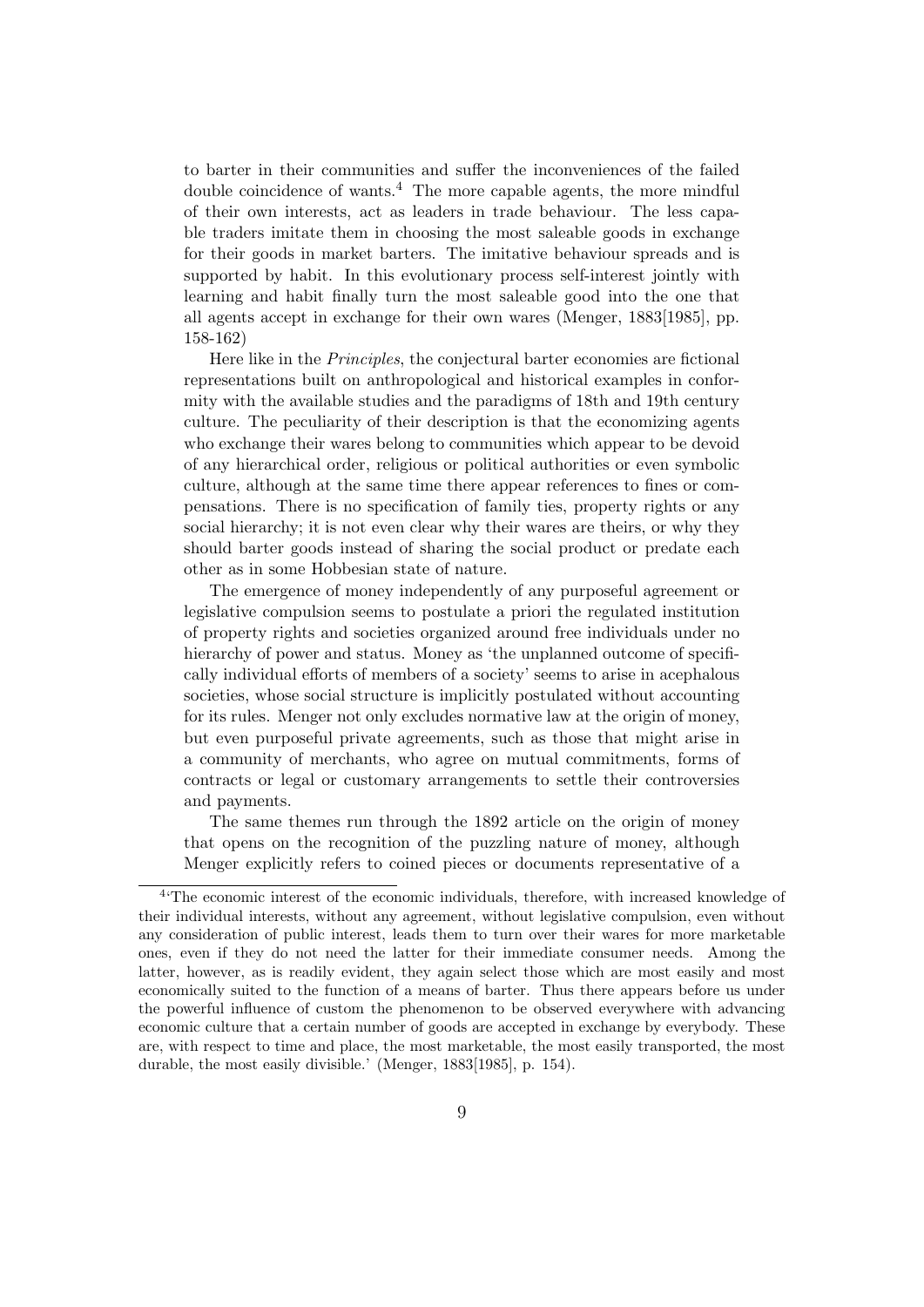commodity money (Menger, 1892, p. 239). Menger's aim is to solve the puzzle proposing a theory of saleability, and the different degrees of saleability which various commodities in trade may possess (Menger, 1892, p. 243). The theory of saleability is developed for organized markets and it makes repeated use of the notion of price; a variety of reasons, including social and political aspects, affect the saleability of each good at the prevailing price in the market under normal conditions, a notion that Menger vaguely identifies with prices adapted to the 'general economic situation' (Menger, 1892, p. 247).

Prices are mentioned even before money is introduced; but the function of money as a standard unit of value is neglected in favour of the dominant role of means of exchange. Along an evolutionary path, in repeated exchanges one of the most easily saleable commodities gradually emerges as the generally accepted means of exchange because of the leadership of the more discerning traders, the imitation of the less enterprising ones, and the prevalence of habit (Menger, 1892, p. 249). Finally, precious metals prevail in the role of means of exchange and they become money. The sanction of the state only perfects this spontaneous institution in later stages of historical development.

Money has not been generated by law. In its origin it is a social, and not a state-institution. Sanction by the authority of the state is a notion alien to it. On the other hand, however, by state recognition and state regulation, this social institution of money has been perfected and adjusted to the manifold and varying needs of an evolving commerce, just as customary rights have been perfected and adjusted by statute law. (Menger, 1892, p. 255)

Here again the theoretical reasoning concerning the gradual emergence of money is made by abstracting from any reference to social institutions, as if isolated individuals were in contact in trade without any previous social arrangement as regards reciprocal obligations of whichever nature. References to the idea of normal prices are introduced to account for saleability, without accounting for markets as social institutions, the nature of contracts in trade or the regulations of market activities.

Saleability is discussed in sequences of barter exchanges severed from their geographical and historical frame, within which trade takes place, under some authority or within sets of rules and some system of justice. This is a radical weakness of Menger's account even as a mere conjectural reconstruction of the possible sequence of events in historical development. Notwithstanding these pitfalls, the Mengerian narrative of money and barter was a refined account, anchored as it was to a methodological perspective and to the anthropological knowledge of his time. Menger's theoretical stand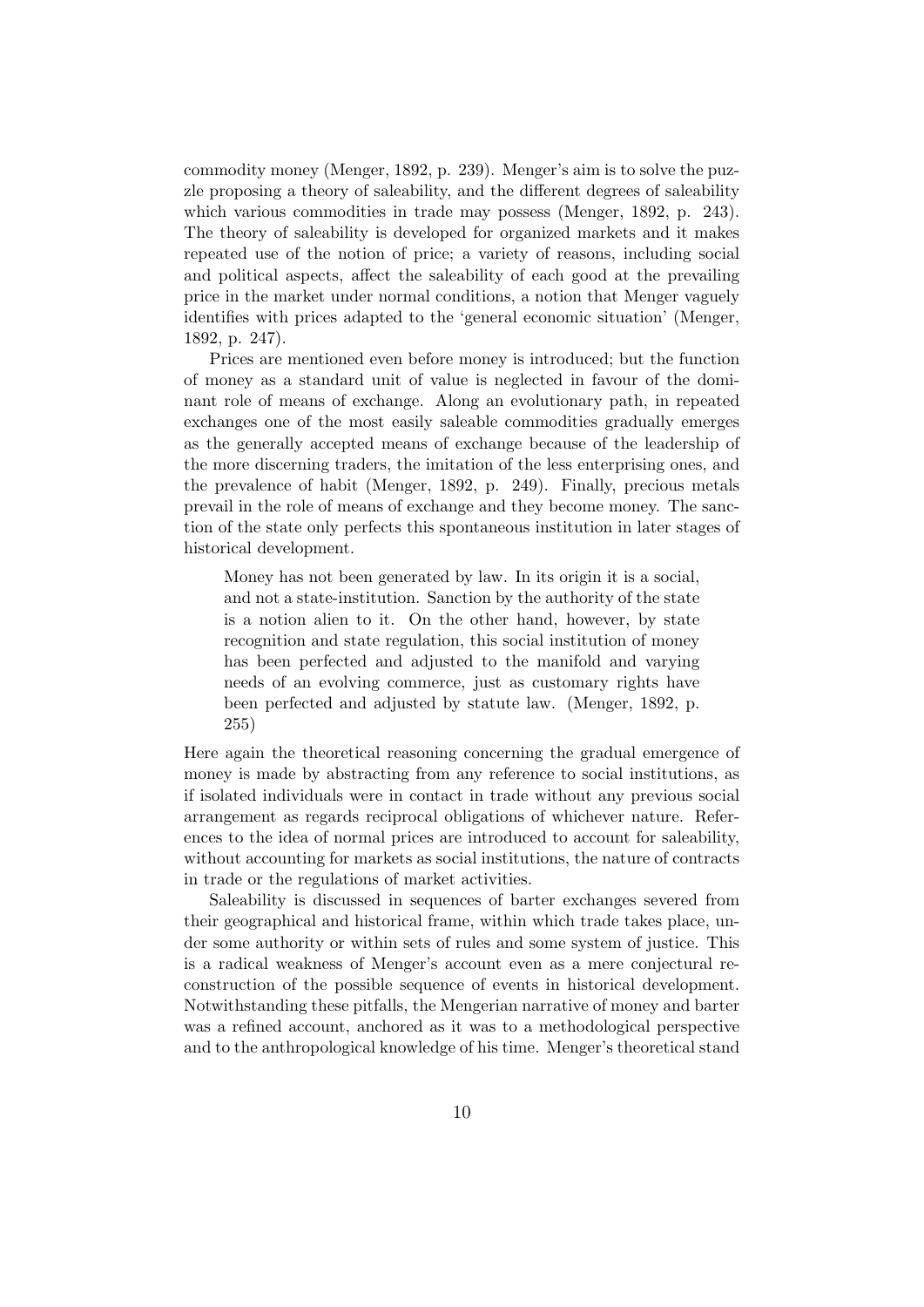is still dominant, although in often oversimplified versions.<sup>5</sup>

In the last quarter of the 19th century also Jevons proposed his own version of the narrative about money in his successful book Money and the Mechanism of Exchange (1875[1893]). In Jevons's explanation, money is a commodity in trade that possesses some direct utility to the people adopting it as money (Jevons, 1875[1893], p. 32). Some useful good is finally chosen because its physical characteristics facilitate its circulation as a convenient means of exchange. In Jevons's evolutionary story the role of medium of exchange has both historical and logical priority over the role of unit of account. In the first part of his book, adopting an evolutionary perspective, he accounts for the primary function of money as 'medium of exchange', by arguing that money is literally one 'article' among the traded commodities that happens to be selected in repeated trades 'as money par excellence by custom or the force of circumstances.' (Jevons, 1875[1893], p. 13).<sup>6</sup> The characteristics by which metallic moneys are the most convenient medium are the object of a detailed exposition in further chapters of the book.<sup>7</sup>

According to Jevons's evolutionary account, the function of money as 'measure of value' only gradually emerges in the learning process that takes place during the sequence of exchanges where the 'money' article works as medium. Money emerges as the unit of account in which prices are expressed from the habit of bartering goods always against the same article that finally dominates in the barter trade, by being again and again preferred as medium of exchange (Jevons, 1875[1893], p. 13).

Money as 'standard of value' for deferred payments is accounted for as a further step on the same evolutionary path, because of the convenience of possessing claims in 'one generally recognized commodity, of which the value varies little' (Jevons, 1875[1893], p. 14).<sup>8</sup> Jevons specifically distinguishes the function of money as a 'standard of value' for deferred payments, to be specified as a separate one and not logically included in the notion of unit of account. This function is again anchored to the idea of money being primarily a useful commodity, an article among the many real goods in trade; but a major stumbling block emerges in the narrative: the time dimension of contracts.

Obligations and claims to be dealt with in a certain time horizon require

<sup>5</sup>Textbooks, at a more or less advanced level, are telling examples as they emphasize the primacy of money as a means of exchange (see, for example, Handa, 2000; Walsh, 2003; Heijdra, 2017).

<sup>6</sup>This perspective clearly puts Jevons's narrative in the realm of theoretical metallism as defined by Schumpeter.

<sup>7</sup>Jevons expresses some surprise at the 'strange phenomenon' that in history 'apparently valueless shells, bits of leather, or scraps of paper' were accepted in exchange for 'costly commodities' (Jevons, 1875[1893], p. 32).

<sup>8</sup>Notice that Jevons always uses the expression 'standard of value' to indicate the standard adopted for deferred payments.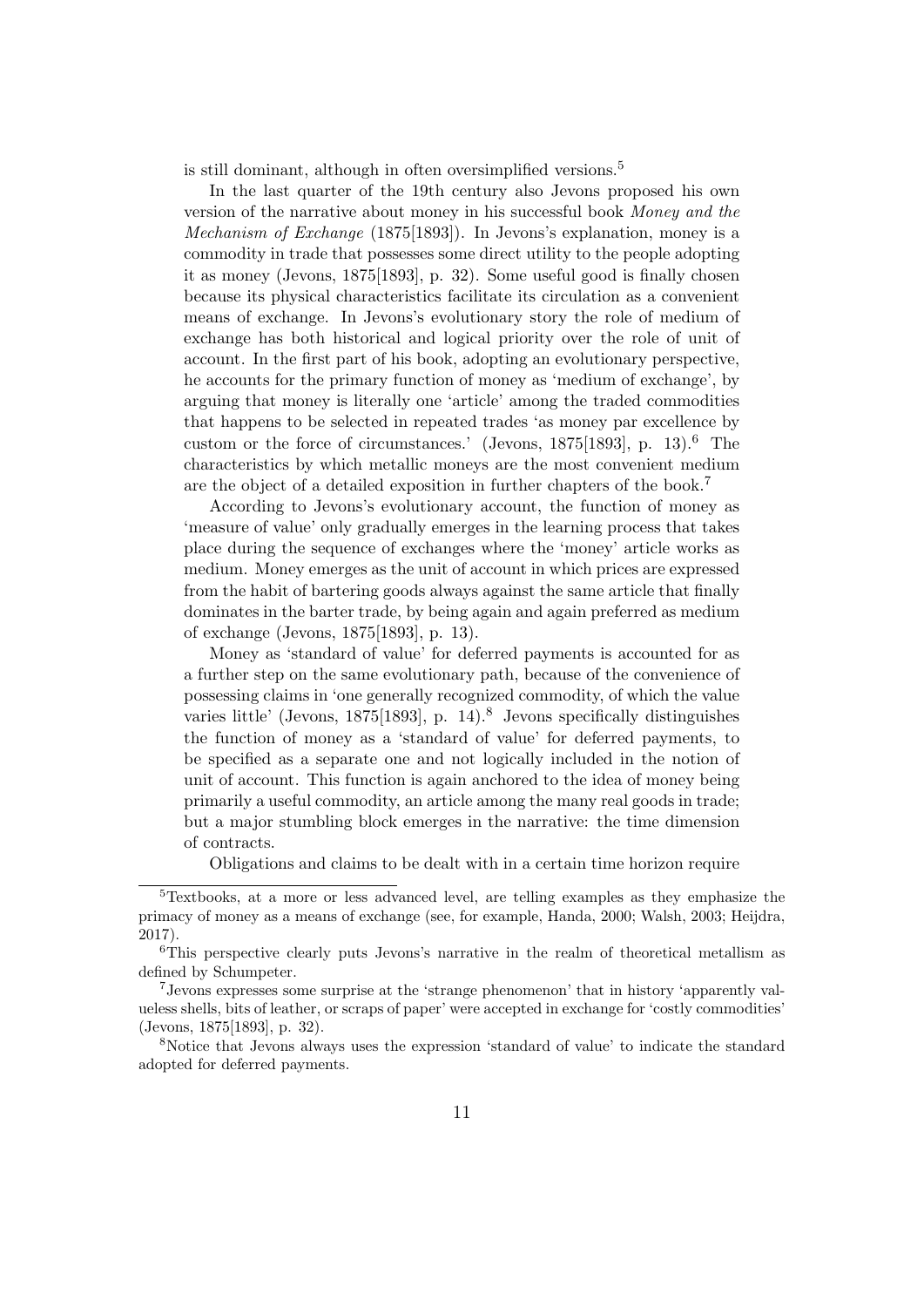to face the possible changes of value in future periods. If according to contracts the money commodity should be delivered at some future date, it becomes necessary to compare its value today to its value tomorrow. In its role as a standard of value for deferred payments the money medium should be 'likely to be as valuable then as now' (Jevons, 1875[1893], p. 14). A new requirement of stability emerges, whose meaning is not yet well defined and it is not easily satisfied by the theoretical principles that Jevons firmly adopts in his theory of exchange.

Bearing in mind that value is only the ratio of quantity exchanged, it is certain that no substance permanently bears exactly the same value relatively to another commodity; but it will, of course, be desirable to select as the standard of value that which appears likely to continue to exchange for many other commodities in nearly unchanged ratios. (Jevons, 1875[1893], p. 15)

The notion of a stable measure of value is not easily reconciled with the principles Jevons states in his equilibrium theory of exchange. In his theoretical essay first published in 1871, Jevons polemically argues that in political economy no general, abstract notion of value should have right of existence; the currently terminology of value is hazy or simply wrong (Jevons, 1879[2001]). The vague idea of 'value in use' should be substituted by the precise ideas of total and marginal utility. The expression 'value in exchange' should be substituted by the expression 'ratio of exchange', properly defined by specifying the two traded goods whose ratio is dealt with (Jevons, 1879[2001], pp. 85-88). No commodity exists of invariable exchange value.

Contrary to these arguments, Jevons's accounting of money as standard of value is not expressed only in terms of relative prices between pairs of commodities in trade. While the evolutionary narrative focuses on repeated barters, each taken in isolation from the future evolution of exchange ratios and in the absence of contracts extending over future periods, the role of standard of value of money arises in the time horizon of delayed payments and debts. Introducing the time dimension requires to rely on some abstract notion of value that Jevons specifies as a vague idea of general purchasing power.

This further step imposes to enter the realm of money as a conceptual measure of value beyond the presence of the commodity medium; but Jevons underlines that no good of fixed value may exist. In other passages the standard of value is just a commodity *numéraire* to express variable ratios of exchange that may change daily.

Just as every quantity in physical science is defined by reference to some concrete standard, so, if we are to measure and express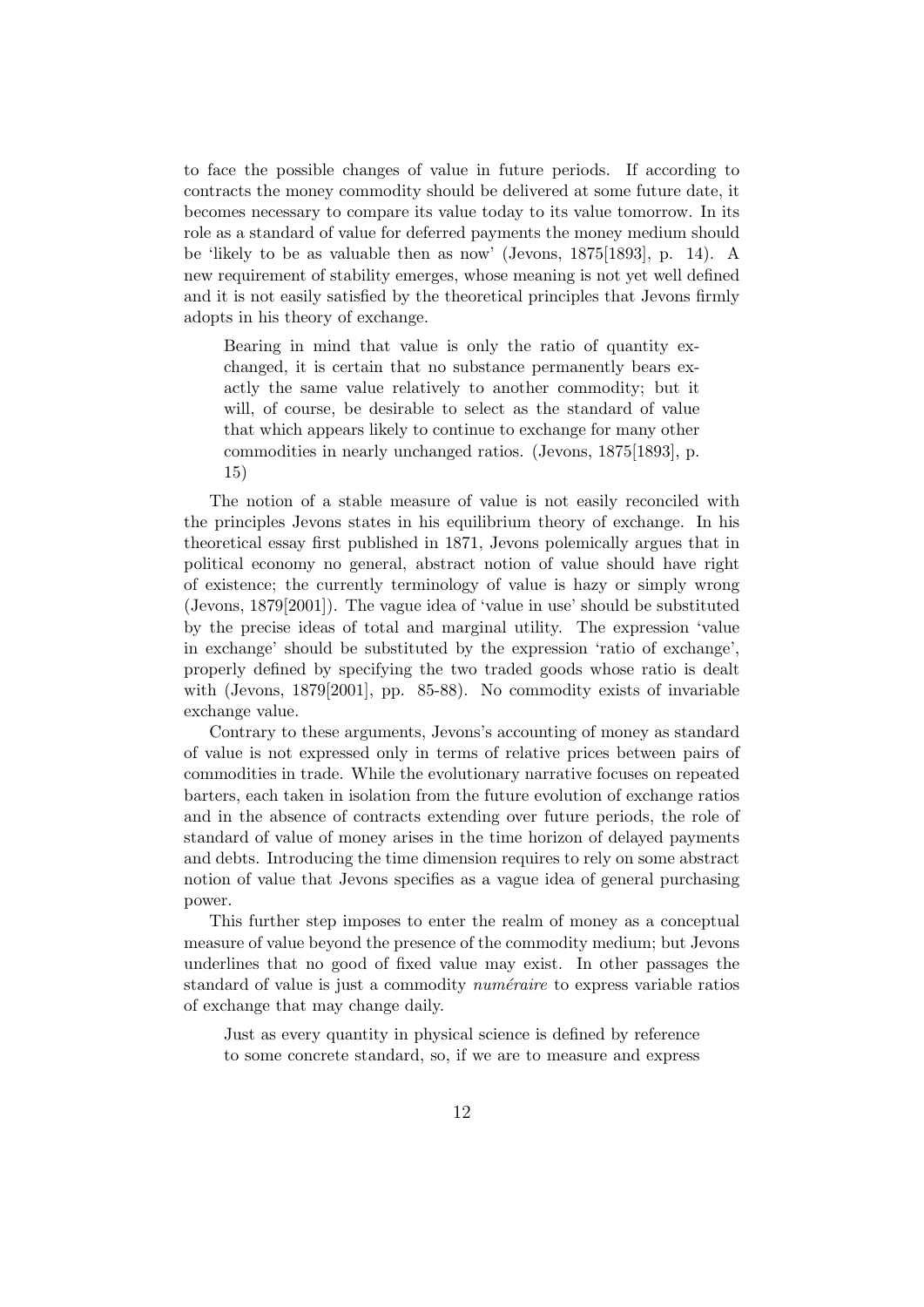value at all, we must fix upon definite quantities of one or more definite and unchangeable commodities for the purpose. . . . value merely expresses the essentially variable ratio in which two commodities exchange, so that there is no reason to suppose that any substance does for two days together retain the same value. All that a standard of value means is, that some uniform unchangeable substance is chosen, in terms of which all ratios of exchange may be expressed and calculated, without any regard whatever to the feelings or mental phenomena which the commodities produce in men. For reasons already stated,one or other of the metals, gold, silver, or copper, has usually been considered most suitable for constituting the standard substance. (Jevons, 1875[1893], p. 68)

If we are to measure and express value at all  $\dots$ 

In the second part of the book, this difficulty arises again in the chapters where Jevons addresses the complexities of financial transactions and the ongoing substitution of metallic coins with representative money. In chapter XVI on representative money, he examines a number of historical examples of the ancient use of token money and the introduction of paper money in China, examples that seem to question his previous reconstruction. In further chapters he underlines the inconveniences of metallic money and acknowledges that 'the use of representative documents' in payments and financial transactions is becoming general (Jevons, 1879[2001], p. 203). He studies the emergence of the banking system and the financial transactions dealt with through accountancy procedures and clearing systems to settle payments and debt balances. When he addresses the evolution of financial markets and monetary systems, the simplicity of the narrative in terms of real commodities and barter is lost.

After discussing the possibility and inconveniences of inventing 'a legal tender note' convertible not in gold or any single commodity, but in some basket of commodities (Jevons, 1879[2001], p. 203), Jevons finally advances the proposal to adopt a computable, theoretical 'standard of value' that might isolate money from the fluctuations of prices. He illustrates the great advantages of what he calls a Tabular Standard of Value, that is a standard of value linked to the computation of a national price index (Jevons, 1875[1893], pp. 328 ff.). The national tabular standard is a theoretical construction that should be socially understood by both debtors and creditors and that should be monitored and validated by public institutions (e.g. a parliamentary commission) (Jevons, 1875[1893], p. 321). Of course, Jevons's legal tabular standard is a social artefact validated by the state, that is to say a shared, abstract conception of monetary value that has nothing to do with the simple reference to a commodity medium adopted by repeated use in trade.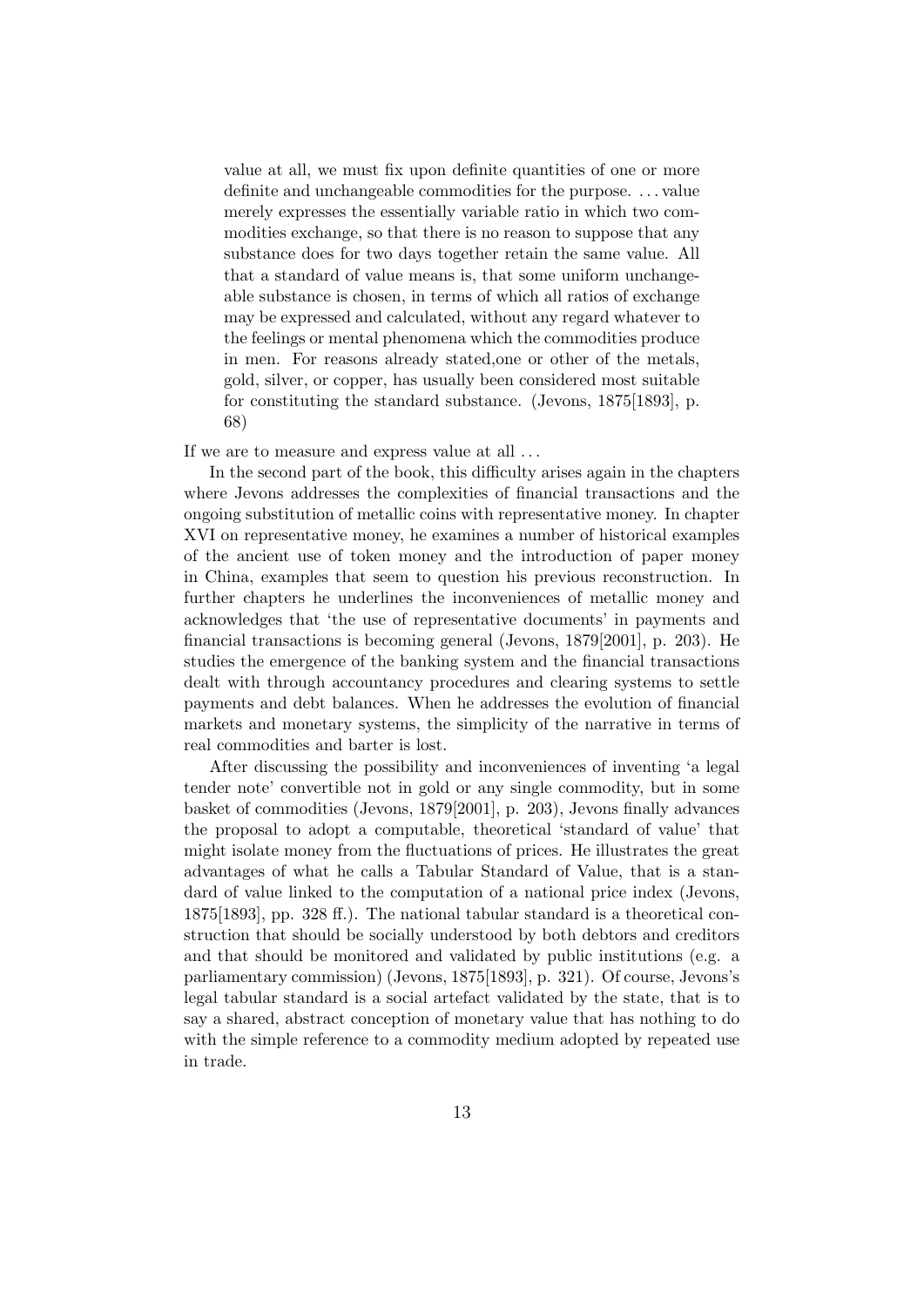If critically examined Jevons's narrative of money and barter is neither internally consistent nor fully coherent with the assumptions of equilibrium exchange theory. It is easy to point out its flaws in a historical perspective. As we saw, contemporary historical and anthropological studies, radically question its evolutionary story. In theoretical terms, it is necessary to criticize the ambiguous notion of barter. What does multilateral barter mean, if it is not a plausible description of patterns of trade in some historical communities? If it is a fictional notion, by which assumptions is it defined and why should it be so relevant to monetary theory? The myth of a barter economy conceived as a simultaneous, multilateral trade economy implicitly suggests the comparison with the theoretical notion of a pure exchange economy. It is a false analogy, but the reference to mythical barter economies has heavy theoretical implications, since it obfuscates the understanding of monetary economies as drastically different from the horizon of pure 'barter' models of optimal equilibrium. The gap between fictional exchange economies and monetary economies surfaces again and again as an unsolved puzzle in economic theory.

The mere sequence of bilateral barters cannot operate a system of multilateral trade;<sup>9</sup> multilateral trade would collapse without the activity of intermediaries, specializing in trading in some commodities as their social function. Specialized merchants, who form the operational backbone in multilateral trade, need common standards in which to express lists of prices, record mutual commitments, debts and their discharge (Hicks, 1989, p. 44). A system of multilateral exchanges is a complex network in a dynamic environment that requires a common standard of value to express mutual obligations in the time dimension and in abstract, accounting terms for its operational functioning.

## 4 The primacy of money as standard of value

In the first chapter of Volume 1 of his A Treatise on Money, entitled 'The classification of money' (Keynes, 1930[1971]a, pp. 3-19), Keynes expounded a notion of money which is based on the primacy of its function as standard of value ('money of account' in his terminology). Keynes's approach in A Treatise is connected, although with differences, to Hicks's view of money,

<sup>&</sup>lt;sup>94</sup>One might indeed conceivably construct a model in which the effect of multilateral trading was achieved through a sequence, or a circle of bilateral barter transactions. But it would be a very artificial model and we may be sure that if anything like it was ever achieved in practice, it would soon break up.' (Hicks, 1989, p. 44).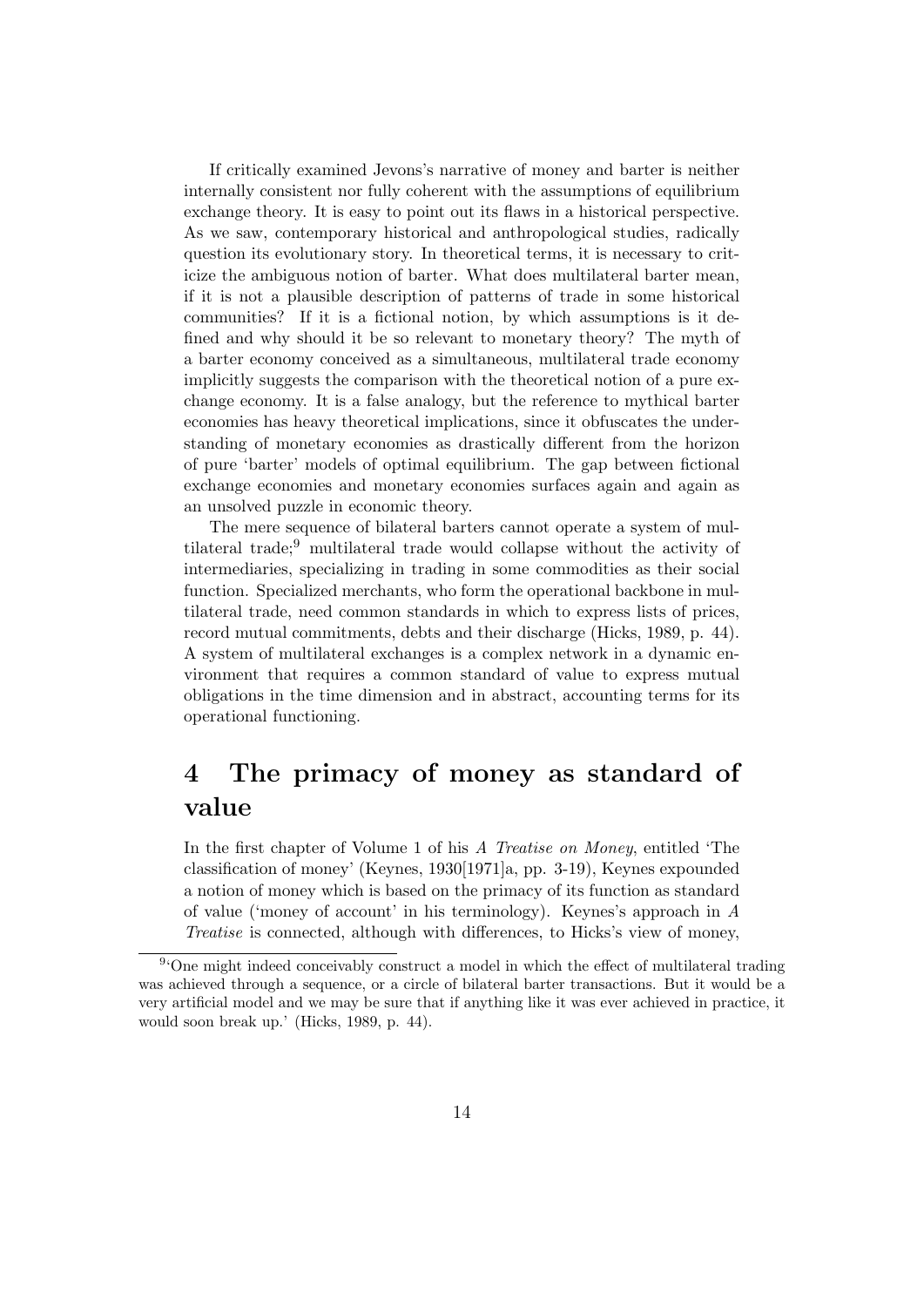especially as expressed in his last book (Hicks,  $1989$ ).<sup>10</sup>

In the first page of A Treatise Keynes states,

Money of account, namely that in which debts and prices and general purchasing power are expressed, is the primary concept of a theory of money.

A money of account comes into existence along with debts, which are contracts for deferred payment, and price lists, which are offers of contracts for sale or purchase. Such debts and price lists  $(\ldots)$  can only be expressed in terms of a money of account.

Money itself, namely that by delivery of which debt contracts and price contracts are discharged, and in the shape of which a store of general purchasing power is held, derives its character from its relationship to the money of account, since the debts and prices must first have been expressed in terms of the latter.(Keynes, 1930[1971]a, p. 3)

In this theoretical context, in which market exchanges are viewed as essentially based on the stipulation of contracts and debts, the state plays a central role: 'it is the State or community not only which enforces delivery, but also which decides what it is that must be delivered as a lawful or customary discharge of a contract which has been concluded in terms of the money of  $account.(\dots)$  Thus the age of money had succeeded to the age of barter as soon as men had adopted a money of account.' (Keynes, 1930[1971]a, p. 4)

Then Keynes proceeds to distinguish between what he calls 'money proper' and 'bank money': 'the introduction of a money of account gives rise to two derived categories–offers of contracts, contracts and acknowledgments of debt, which are in terms of it, and money proper, answering to it, delivery of which will discharge the contract or the debt.' This paves the way for a further development, that is to say, 'the discovery that for many purposes the acknowledgments of debt are themselves a serviceable substitute for money proper in the settlement of transactions. When acknowledgments of debt are used in this way, we may call them bank money' (Keynes, 1930[1971]a, p. 5). Finally, a further development takes place. Bank money comes to represent not only private debts but also state debts, so that the state is able to declare that its debt itself is 'an acceptable discharge of a liability. Thus, a 'particular kind of bank money is then transformed into money proper–a species of money proper which we may call representative money.' (Keynes, 1930[1971]a, p. 6).

Keynes, influenced by Knapp (1924), regards his view of money and the

 $10$ Later on in the section, we shall look at Keynes's view of money in The General Theory (1936 [1973]).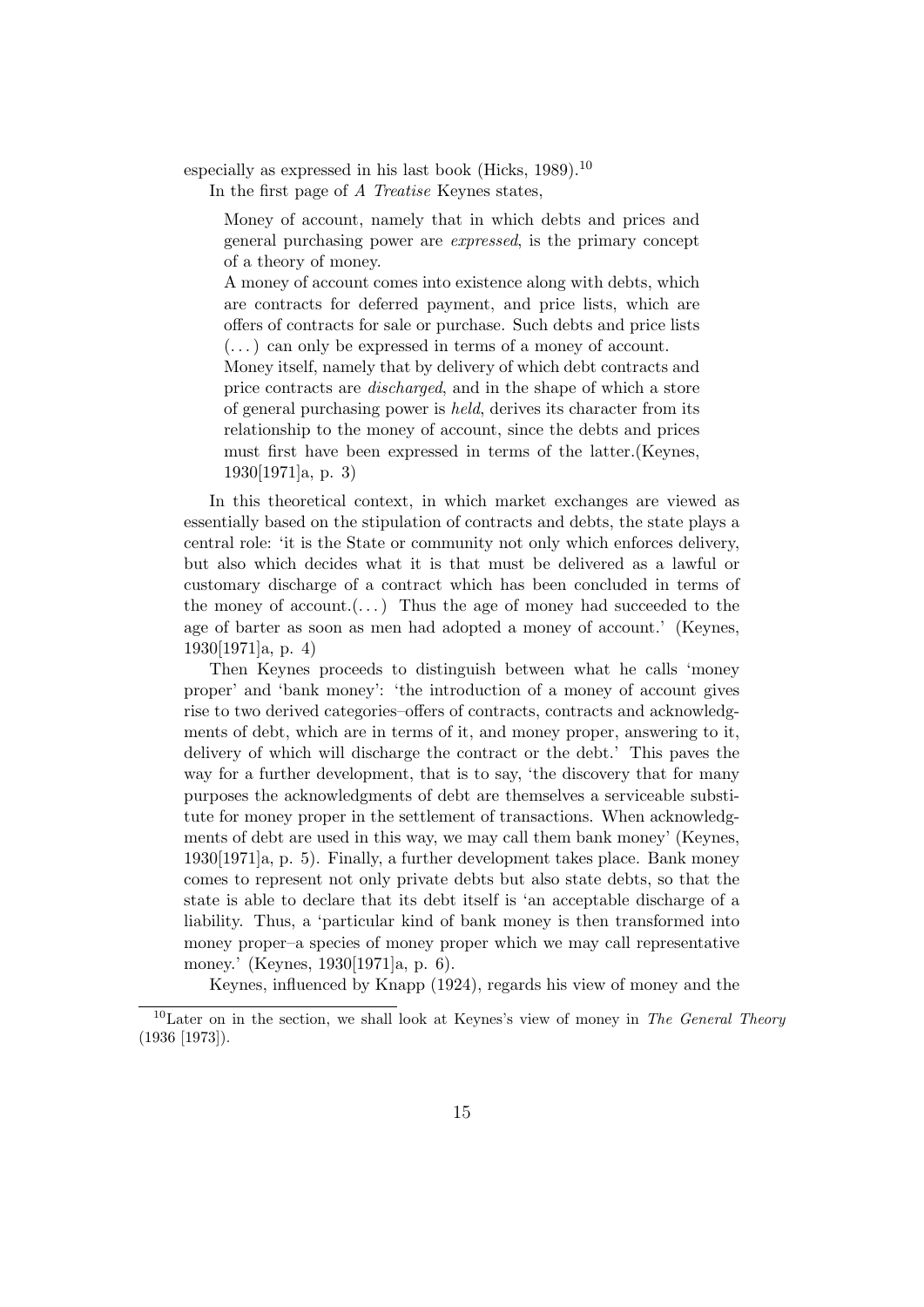central role of the state in the definition of what is money as chartalist.<sup>11</sup> However, to share Keynes's position regarding the primacy of money of account, or standard of value, and to recognize that institutions in general play an important role in the definition of what is money, does not necessarily require to adhere to Chartalism. Hicks's approach to money is a telling proof of this.

Over a span of time long more than 50 years, Hicks dealt with money and monetary theory by developing and refining his ideas.<sup>12</sup> In this intellectual process, Keynes's ideas have always been a point of reference for Hicks, who tried to critically develop them.<sup>13</sup> Here we limit ourselves to mainly refer to some of Hicks's more recent contributions and particularly to his last book.

The title of Hicks's 1989 book, A Market Theory of Money, is exactly the opposite of the title of Knapp's book, A State Theory of Money, which Keynes praised. Nonetheless Hicks approaches the problem of the nature of money along lines that are significantly close to Keynes's 1930 approach. For Hicks, like for Keynes, contracts and their stipulation are seen as the logical starting point to understand money and its functions. Hicks (1989, pp. 41-46) defines a representative transaction as divisible in three parts: i) a contract between parties; ii) the actual delivery of the object transacted; iii) the promise to pay. Money enters the transaction in two ways: when the contract is stipulated and the value of what is transacted is established; when the buyer's payment is made. The two ways in which money enters transactions correspond to two of its function: standard of value and means of payment.<sup>14</sup>

These two functions of money are not independent of one another and the role of standard of value implies the role of means of payment: 'It is not easy to see that there can be payment, of a debt expressed in money, unless money as standard has already been implied in the debt that is to be paid. So money as means of payment implies money as standard.' (Hicks, 1989, p. 43). Exchanges can be made without using money as a means of

<sup>11</sup>'. . . the age of chartalist or State money was reached when the State claimed the right to declare what thing should answer as money to the current money of account  $(\ldots)$ . To-day all civilised money is, beyond the possibility of dispute, chartalist.' (Keynes, 1930[1971]a, p. 4). Here it is not possible to enter into a detailed discussion of Keynes's chartalism and the influence that Knapp's book exerted on him. On this see, Frankel (1977); Schefold (1987); Ehnts (2019).

<sup>12</sup>His earlier most significant contribution undoubtedly is 'A suggestion for simplifying the theory of money' (1935). His last 1989 book is the culmination of the long process of development of his ideas with many other contributions in between.

<sup>&</sup>lt;sup>13</sup>See Hicks (1982, pp. 236-237) for a brief reconstruction of the evolution of his own contributions to the theory of money.

<sup>&</sup>lt;sup>14</sup>In *Value and Capital* (1939[1965]) Hicks had already used the term standard of value instead of unit of account. There, however, the notion of standard of value is regarded as equivalent to Walras's numéraire (Hicks, 1939[1965], p. 58). We shall see below that Hicks changed his mind with respect to Walras's numéraire.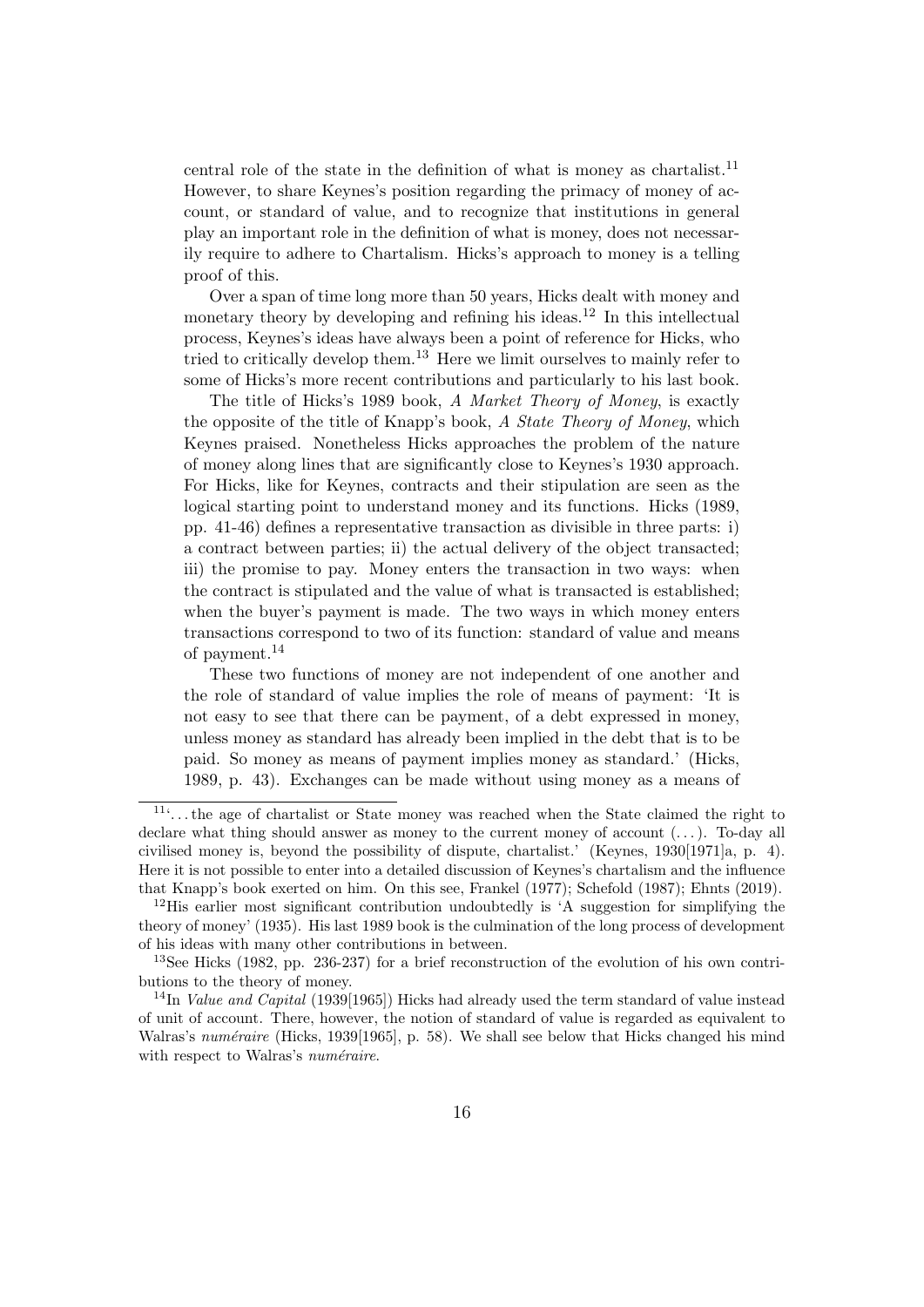payment, but its function as standard of value remains indispensable.

Before entering into a more detailed discussion of the relationship between the two functions of money and their possible decoupling, it is worth to devote some attention to Hicks's notion of standard of value. First of all, Hicks (1989, p. 43) points out that the term standard of value is preferable because it refers also to deferred payments (Jevons, 1875[1893], pp. 14-15). But the reasons of Hicks's terminological choice are deeper than that. They can be better understood by referring to earlier works of his.

In the 1960s, Hicks had rejected the use of the term unit of account in favour of the term 'measure of value', to avoid any possible confusion with the notion of  $numéraire$  and the role it plays in Walrasian generalequilibrium models. In such models, a *numéraire* exists but it is not money as it is able to determine only relative prices. Consequently, since the term unit of account could be confused with the notion of *numéraire*, he adopted the Wicksellian term 'measure of value' as an alternative (Hicks, 1967).<sup>15</sup> The Walrasian equations are sufficient to establish relative prices, i.e. prices expressed in terms of a *numéraire*. This 'numéraire is not the money in terms of which calculations are made. That money does not enter into the Walras equations; it is altogether outside them. The money prices can be at any level, yet the same Walrasian equilibrium will be attained.' (Hicks, 1967, p. 10).<sup>16</sup>

However, a general price level is necessary. A seller, when deciding to sell or not something at a certain price implicitly considers 'what that price may be worth in terms of other goods; he must have some idea about other prices before he can say whether or not a particular price-offer is acceptable.' (Hicks, 1967, p. 10). The existence of such a measure or standard of value makes it possible the formation of price-lists: '. . . the function of money as a standard,  $(\dots)$  is to make it possible to form a price-list, in which the values of a number of commodities are reduced to a common measure. Without its help, there would be a distinct price-ratio between each pair of commodities, and these would not need to be consistent with one another.' (Hicks, 1989,

<sup>&</sup>lt;sup>15</sup>Hicks's argumentation was clearly related to the post-war debate on the possibility to introduce money into the Walrasian general equilibrium framework, in which Patinkin (1949, 1956) played a central role. Here it is obviously impossible to enter into a thorough discussion of such topic and we limit ourselves to expound Hicks's viewpoint regarding the necessity of a general price level for the functioning of markets. On the attempts to develop macroeconomics in a Walrasian framework in the 1950s and 1960s, see Ingrao and Sardoni (2019, pp. 140-161).

<sup>16</sup>Also Tobin (1996, p. 151) is aware of the temptation to confuse the two notions. Although he keeps on using the term unit of account, Tobin clearly explains why the identification of unit of account and *numéraire* is erroneous. 'It is tempting to identify *numéraire* prices as money prices. But the *numéraire* is just a mathematical normalization convenient for handling the fact that the supply-equals-demand equations for N commodities determine only the  $N-1$  relative prices. Those relative prices are, by construction, independent of the scalar arbitrarily attached to the numéraire.'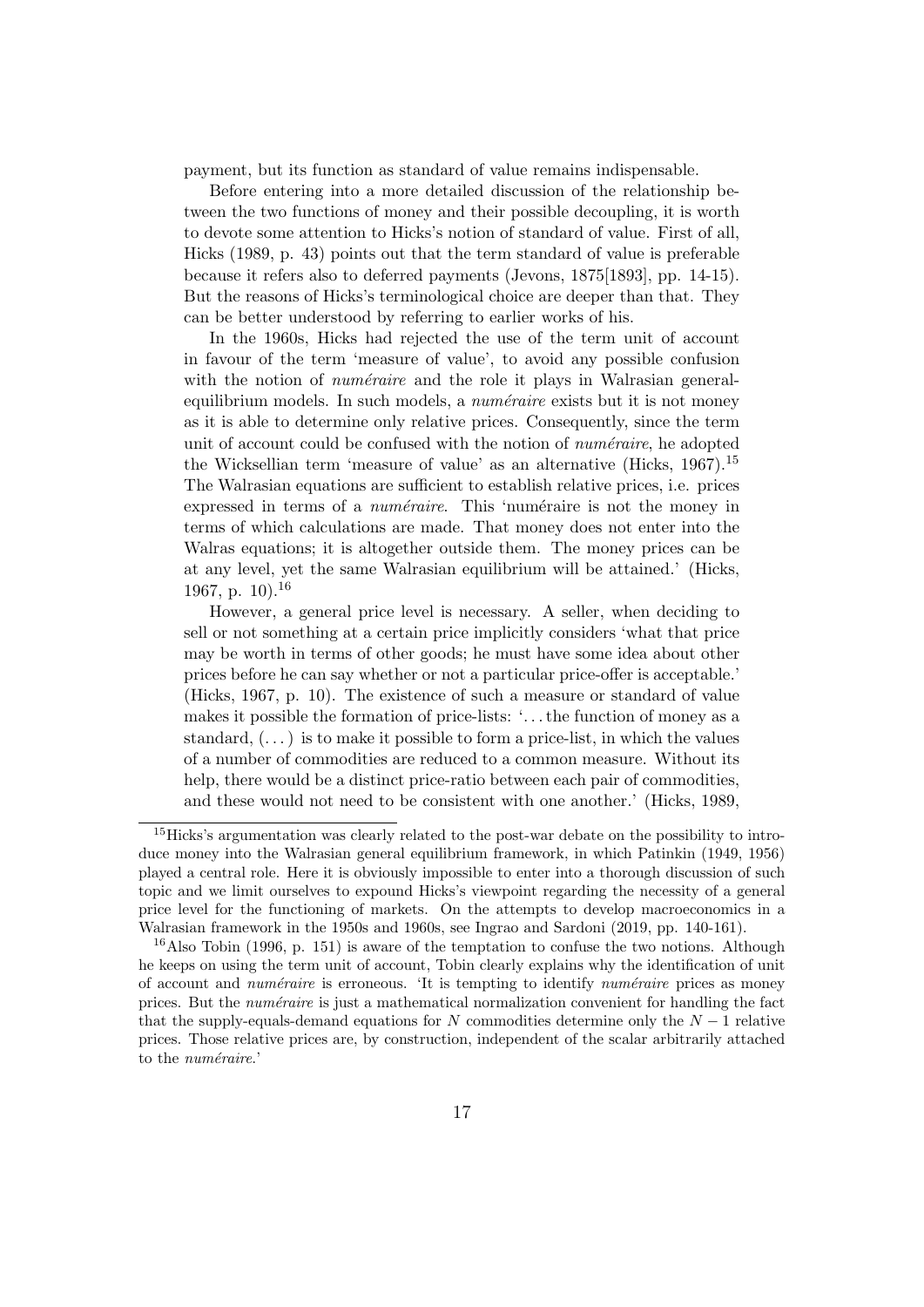p. 44). It is easy to see how much more complicated, if possible at all, would exchanges be without a general standard which allows all prices to be expressed homogeneously.<sup>17</sup>

Let us now turn to the relationship between money as standard of value and money as means of payment. Hicks uses two examples to show that money as standard is always required even though it is not actually used as means of payment; one is about international trade and bilateral exchanges and the other is taken from anthropological studies. Especially in international trade, it can happen that a debt is discharged through the offsetting of another debt (country  $A$ 's debt to country  $B$  is cancelled against a debt of B to A) when countries have run out of an internationally accepted money. The debts are expressed in a standard that is recognized by both parties, even though possibly not by others.<sup>18</sup> Thus, also in this special case of bilateral trade a standard of value must exist.

However, the need for a standard of value arises also independently of trading. Hicks refers to anthropological studies, according to which certain societies used cattle as standard of value. The evidence of this is ' derived from what are in essence legal prescriptions, (. . . ) which set out the fines or compensations which are to be paid on particular occasions, as for offences of various types.' If these prescriptions are expressed in cattle, this does not mean that they had to be paid in cattle. 'The prescriptions are price-lists; they depend upon a notion of what things are worth. The things which were delivered in payment had to have recognized, or at least acceptable, values' (Hicks, 1989, pp. 43-44).

This second example is important because of the emphasis on the fact that the existence of, and need for, a standard of value arises from the institutional organization of societies within which money allows markets to work.<sup>19</sup> The first example, instead, is important because it helps to easily see how the picture becomes more complex when one turns to consider

<sup>17</sup>Marx had already made this point clearly. Agents operating in markets 'cannot bring their commodities into relation as values, and therefore as commodities, except by comparing them with some one other commodity as the universal equivalent' (Marx, 1887[1954], p. 90).

<sup>&</sup>lt;sup>18</sup>This sort of bilateral exchanges may be called barter deals but they are 'different from the small-scale swaps that figure in economic textbooks  $(\ldots)$ ; for these make no use of money, even for accounting purposes.' (Hicks, 1989, p. 43).

<sup>19</sup>Also for Marx, 'a particular commodity cannot become the universal equivalent except by a social act. The social action therefore of all other commodities, sets apart the particular commodity in which they all represent their values. Thereby the bodily form of this commodity becomes the form of the socially recognised universal equivalent. To be the universal equivalent, becomes, by this social process, the specific function of the commodity thus excluded by the rest. Thus it becomes–money.' (Marx, 1887[1954], p. 90). Here Marx carries out his analysis under the assumption that the universal equivalent is a commodity (gold), but his argument would be even stronger if some sort of nominal monetary instrument were considered. For a brief treatment of this aspect of Marx's monetary theory, see Sardoni (1987, pp. 26-36).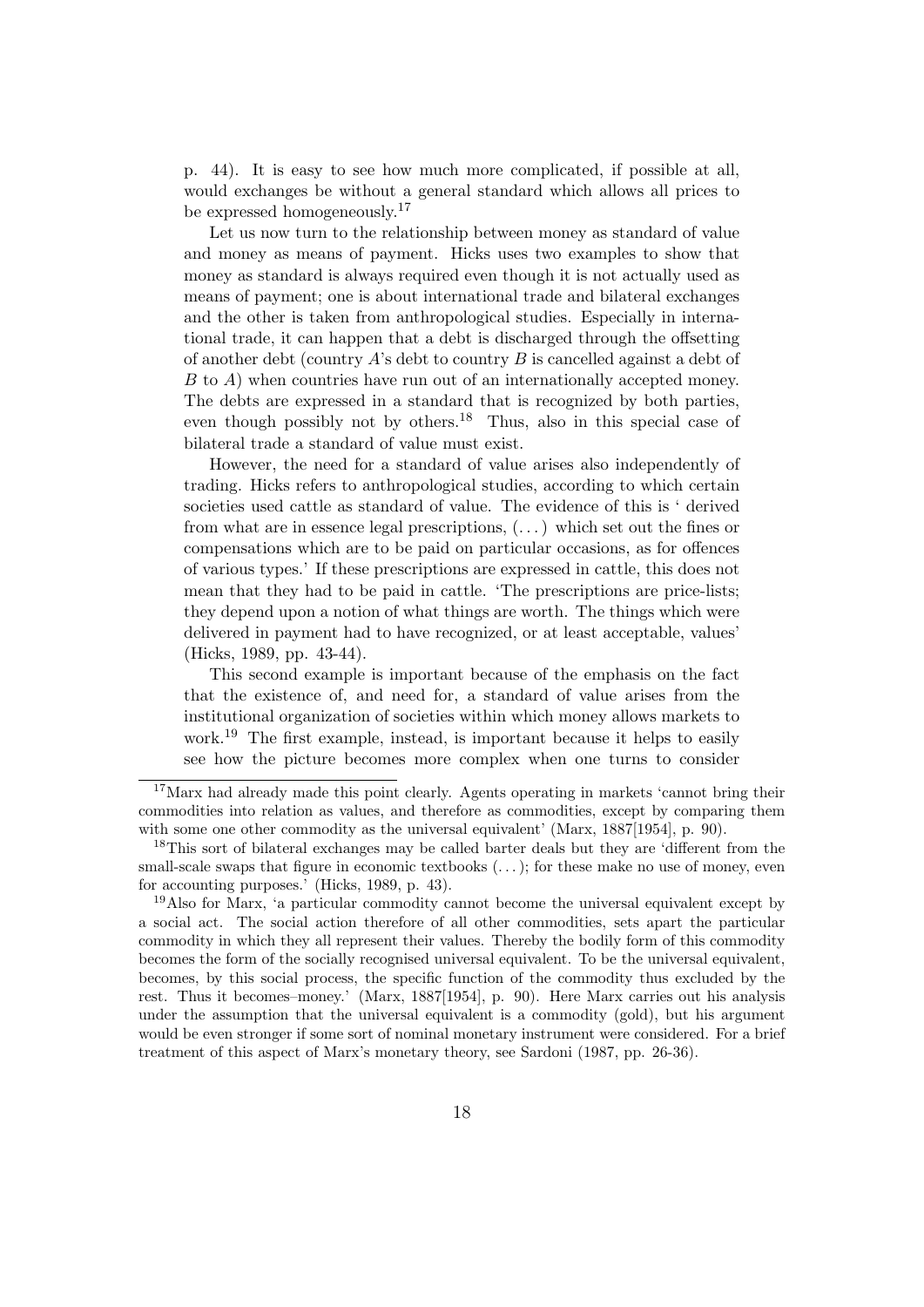multilateral trading.

Although the use of money as means of payment may be not required in bilateral trading thanks to the offsetting of debts, this is not the case of multilateral trading. In this case a seller of a certain good must receive in exchange something that can be readily used to make other purchases from other sellers (Hicks, 1989, pp. 44-45). In Hicks's development of the analysis of the problem, the interaction of economic, historical and institutional factors as well as the agents' trust is crucial.

Historically, precious metals, for well-known reasons, came to be used as means of payment and Hicks (1989, p. 45) points out: 'What is important is that they were surely able to establish themselves through "market forces"; no one had to order that they should be used in that way.' This, however, does not exclude the need for the role played by some form of institution to face the problem of the traders' trust in the means of payment used. Coinage was the response to the problem. Coinage guarantees the weight and quality of the precious metals used as money, which should otherwise be tested at every transaction.

In principle, the guarantee of coinage could be given by different subjects: i) by a single merchant; ii) by an association of merchants; iii) by the government of the territory where merchants operate. The third possibility, which became dominant over time, is the best because it maximizes the number of people who trust it. Thus, metallic money, if it has to be usable, depends on a guarantee and the society's trust in the guarantor. In this respect, metallic money 'does not differ so much from paper money' (Hicks, 1989, p. 46)

Multilateral trading, however, can take place also by using debts. Historically, bills of exchange were the debt instrument mostly used by merchants but not by the entire economy. Hicks looks at this sort of 'mixed economy' by considering two interconnected sectors: a 'merchant sector', which uses bills, and a 'cash sector', which uses cash (say precious metals).<sup>20</sup> This brings about the necessity of intermediaries that work at the 'frontier' between the two sectors. Such intermediaries discount bills for cash to allow trading between the two sectors and, hence, they must hold stocks of both bills and cash.

Bills of exchange are exchanged for money at a discounted rate in terms of cash (they yield a positive interest rate). For Hicks, the explanation of this has to be found

in the consideration that bills are only acceptable within the mercantile sector, while cash is acceptable within that sector and also outside. So whether the mercantile sector is large or small, cash

 $^{20}$ In his analysis, Hicks also deals with the problem of bills of different quality and riskiness; here, for simplicity, this aspect is not taken into account.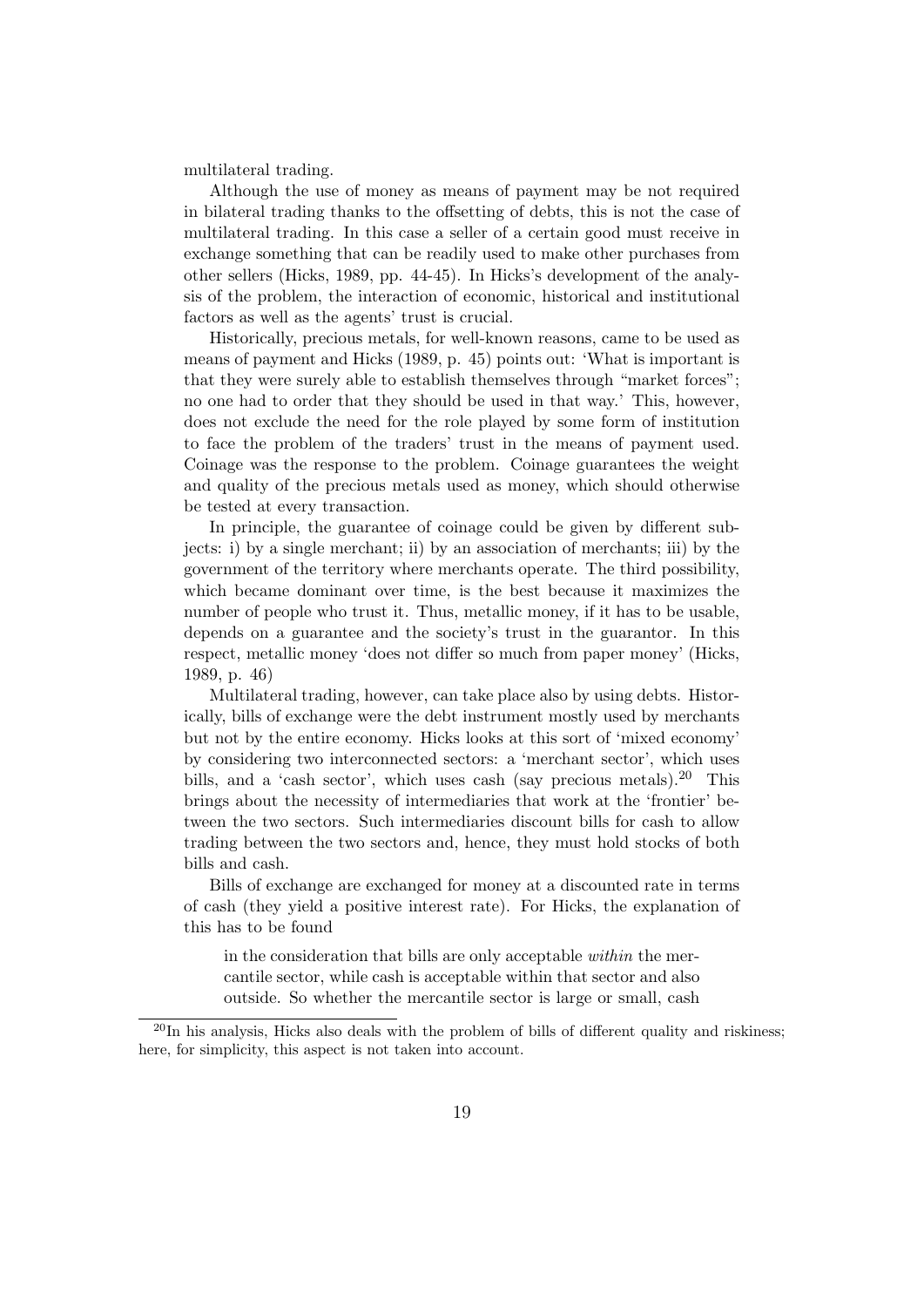must always have a wider acceptability. But it is probably more fundamental that cash is a standard of value as well as a means of payment, so it is fully money; it is the standard in terms of which contracts are expressed and enforced at law; bills, being only a means of payment, are no more than quasi-money. The discount is the expression, by the market, of this inferiority. (Hicks, 1989, p.  $52)^{21}$ 

The use of bills of exchange is a form of borrowing and lending which is suitable to the merchant sector. The activity of the dealers that discount bills is a near-banking business. The loans they make are guaranteed by the reputation of the borrowing merchants and the fact that bills arise out of the sale of goods, which in principle can be reclaimed in the case of the buyer's default. Problems arise when the sector expands significantly and there appear potential borrowers which are not merchants and cannot offer the same sort of the merchants' guarantees. $^{22}$ 

With the expansion of trading, dealers themselves must borrow to discount the increasing amount of bills issued. Their borrowing necessarily implies to get cash from outside the merchant sector. The modern banking system emerges from this need. Banks start from being 'custodians' of cash (gold) held by merchants as well as the general public and evolve into firms that manage the system of payments through cheques, i.e. the transfer of deposits from one account to another (Hicks, 1989, pp. 55-60). This brings about a radical transformation of economic system.

. . . it means that the whole of the bank deposits which are withdrawable at sight become usable as money. They are usable as such by the depositors in the bank, and–what is even more remarkable–they are usable as money by the bank itself. (. . . ) When the bank makes a loan it hands over money, getting a statement of debt (bill, bond or other security) in return. The money might be taken from cash which the bank had been holding, and in the early days of banking that may often have happened. But it could be all the same to the borrower if what he received was a withdrawable deposit in the bank itself. The bank deposit is money from his point of view, so from his point of view there is nothing special about the transaction. But from the point of view of the bank, it has acquired the security, without giving up any cash; the counterpart, in its balance-sheet, is an increase in its liabilities. There is expansion, from its point of view, on each

<sup>&</sup>lt;sup>21</sup>Hicks had been dealing with with this problem since the 1930s (Hicks, 1939[1965], pp. 163-170).

 $^{22}$ Hicks (1989, pp. 53-54) considers also the case of public borrowing and debts (see also Sardoni, 2021), an aspect with which we do not deal here.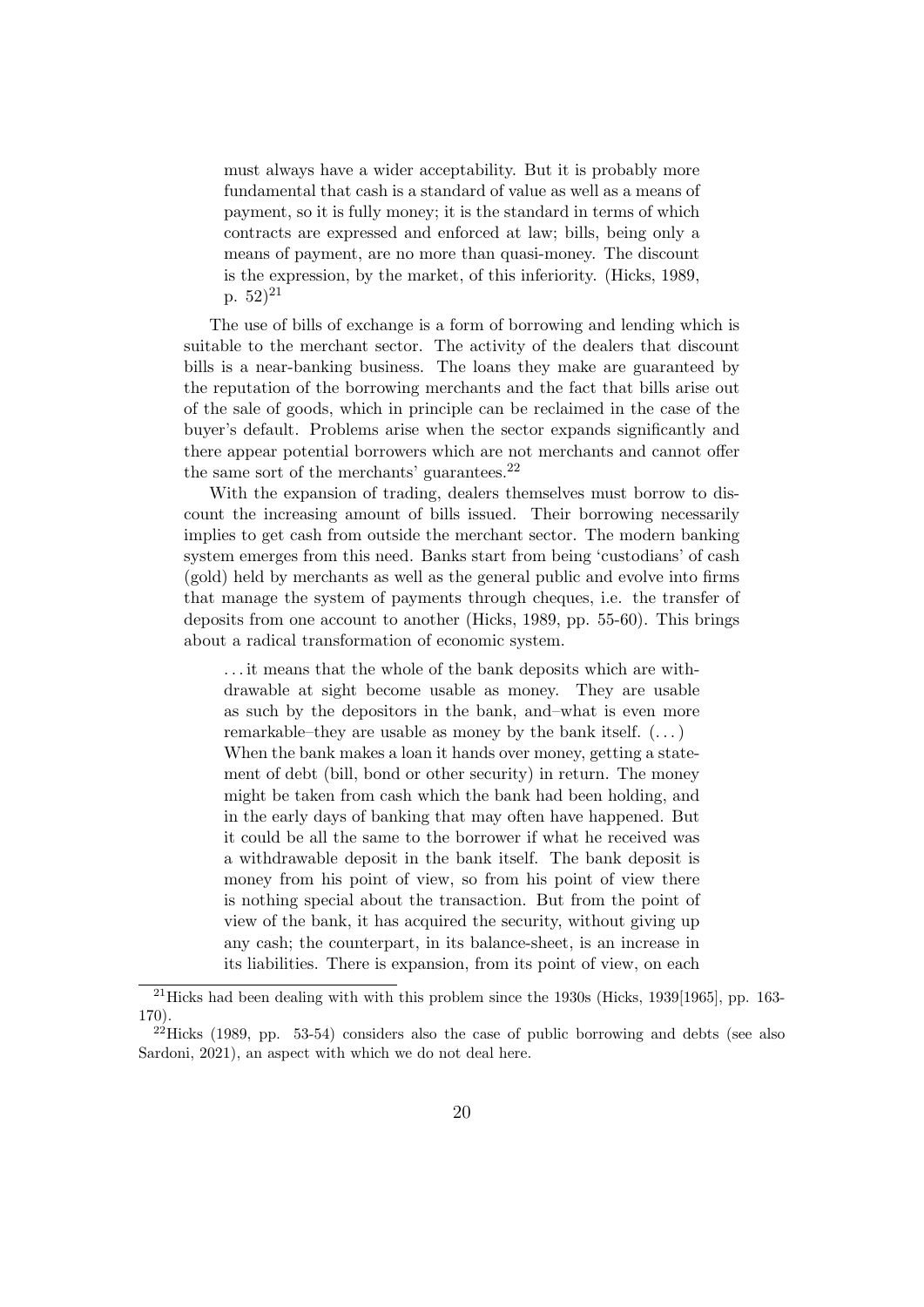side of its balance-sheet. But from the point of view of the rest of the economy, the bank has 'created' money. This is not to be denied. (Hicks, 1989, p. 58)

It is now time to turn to consider the third canonical function of money as store of value.<sup>23</sup> Money, like many other things, can be used as a store of value but this function is not a crucial property of its. For Hicks, it cannot be argued that money is the perfect store of value because of its perfect liquidity. Liquidity must be defined in terms of exchangeability for money; therefore to 'define money as an asset with perfect liquidity is to argue in a circle.' The degree of liquidity of any asset is defined by its ability to be exchanged for money with no loss at short notice; hence money is obviously perfectly liquid. Consequently, it cannot be held, like Keynes did, that the reason why money does not bear interest is its perfect liquidity (Hicks, 1989, p. 42).

The reason why money can be held as a store of value is essentially connected to its two other 'intrinsic' functions of standard of value and means of payment. The functioning of an economy in which transactions take place in time–and not all simultaneously thanks to the existence of an auctioneer–and in which transaction costs are significant implies a demand for money as a store of value, that is to say the demand for a certain amount of money to be kept idle for a certain span of time. In so far as money is the means of payment generally used and the value of the objects transacted is expressed in it, it is rational to keep some money in store.

This is true for both transactions concerning goods and services<sup>24</sup> and financial transactions. As for the latter, the rationale for financial operators to hold a certain amount of money in their portfolios resides in their need to be able to exploit possible future opportunities or to face unforeseen emergencies. In a world of certainty where all transactions take place at known times, or simultaneously if a fantastical auctioneer exists, there would be no reason for the portfolios of financial operators to contain money. It would be rational and profitable to hold other assets which ensure a higher yield. In the world as it is, instead, it is rational to hold a certain amount of

<sup>&</sup>lt;sup>23</sup>Hicks (1967, pp. 17-18) had argued: 'It is curious ...to notice that this "store of value" function is much less of a monetary function that the others. . . . A money that could not be stored might still be used as a unit of account, it might still be used as a means of payment; if it had these other functions (even if it had only one of these other functions) it might still be reckoned as a money of a sort, even if no more than a *partial money*. But a thing which did not have the other functions, though it was capable of being carried forward, and maintaining its value (at least to some extent) on being carried forward, would not naturally be thought as being money at all. . . . The other functions, taken by themselves, do confer some monetary quality; the mere capacity of being a store of value does not.'

<sup>&</sup>lt;sup>24</sup>See, for example, Goodhart (1989, p. 26). Baumol (1952) and Tobin (1956) are well-known models of the demand for money as an inventory in relation to transactions in the real sector of the economy.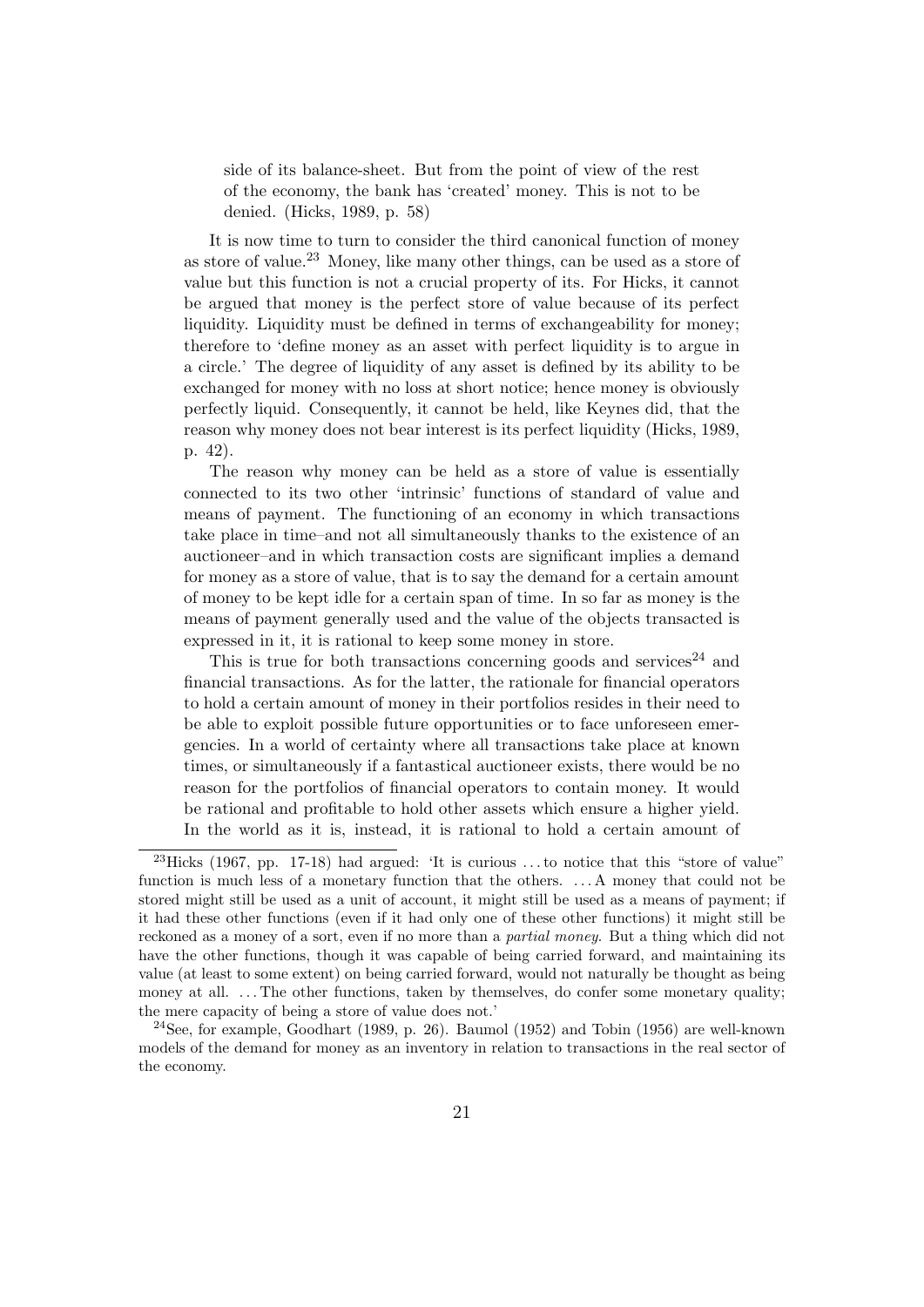money to be able to face future unforeseen emergencies or to exploit possible profitable opportunities. Money–the instrument that is the economy's general means of payment because it is its standard of value–is a component of the portfolios for this reason, that is to say to be able to make currently unforeseen future transactions at the lowest possible cost, even though in some specific cases the demand for money could be nil. The demand for money to exploit opportunities corresponds to Keynes's speculative motive, whereas the demand for money to face emergencies corresponds to Keynes's precautionary motive. Hicks (1982, p. 261) observes: 'I have generalised these concepts a little, and when they are generalised they do not look so very different.'

Here it is not possible to enter into a detailed exposition oh Hicks's copious work on liquidity and liquidity preference.<sup>25</sup> It is important, however, to point to some significant differences between Hicks's approach and the one followed by Keynes in The General Theory, which is significantly different from that in A Treatise. In his 1936 book, Keynes sees the demand for money and liquidity preference essentially as synonymous and the demand for money as store of value is connected to the precautionary and, above all, the speculative motive. In chapters 13 and 15 of The General Theory Keynes analyzes the demand for money by denoting it as 'liquidity preference'.<sup>26</sup>

Coherently with his emphasis on liquidity, Keynes defines money as a set of assets of varying liquidity,

. . . we can draw the line between 'money' and 'debts' at whatever point is most convenient for handling a particular problem. For example, we can treat as money any command over general purchasing power which the owner has not parted with for a period in excess of three months, and as debt what cannot be recovered for a longer period than this; or we can substitute for 'three months' one month or three days or three hours or any other period; or we can exclude from money whatever is not legal tender on the spot. It is often convenient in practice to include in money timedeposits with banks and, occasionally, even such instruments as (e.g.) treasury bills. (Keynes, 1936 [1973], p. 167n)

This 'vague' notion of money is surprisingly at odds with Keynes definition in A Treatise where money proper must necessarily be the economy's standard of value. Other instruments, whatever is their degree of liquidity, are not the standard of value and hence cannot be defined as money.

 $^{25}$ Hicks's essential works on the topic are Hicks (1935, 1967, 1982) and Hicks (1989, pp. 55-79).

 $^{26}$ "... an individual's *liquidity-preference* is given by a schedule of the amounts of his resources, valued in terms of money or of wage-units, which he will wish to retain in the form of money in different sets of circumstances' (Keynes, 1936 [1973], p. 166).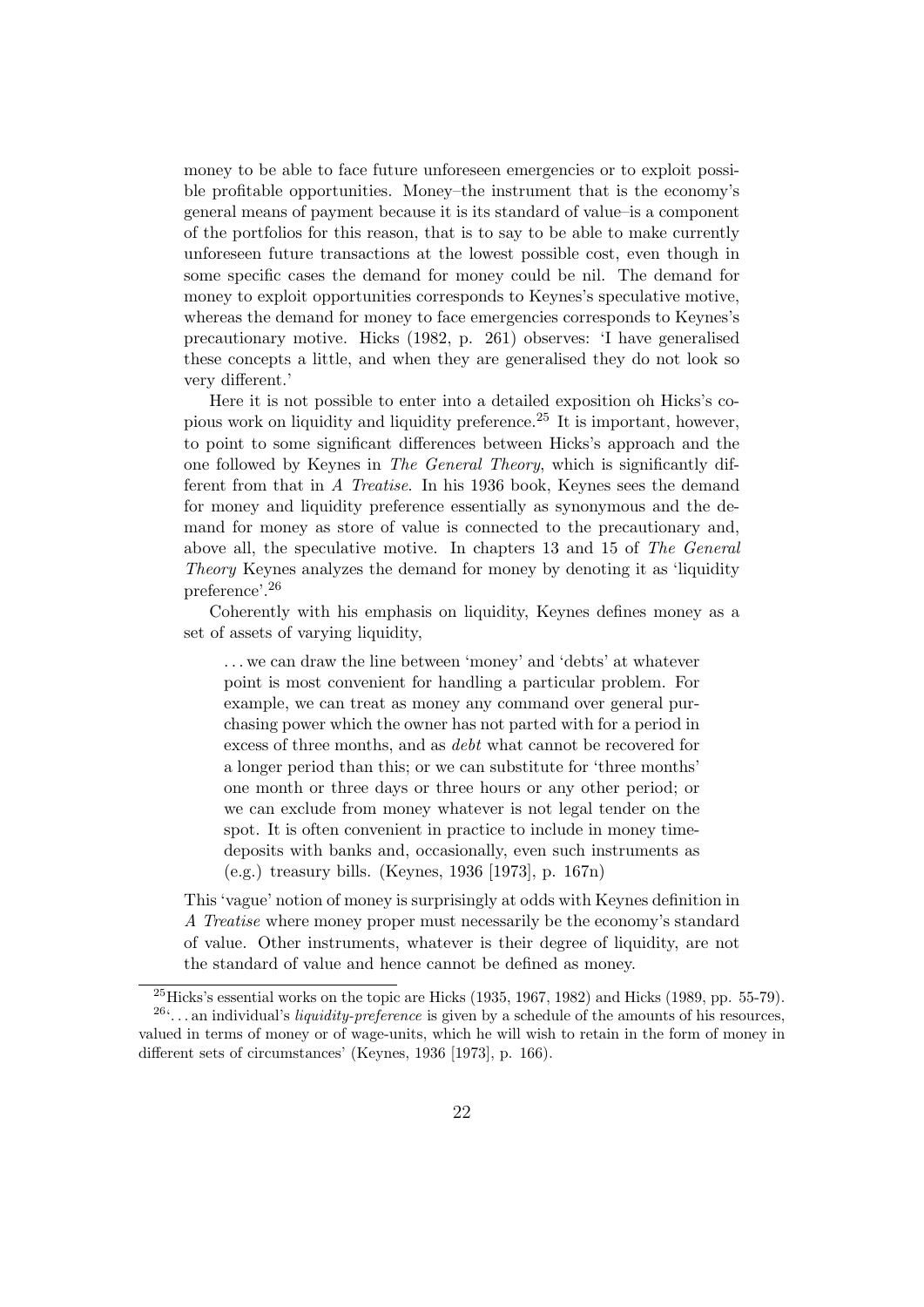Instead, as we saw, Hicks relates the demand for money as store of value not to a generic need for liquidity but to the fact that it is the economy's standard of value and means of payment. Hicks's approach to liquidity differs from Keynes's in The General Theory and, once again, is inspired by Keynes's view as expressed in the second volume of A Treatise. There, considering banks' portfolio decisions, Keynes establishes a ranking of assets of differing liquidity and observes '. . . bills and call loans are more "liquid" than investments, i.e. more certainly realisable at short notice without loss, and investments are more "liquid" than advances.' (Keynes, 1930[1971]b, p. 59). Hicks generalizes Keynes's considerations about the banks' portfolio to all sorts of firms and assets (Hicks, 1989, pp. 64-65). The problem of liquidity has to be treated by considering the degree of liquidity of portfolios rather than the degree of liquidity of single assets. Variations of the liquidity preference cannot be reduced to variations of the demand for money.<sup>27</sup> In fact variations of the agents' liquidity preference might not give rise to any variation of the demand for money.

We conclude by mentioning another consideration by Hicks regarding the composition of portfolios as it is relevant to our discussion of shadow money in the next section. Hicks argues that, in some circumstances, the agents can be induced to economize as much as possible on the amount of money they hold. He considers a case of high inflation and the possibility to hold highly liquid assets that yield an interest. However, those assets 'are not means of payment; they have to be turned into cash to be so used. And that is vital. ... If the convertibility were lost, the quasi-monies would cease to be liquid: the liquidity crisis which would then develop could pass all bounds' (Hicks, 1982, pp. 265-266). The crucial point made by Hicks is that the liquidity of assets other than money, into which they must ultimately be converted, can vary over time.

# 5 The rise of shadow banking and the demand for liquidity

Beyond the interest in the foundational properties of money considered above, theorists have been concerned with the working of the monetary and financial sectors by traditionally focusing on central banks and ordinary banks. Their liabilities are the money supply.<sup>28</sup> Banks transform their

<sup>&</sup>lt;sup>27</sup>'Liquidity Preference is a matter of the "spectrum" of assets, assets which may be *more or* less liquid.' (Hicks, 1967, p. 30).

<sup>&</sup>lt;sup>28</sup>Here, for simplicity, we generically refer to bank deposits as a component of the money supply, but a more detailed and thorough analysis should distinguish among different types of bank deposits by pointing out that they are part or not of the money supply depending on the definition of money from a statistical point of view  $(M_1, M_2, M_3, \text{etc.}).$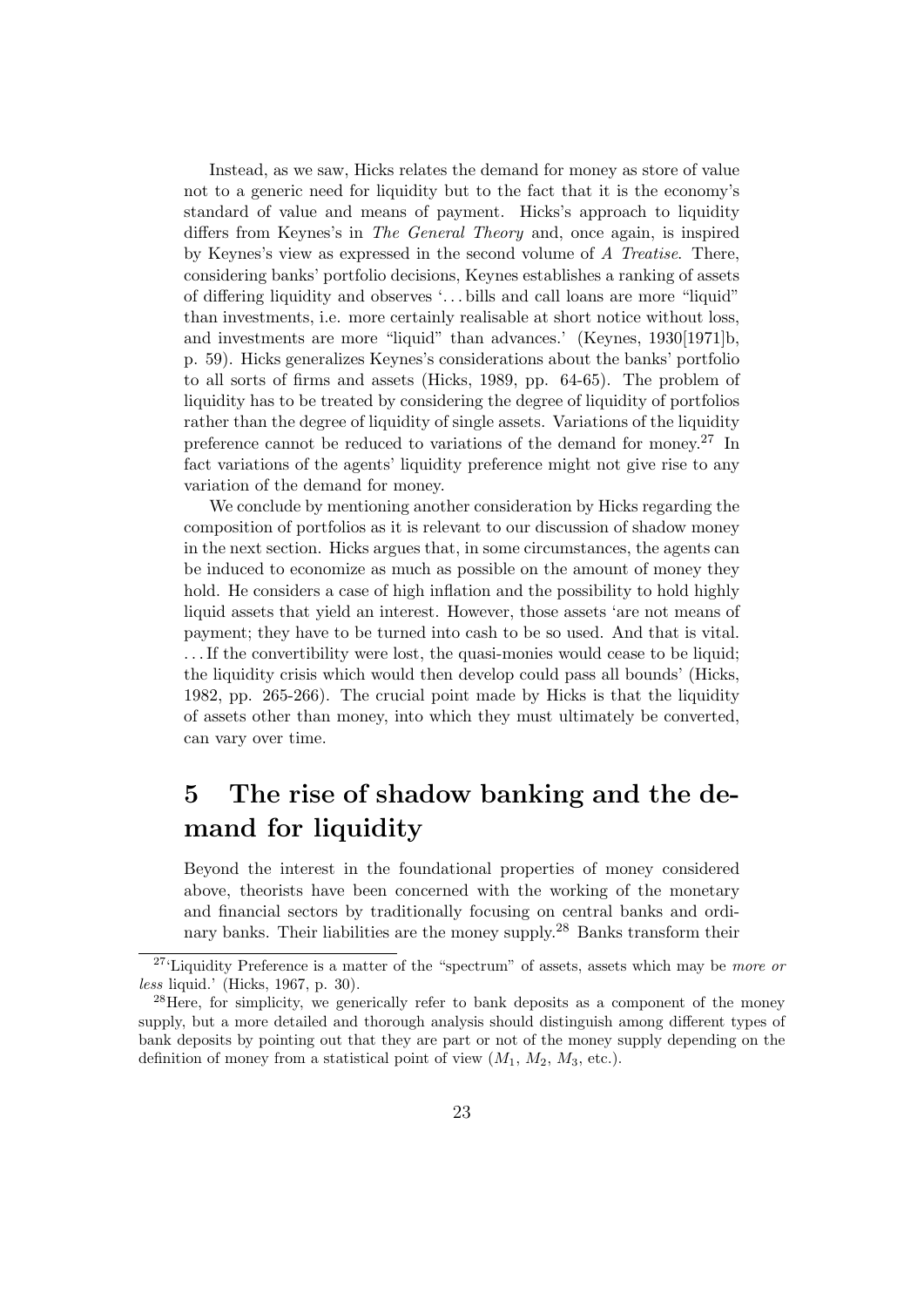liabilities (deposits) into assets through lending, both when they manage the deposits of those who keep part of their wealth in this form and when they create new deposits by lending. Banking, thus, involves three major activities: i) maturity transformation (investing in assets with a longer maturity than the liabilities issued to acquire them); ii) liquidity transformation (the use of liabilities with a high degree of liquidity to acquire assets with a lower degree of liquidity); iii) credit transformation (the use of liabilities with a low level of risk to invest in assets with a higher level of risk). A crucial feature of banking is the asymmetry between their liabilities and assets both in terms of their maturity and their riskiness.

Banking is characterized by a structural tension between the liabilities, of which banks promise the availability on demand, and the assets in which they invest, which are not available on demand and may be dependent on variable market values. Economists have been aware of this structural fragility since the late 18th century.<sup>29</sup> It has been underlined by a whole line of scholars advocating a regime of 100% reserves for banks, and the separation of their investments in risky, illiquid activities from their activities of deposits collection and provision of payment services.<sup>30</sup> King  $(2016)$  calls these structural feature of banking the 'alchemy' of banking.<sup>31</sup> Although it may work well in normal times, it makes the financial system inherently fragile (King, 2016, p. 105).

The structural fragility of the banks' budgets and the risk of bank runs was evident in many financial crises; notably in the collapse of part of the US banking sector in the early 1930s. In a long process of institutional change and policy innovation, central banks and governments have developed policy instruments and operational bodies to help both regulate and support the banking sector to maintain financial stability. The public 'backstop' is articulated in the form of regular liquidity provisions by the central bank to the banking sector, its role as lender of last resort in the case of a crisis, a regulatory frame concerning the banks' reserves and their equity capital requirements, the legislation on resolution and bail-ins or, in severe crises, public bail-outs.

The articulate set of institutions and policy practises that temperate the risks intrinsic to the alchemy of banking is the result of a historical evolution from which shared arrangements between the banking sector and state institutions (the central bank, legislative and regulatory bodies, etc.) have emerged. In their institutional evolution, central banks have established a series of arrangements to provide liquidity intraday and overnight

<sup>29</sup>Notably since the beginning of the 19th century with the first formulation of a theory of central banking by Thornton (1802[1991]).

<sup>30</sup>The list includes scholars such as Fisher, Friedman and even Tobin.

<sup>31</sup>'The transmutation of bank deposits–money–with a safe value into illiquid risky investments is the alchemy of money and banking.' (King, 2016, p. 104).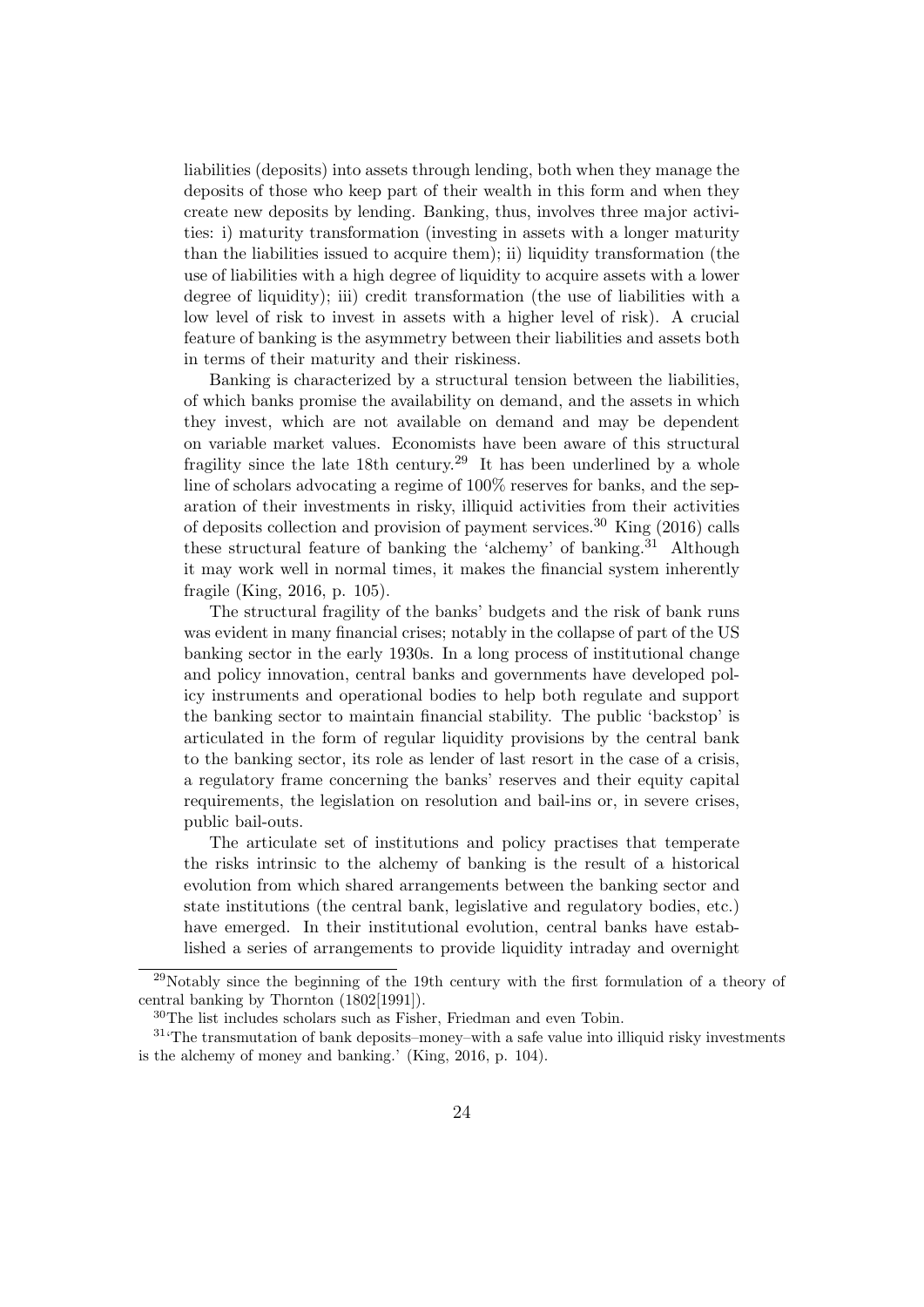to the banking sector to maintain the smooth functioning of the system of payments and to enable the banks with a shortfall of central bank reserves to continue to operate and exchange deposits with central bank money at par. Moreover, since after the banking crisis of the 1930s most countries have adopted insurance schemes aimed at protecting and making safer bank deposits up to a certain amount in the case of a bank's default. Thanks to this articulate set of legal and operational arrangements, bank deposits are money, i.e. they are equivalent to the currency issued by the central bank. Thanks to this architecture, and the economy's trust in it, a liability issued by a private agent acquires the status that makes it a perfect substitute for central bank money.<sup>32</sup>

In the picture drawn above, the main actors are central banks and the banking sector, with the latter that connects lenders and borrowers and the former that aims at ensuring financial stability through regulations and variations of interest rates. However, in today world, when dealing with the financial sector it is necessary to take into account the structural changes produced by relatively recent financial innovations. In the last 40-50 years the landscape of the financial environment has changed with the emergence of new financial agents and practises.

McCulley (2007) calls 'shadow banking system' a branch of the financial sector containing non-bank financial intermediaries that perform activities similar to those of traditional banks, in particular that of maturity transformation.<sup>33</sup> These agents operate without the institutional architecture and public policies which aim at stabilizing the traditional banking system. To enter into a detailed historical and analytical examination of the origins and functioning of shadow banking is beyond the scope of this paper.<sup>34</sup> It will suffice to recall some essential aspects and focus on the question whether some of the financial instruments created by the shadow banking sector can be regarded as money ('shadow money').

In the shadow banking world, the main actors are institutional cash pools, asset managers, security dealers and special purpose vehicles, which began to gain importance since the early 1980s. All these entities operate in connection among them and with the traditional banking sector, whose process of transformation itself is one of the factors that caused and

<sup>32</sup>Some call the result of this political and institutional evolution a 'social contract' by virtue of which bank deposits are included in the public money supply (Gabor and Vestergaard, 2016). We avoid the use of this term because of its ambiguous reference to a contractual agreement that does in fact not exist. We prefer a more explicit and articulate reference to the regulatory framework, the policy stance and the operational institutions actively monitoring the banking sector.

<sup>33</sup>For more exhaustive analyses and descriptions of shadow banking, see, for example, Adrian and Ashcraft (2012); Pozsar et al. (2012); Michail (2021).

<sup>34</sup>For a historical reconstruction of these transformations, see, for example, Ferguson (2019) and Tooze (2019) and also Michail (2021).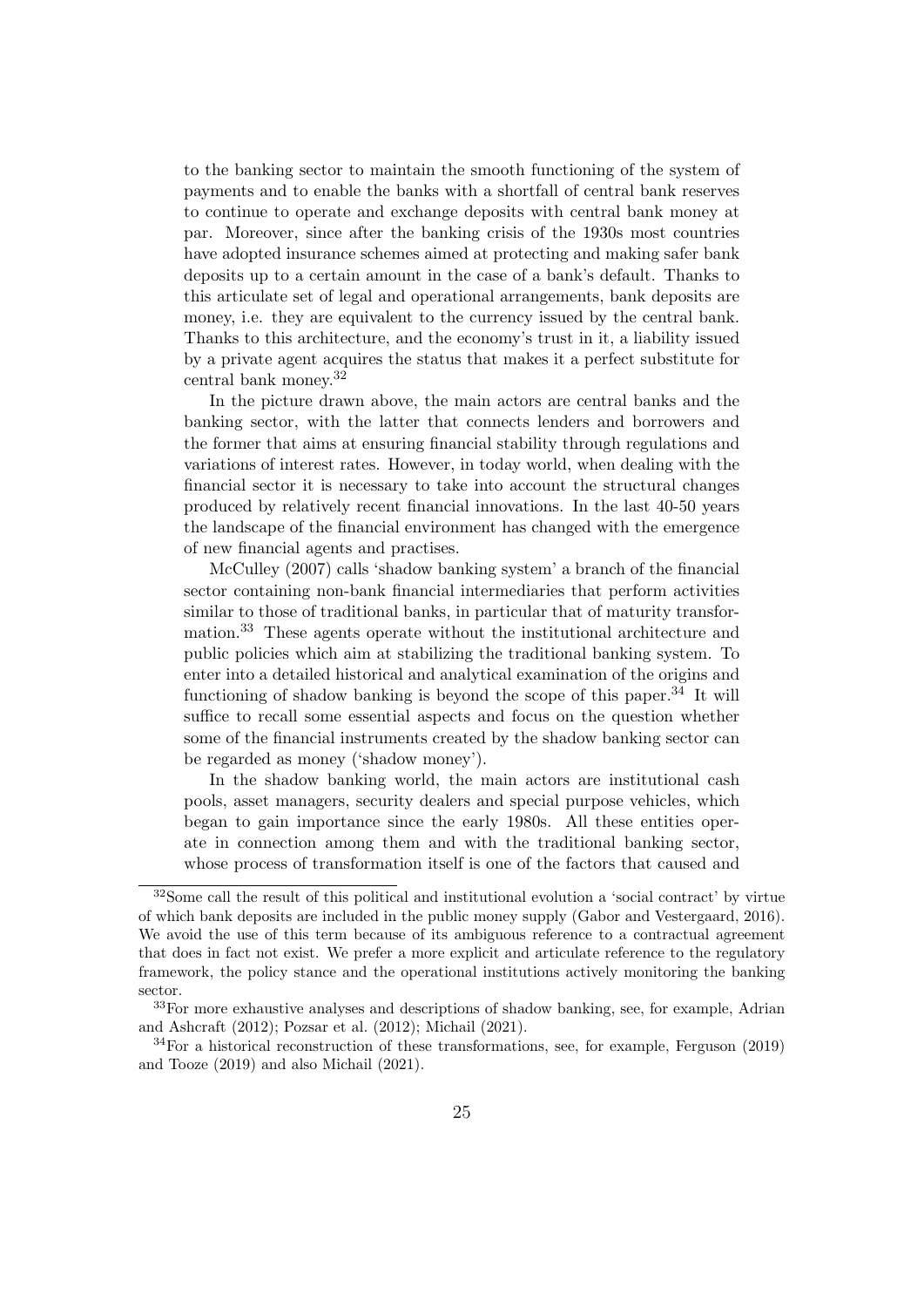favoured the emergence of shadow banking. Securitization of the banks' assets (loans), which gained momentum in the 1980s, transformed the traditional bank lending process from the scheme originate (loans) to hold (to maturity) (OTH) to originate to distribute (OTD).<sup>35</sup> Banks created, so to speak, the 'raw material' for the shadow banking, that is to say the objects (liabilities and assets) that it transforms and trades. Thanks to a complex chain of intermediaries and the use of new financial practises the shadow banking system provides funding for the borrowers and it is able to manufacture short-term liquid assets for the lenders. Securitization and the rise of derivative-based investments proceeded together with the growing financial globalization and the rise of the so-called asset-management capitalism (Pozsar, 2014).

Financial globalization developed together with the increasing importance of global corporate cash pools. Since the 1990s, institutional cash pools manage large quantities of liquidity (in the form of short-term 'cash balances') on behalf of institutional investors and global non-financial firms. Their management of liquidity must meet a demand for safety coming from their customers which want to hold their assets in the form of highly liquid money-like instruments with a positive yield. Also because the amount of these cash balances exceeds the maximum amount covered by deposit insurance schemes, cash pools managers started to direct the demand for liquidity towards new forms of short-term liquid assets issued by private entities, which claim to be bank deposit substitutes. As the weight of cash pools increased, liquidity was partly managed away from bank deposits towards new instruments created by innovative financial engineering.

The rise of asset management has been described by Minsky (1988) and Haldane (2014), who both see this evolution as the main force behind the creation of the new financial environment. The rise of managed money capitalism changed the structure of managerial capitalism: money managers started to replace industrial managers as leading players in the economy (Minsky, 1988). The mandate of money managers is to maximize total returns and maintain positions in safe liquid assets. Financial agents with a large amount of money-claims to manage imply new financial practises. A new structure of credit intermediation rose to enable the creation of assets with a low level of risk which could respond to the increasing demand coming from institutional cash pools and asset managers for which the supply of insured bank deposits was insufficient, inadequate and non-profitable (Pozsar, 2014).

<sup>35</sup>Securitization is the banking sector's attempt to become more profitable by circumventing the existing regulatory framework concerning capital requirements and other bank activities. In the US, for example, the Federal Reserve Regulation Q imposes capital requirements on banking activity, prohibits the payment of interest on demand deposits and establishes a cap on the interest on other types of deposits (McCulley, 2009).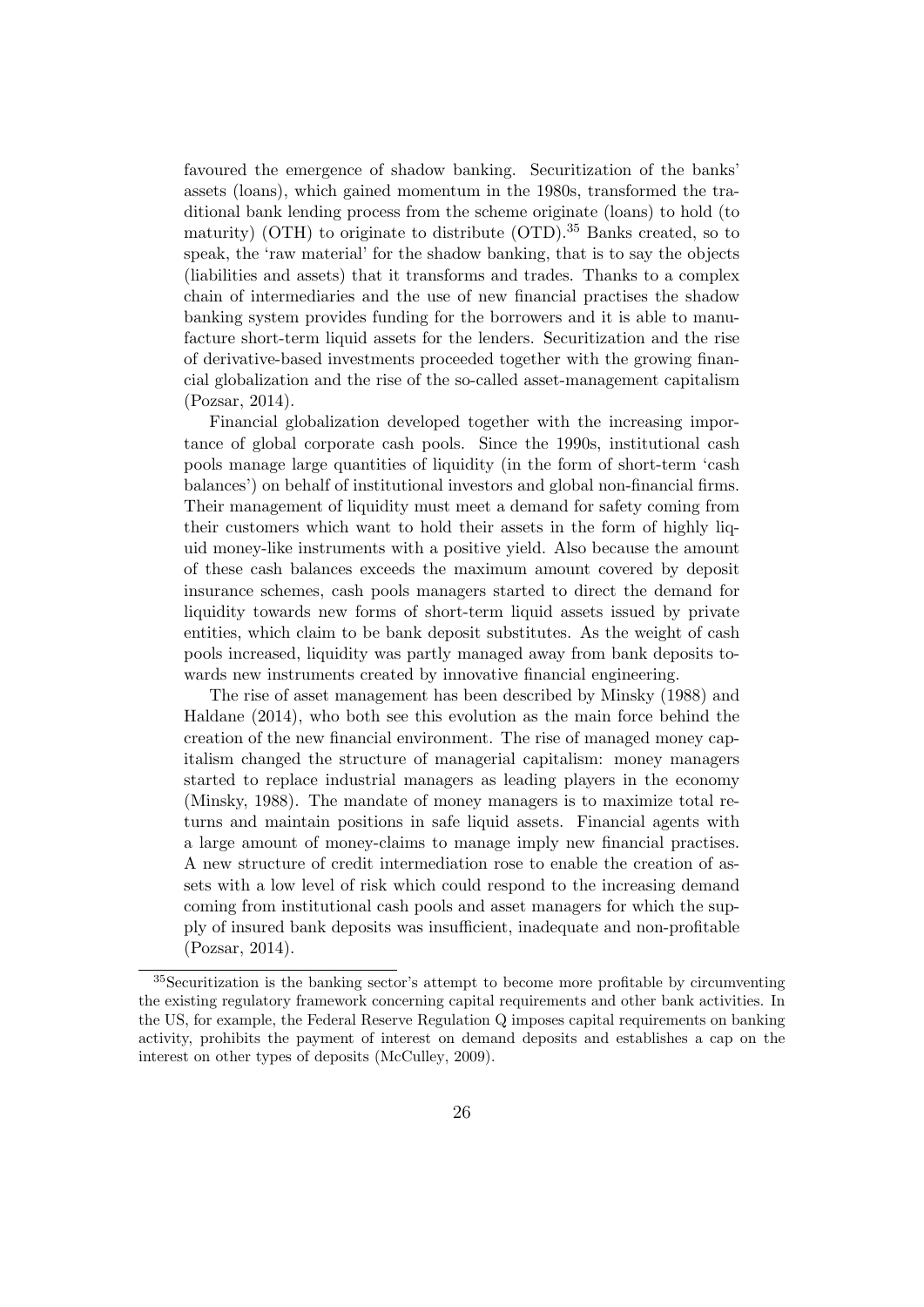The shadow banking system innovates the whole credit process with respect to i) loan origination; ii) loan warehousing; iii) issuing of asset based securities (ABS) and collateralized obligations (CDO); iv) ABS warehousing; v) ABS 'intermediation'; vi) wholesale funding. Each step is performed by different agents, mostly non-banks financial agents using different kinds of financial tools to connect ultimate borrowers and lenders. Although the process can take place in a different number of steps, it always starts with loan origination and ends with wholesale funding (Pozsar and Singh, 2011).

Financial innovations increased competition in financial markets and its ability to provide credit; but the absence of regulatory legislation and of a public policy stance aiming at stabilizing the new markets, left to the new financial environment itself the task to support the claim that the new instruments are convertible at par with money, and to underwrite contractual arrangements to promote the lenders' trust. A market-based 'shadowinsurance' is created through private backstops, such as a private bank's promise to backstop in bad times the financial agents that issue liabilities, and through different forms of financial engineering.

Some argue that some instruments belonging to the large array of those created by shadow banking have such properties that they can be denominated 'shadow money'. Murau and Pforr (2020) define an asset as shadow money if it responds to the following three criteria: i) it must perform the role of substitute for bank deposits; ii) it must trade at par with higher ranking money and with other shadow moneys; iii) it must be created as a swap of IOUs between agents. This classification raises a number of problems and difficulties. First, in considering the alleged equivalence between shadow money and bank deposits, no distinction between deposits is made. It is necessary to distinguish between deposits originated by some agents' decisions to hold part of their wealth in the form of money and deposits originated by the banks' lending. Michell (2017, p. 363) correctly argues that the ability of agents operating in the shadow sector to issue so-called shadow moneys is always connected to a change in the liquidity preference of private agents and implies a prior decision not to spend and to transfer liquidity from money to other assets. In other words, shadow banks are pure intermediaries whereas banks are not (see also Jakab and Khumof 2015, Bianco and Sardoni 2018, Ingrao and Sardoni 2019, pp. 127-131, Michail  $2021$ ).<sup>36</sup>

When a bank makes a loan to finance a borrower, it creates new purchasing power *ex nihilo* and the amount of liquidity in the economy increases. While the bank must carefully manage its balance sheet in order to be able

<sup>36</sup>'The most important task of the traditional banking sector, i.e. the creation of money, is not part of the services that shadow banking provides. What shadow banking does is to facilitate money creation through the provision of funding to the traditional banking sector.' (Michail, 2021, p. 190).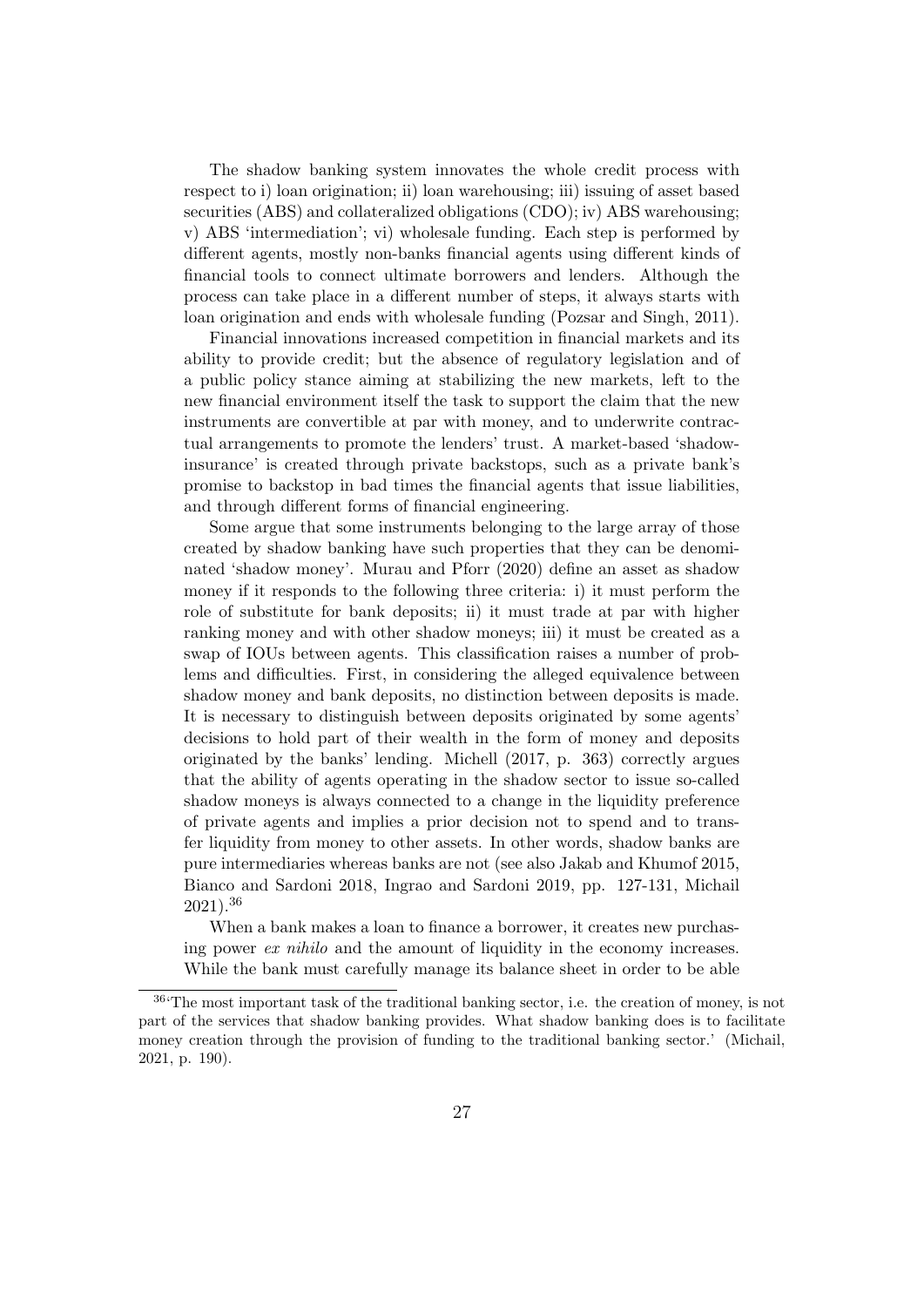to make payments for its customers, its ability to provide credit does not rely on the liquidity preference of other agents. When a shadow entity makes a loan it does not create purchasing power ex nihilo, but it is relying on the complex process of credit intermediation created by the financial system to provide credit to costumers and liquid monetary instruments to lenders. The ability of shadow operators to provide credit ultimately relies on the liquidity preference of institutional cash pools and on the ability of the system to perform the intermediation process smoothly.

Second, the insistence on the ability of shadow moneys to trade at par with money obviously reveals that they are not a means of payment in the sense in which money is. Moreover, not all authors agree with the requisite that shadow money must exchange at par with money; sometimes a quasipar relation is sufficient (Pozsar, 2014; Ricks, 2016).<sup>37</sup> Third, the last of the criteria listed above is too general as any financial transaction can be interpreted as a swap of IOUs.

Pozsar (2014) tries to come to terms with the monetary nature of shadow instruments by introducing a fourth attribute of money to add to its three canonical functions. Such a 'quintessential' property is that money 'always trades at par on demand.<sup>38</sup> He recognizes that not all the instruments which claim to trade at par on demand can always honour their promise and constructs a hierarchy of 'moneys' at the top of which there is 'traditional' money and at the bottom a number of instruments issued by the shadow sector. Pozsar's definition of money and classification of assets and liabilities are confusing and arguable. For the instrument that is the economy's unit of account (money), Pozsar's 'quintessential' attribute is superfluous and tautological. For all the other instruments, whatever is the issuer, their ability to trade at par is contingent on their degree of liquidity and riskiness in a certain market situation at a certain time. In other words, they do not possess the 'quintessential' attribute. Pozsar's classification, therefore, cannot be regarded as a hierarchical ordering of 'moneys' but simply as an ordering of financial instruments according to their degree of liquidity and their capacity to exchange at par or quasi-par with money, i.e. the only instrument that plays the role of standard of value. To call such instruments 'money' means that moneyness is made to depend only on the degree of

<sup>&</sup>lt;sup>37</sup>Some types of shadow money offer a par exchange on-demand with bank deposits; other types offer a par exchange in the near future. As noted by Pozsar (2014), in the real world the demarcation between these two type of money-claims is difficult to detect because the ability to exchange at par change with their maturity. Money claims with few days left to maturity exchange at par because of the low price risk compared with money claims with one or more months of maturity left.

<sup>38</sup>'Money is usually defined from a functional perspective as a "unit of account, store of value and medium of exchange." However, this definition does not take into account the quintessential attribute of money — that money always trades at par on demand — and the institutional arrangements that underpin this attribute.' (Pozsar, 2014, p. 7).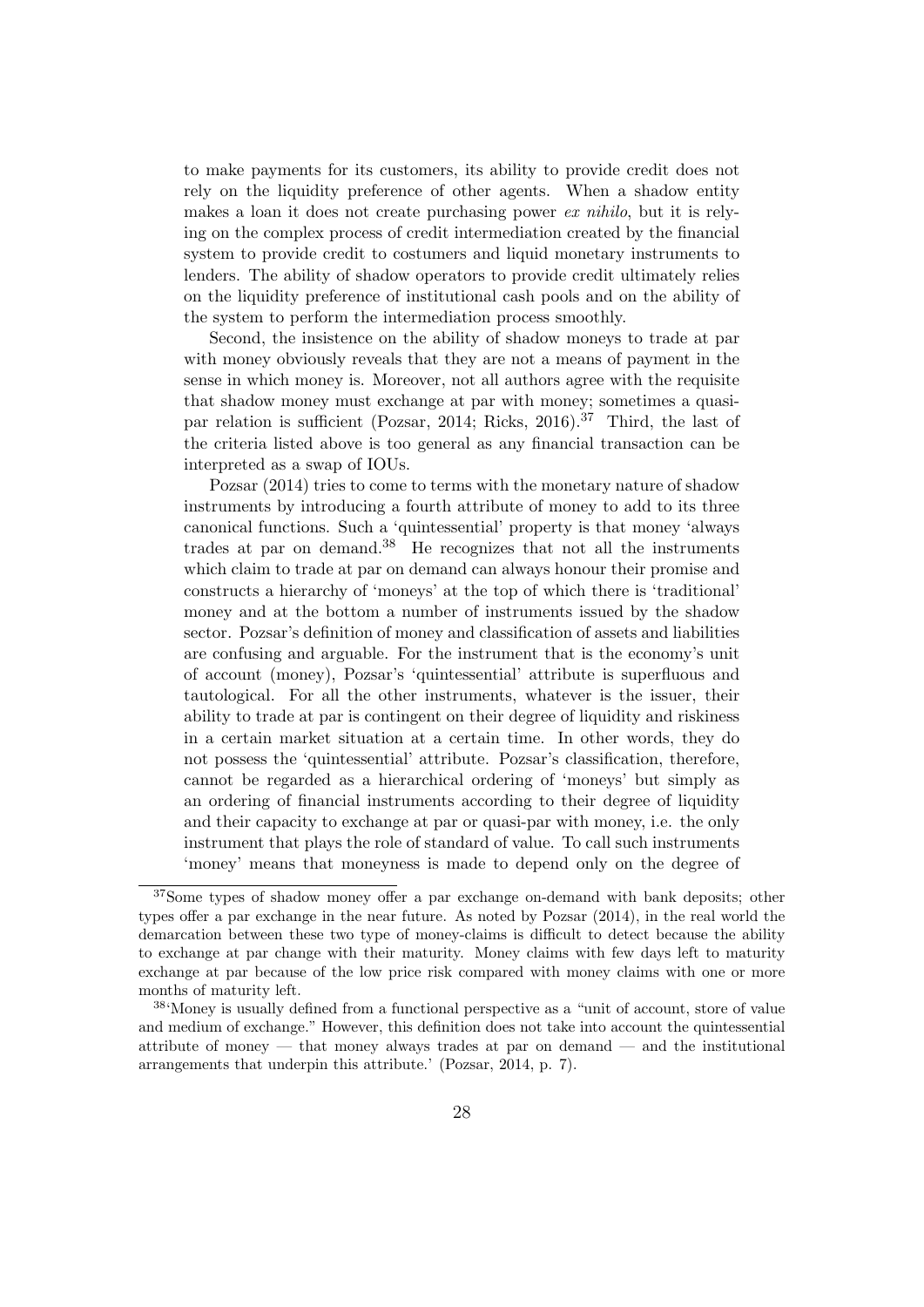liquidity of a certain class of assets. Apparently, Pozsar follows the same approach as Keynes's in The General Theory where, as we saw, he adopted a vague notion of money based on the degree of liquidity.

Thus, from this literature it emerges that what is called shadow money is demanded essentially because it attracts the appetite of asset managers for being a liquid return-yielding store of value, whose nominal value in the economy recognized standard of value is relatively stable in a short term horizon. Following Hicks, we argued in the previous section that an instrument can be regarded as money if it plays all the three functions of standard of value, means of payment and store of value, with the first being the one hierarchically dominant. The so-called shadow moneys do not have the moneyness property, even though they can favour the creation of money by providing liquidity to banks and by being used as a collateral to borrow.

Clearly, none of the existing shadow moneys is the economy's standard of value. If this were the case, there should be no preoccupation about their ability to convert into money at par. The fact that, in normal times, shadow instruments are highly liquid can explain the financial operators' demand for it but, on the other hand, its liquidity manifests itself in its ability to convert into money. If any shadow money were the standard of value its convertibility at par would be tautological as in the case of money. The value of shadow moneys is necessarily expressed in terms of the 'thing' that the economy as a whole recognizes as the measure of the value of everything. This implies the hierarchical dominance of the instrument that is standard of value because only for this 'thing' it is possible to fix its value and its yield simultaneously. The worth of one 'dollar' is always one 'dollar' whatever is its promised yield. For any other instrument, it is possible to fix its price, but then it is the market that determines its yield or, vice versa, its yield can be fixed and then the market establishes its price.<sup>39</sup> The financial crisis of 2007-2008 has eloquently shown how the price of shadow financial instruments can change drastically and rapidly.

Shadow moneys are not even a means of payment universally used and accepted within the economy. They may well be used as a means of payment within limited networks, but they are far from being universally accepted as the instrument that definitely closes a transaction. Hence, they need to be converted into money when they want to cross their 'shadow line', i.e. to exit from their specific confined network.<sup>40</sup> 'Shadow instruments' can

<sup>39</sup>Woodford (2000, 2001, 2003) uses this line of argumentation to hold that central banks' (the issuers of the 'dollar') monetary policies can be effective also in an economic environment characterized by intense and widespread financial innovation. On this topic, which cannot be adequately treated here, see also Sardoni (2006).

 $^{40}$ Also Minsky (1986[2008], p. 255) points out the possibility that there exist in the economy different means of payment for different purposes, '. . . what is money is determined by the workings of the economy, and usually there is a hierarchy of monies, with special money instruments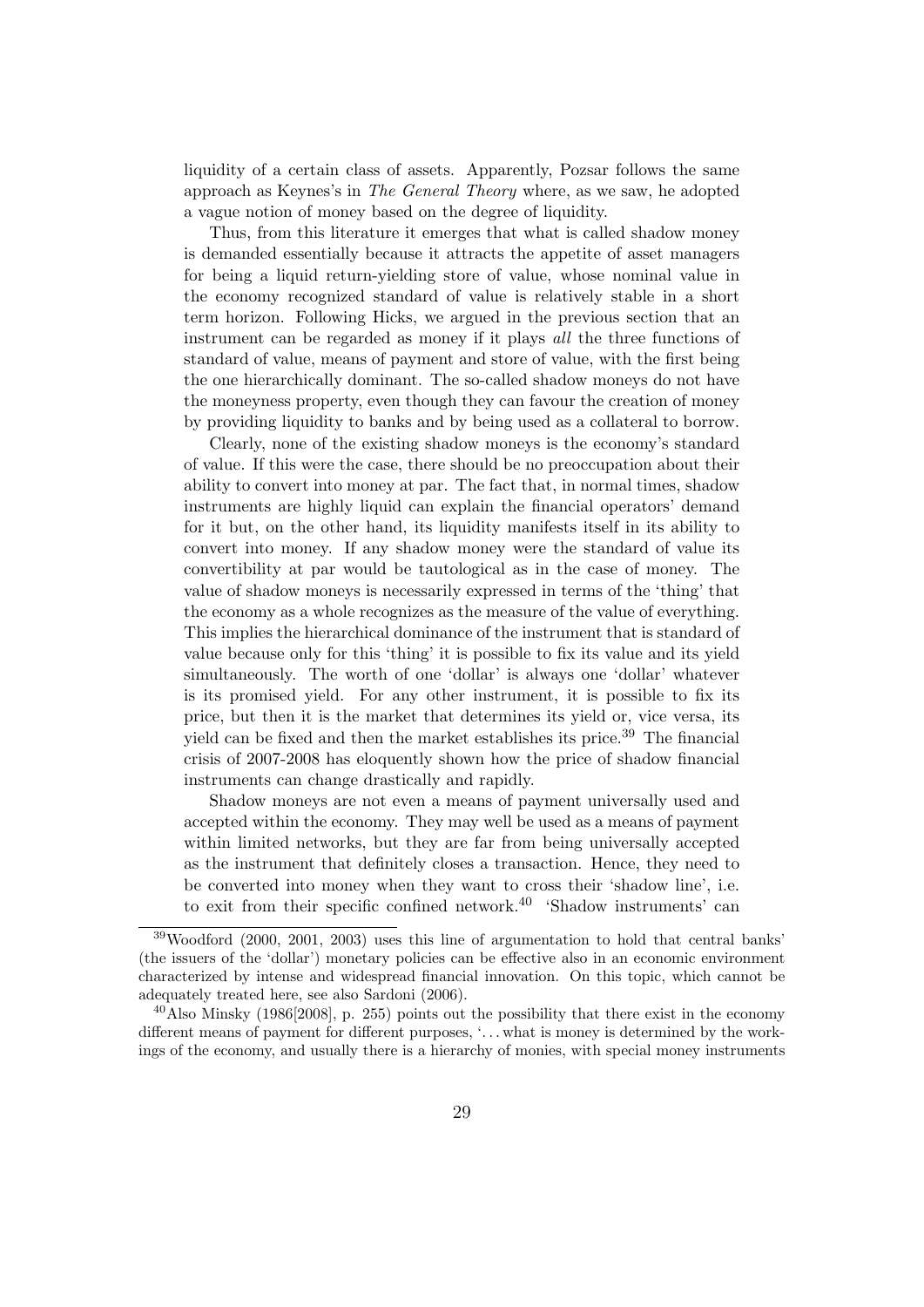certainly be store of value, but this function is not sufficient to qualify them as money because many assets can be store of value.<sup>41</sup>

There is, however, another factor that induces some to adopt the notion of shadow money. In this case, the focus is not so much on the properties of the instruments but rather on the policies that could transform them into money. The discussion is carried out by referring to the financial crisis of 2007-2008 and the response to it by central banks, with the US Federal Reserve being the most important protagonist both at the domestic and international level. The financial crisis was a stress test of the marketability and liquidity of shadow assets. During the crisis, the shadow banking system went under pressure. Agents that had invested in various forms of 'shadow money' started to question their ability to convert at par with money and thus to be a safe bank deposit substitute. The crisis manifested itself as a run on shadow intermediaries, with pressure on them to convert their liabilities into bank deposits and central bank money. The shadow money system proved to be fragile in its role of credit intermediation.

The financial crisis hit the shadow banking system in three consecutive waves during which some or all of the shadow instruments were affected.<sup>42</sup> In all three waves, the intervention of the Federal Reserve and the US government was crucial to stabilize the shadow sector. The Fed, followed by all the major central banks around the world, started to act as Market Maker of Last Resort (Buiter and Sibert, 2008) for some particular class of assets, especially the assets involved in the 'shadow money universe'. Central banks started to operate as outside dealers (Mehrling, 2011) by establishing a floor for the price of the assets for which they were creating the market. With

for different purposes. . . . an economy has a number of different types of money: everyone can create money; the problem is to be accepted.' Minsky's argument is correct but his terminology may be confusing as he uses the term 'money' to denote what, in our view, should be more properly denoted as 'means of payment'. The simultaneous existence of different private moneys or means of payment and the difficulties it creates has been examined also by Tobin (1996, pp. 147-149).

<sup>&</sup>lt;sup>41</sup>Finally, in comparing the liabilities of the intermediaries operating in the shadow banking system with those of banks, it should not be overlooked that banks can create deposits by lending and, hence, directly affect the money supply and the amount total liquidity available to the economy.

 $^{42}$ The first wave hit the ABCP market when Countrywide Securities got into trouble; the repo market was affected by all three waves and the MMF shares went under pressure in the last wave after the collapse of Lehman Brothers. Murau (2017) describes the actions of the public authority during the various waves of the crisis. ABCP lost their ability to convert at par with higher ranking money, and thus their status of quasi money or bank deposit substitute, due to the reluctance of the public authority to ensure a one-to-one par clearance. Different credit puts and temporary guarantee programs were established by the government to stop the run-on REPO market and MMF shares. The Federal Deposit Insurance Corporation (FDIC) also raised to 250,000 dollars the maximum amount of insured bank deposits and, by doing so, it reduced the competitiveness and attraction of shadow instruments with respect to bank deposits.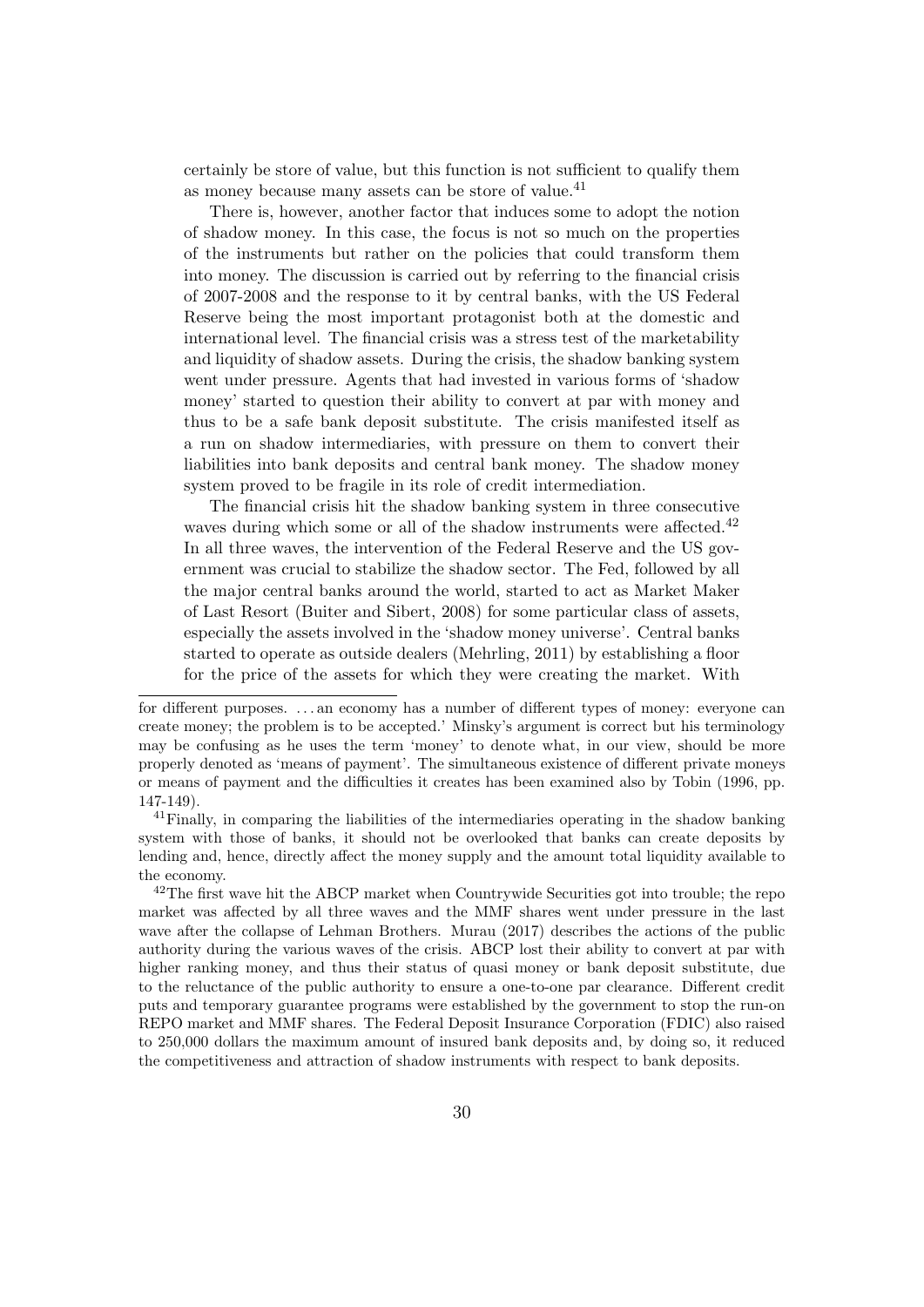their actions, they managed to stop the run on shadow instruments.

For some, these new forms of central-bank interventions, with a direct focus on the securities market, are to be considered as first steps towards a change of the institutional and regulatory framework, now englobing the shadow markets born from financial innovation. Murau (2017) sees the new types of public intervention as implying a change of status of some kinds of shadow instruments as they can now benefit from a public backstop and, hence, they have become more similar to bank money. Gabor (2021) explicitly describes these interventions as 'shadow monetary financing' since the main objective of the central banks' outright purchases of government bonds is to stabilize the shadow banking world, rather than directly finance government expenditures.

We believe however that policies for the stabilization of the shadow financial sector cannot be too simplistically interpreted as steps of a process leading to the emergence of new moneys. For all the reasons we have expounded in the paper, although central banks' stabilizing policies and other regulatory interventions can make at least some types of shadow instruments safer and more liquid, this is not sufficient to make them money. From this point of view, it is worth to point out that the historical processes that brought central banks and other regulatory agencies to intervene to stabilize and make less risky the shadow banking sector and its own instruments cannot too easily be assimilated to the historical processes that eventually led bank money (deposits) to the status of proper money. The fundamental difference between the two processes is that, before the institutional recognition of its status of money altogether, bank money was already widely used as means of payment in the economy as a whole; whereas shadow moneys are currently used within limited financial networks.

#### 6 Conclusion

Recent financial innovations have understandably attracted the attention of many economists, who have emphasized their relevance for the explanation of the 2007-2008 crisis, their macroeconomic implications as well as the changes of monetary policies ideated to face and overcome it. After decades in which macroeconomics has largely ignored the financial sector and its vital interrelations with the rest of the economy (Ingrao and Sardoni, 2019), all this is welcome.

In our paper's we try to contribute to the ongoing debate on financial and monetary issues by concentrating on the question whether financial innovations have led to the emergence of new moneys, the so-called 'shadow moneys'. We approach the topic by looking at past contributions to monetary theory and see how they answered question of which characteristics an instrument must possess to be regarded as money; or, put in different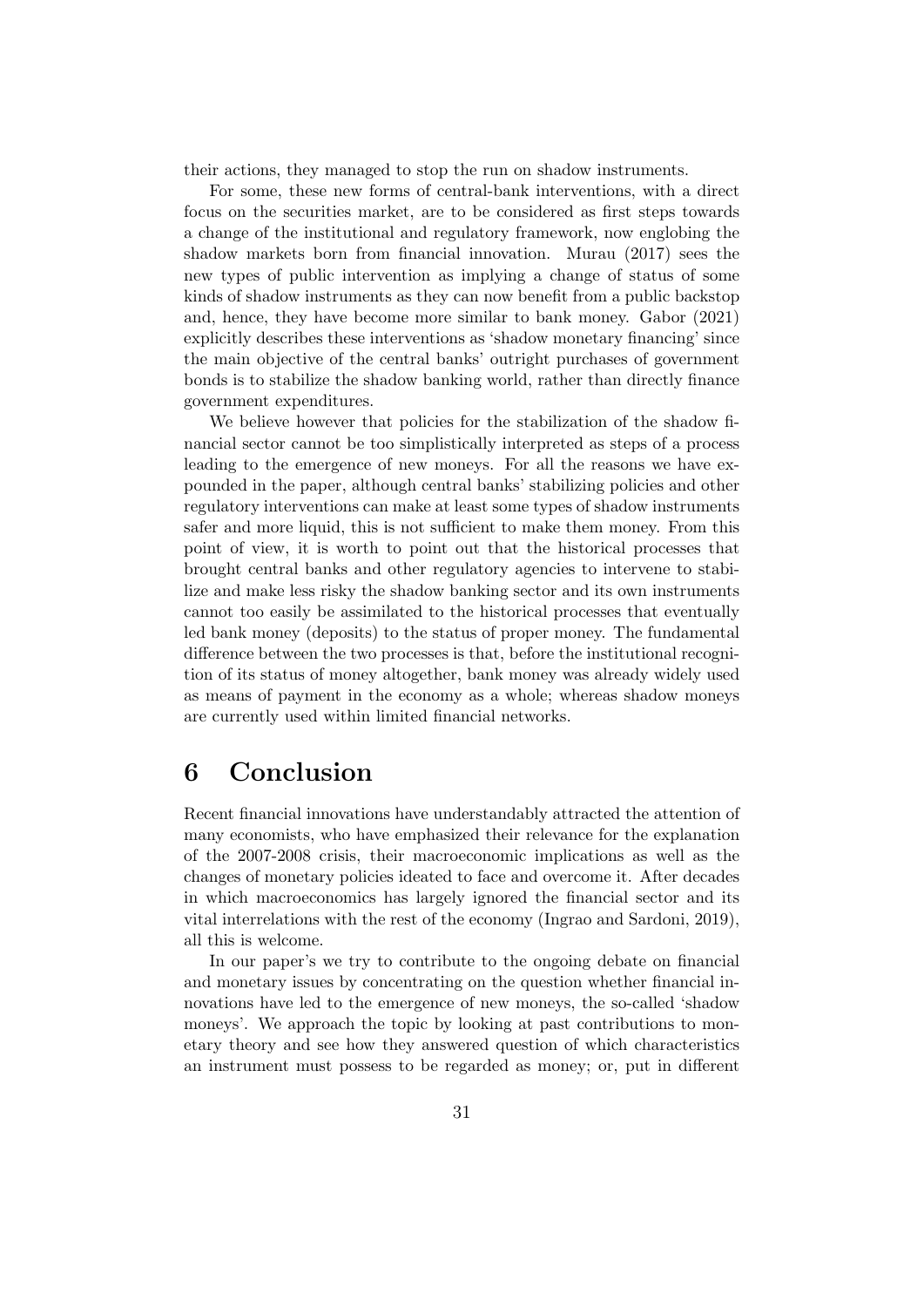terms, which are the essential features and functions of what is money. We reckon that such past contributions are still relevant to the understanding of the current monetary and financial environment.

We first looked at Menger's and Jevons's contributions to the theory of money, which still are at the heart of the dominant current explanation of money, its origins and functions. Both Menger and Jevons viewed money as mainly, if not exclusively, a medium of exchange or means of payment. In their analytical framework markets and trade among individuals are essentially seen as something that exists and functions independently of the state and other public institutions. Institutions, when taken into consideration, intervene ex post on a reality that was born and developed spontaneously and autonomously. Coherently with this vision, Menger and Jevons did not pay much attention to the contractual relations underlying any transaction, especially those which imply deferred payments, which require the existence of, and the interaction with, some kind of institutional organization, be it religious, legal or political.

As an alternative to Menger's and Jevons's approach we propose the views expressed by Hicks in many of his works. In this context, the contractual nature of exchanges plays a crucial role. Consequently, the function of money as standard of value is the fundamental function of money. The function of money as means of payment is hierarchically dependent on its function as standard of value. The function of money as store of value and its 'perfect liquidity', as argues Hicks, is the least monetary of its functions and it is insufficient to qualify any even highly liquid financial instrument as money.

From this approach it necessarily derives that money and its acceptance by the economy as a whole in a certain historical phase is the outcome of complex social, political and economic processes, which involve also the 'state' (i.e. some sort of recognized authority). Money cannot be simplistically seen either the spontaneous product of the market or the mechanical product of the state which imposes it by law or by establishing that taxes must be paid in 'its' money, as held by some recent revivalists of the early 20th century Chartalism.

In the theoretical and analytical framework that we suggest, markets and private institutions that operate in it can certainly create new financial instruments as the result of innovation or as a response to specific critical situations. From this point of view the experience of the so-called shadow money, its origins and its role are an instructive phenomenon to analyze. The story of the shadow money is the story of financial private agents that use new financial practises to compete in the market by offering new liquid instruments which essentially are alternatives to money as a store of value. These instruments, however, are not a generally accepted means of payment and they are not the economy's standard of value. Therefore, we argue, these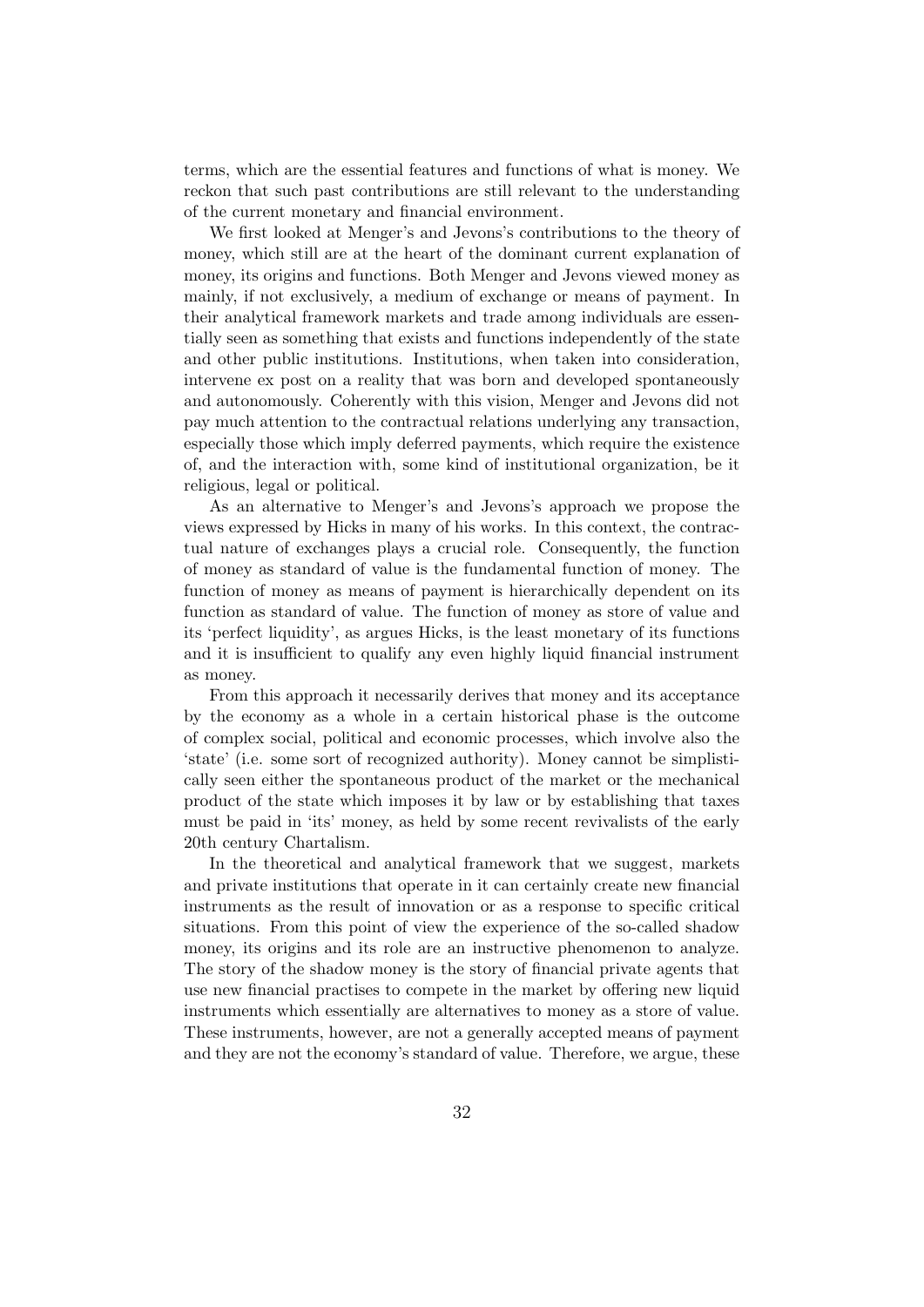instruments cannot qualify for being money in the proper meaning of the word.

Support to our view comes from the fact that much of the debate on shadow moneys has to do with their ability to convert at par or not with money. If any shadow money were money, its convertibility at par would be a non-problem, as the convertibility at par of anything with itself evidently is a tautology. In some circumstances, markets can determine a one-to-one exchange rate between money and shadow instruments, but the convertibility at par of such instruments is contingent on the varying conditions of the markets in which they are traded. As the historical experience teaches us, the mere high liquidity of instruments that can for some time exchange at par, or quasi-par, with money, can transform itself into high illiquidity quite rapidly, with a fall in their prices. The fact that public authorities, namely central banks, intervene to stabilize the value of such instruments is not sufficient to make them gain the status of money.

#### References

- Adrian, T. and Ashcraft, A. B. (2012), 'Shadow banking: Shadow banking: A review of the literature,' Staff Report 580, Federal Reserve Bank of New York, NY.
- Baumol, W. J. (1952), 'The transactions demand for cash: An inventory theoretic approach,' Quarterly Journal of Economics,  $66$  (4), 545–556.
- Beggs, M. (2017), 'The state as a creature of money,' New Political Economy, 22 (5), 463–477.
- Bianco, A. and Sardoni, C. (2018), 'Banking theories and macroeconomics,' Journal of Post Keynesian Economics, 41 (2), 165–184.
- Buiter, W. and Sibert, A. (2008), 'The central bank as the market-maker of last resort: from lender of last resort to market-maker of last resort,' in A. Felton and C. Reinhart (eds.), The First Global Financial Crisis of the 21st Century, London: VoxEU.org, pp. 171–178.
- Ehnts, D. H. (2019), 'Knapp's State theory of money and its reception in German academic discourse,' IIPE Working Paper 115, Institute for International Political Economy, Berlin.
- Ferguson, N. (2019), The Ascent of Money, London: Penguin Books, 2nd edn.
- Frankel, S. H. (1977), Two Philosophies of Money, Oxford: Basil Blackwell.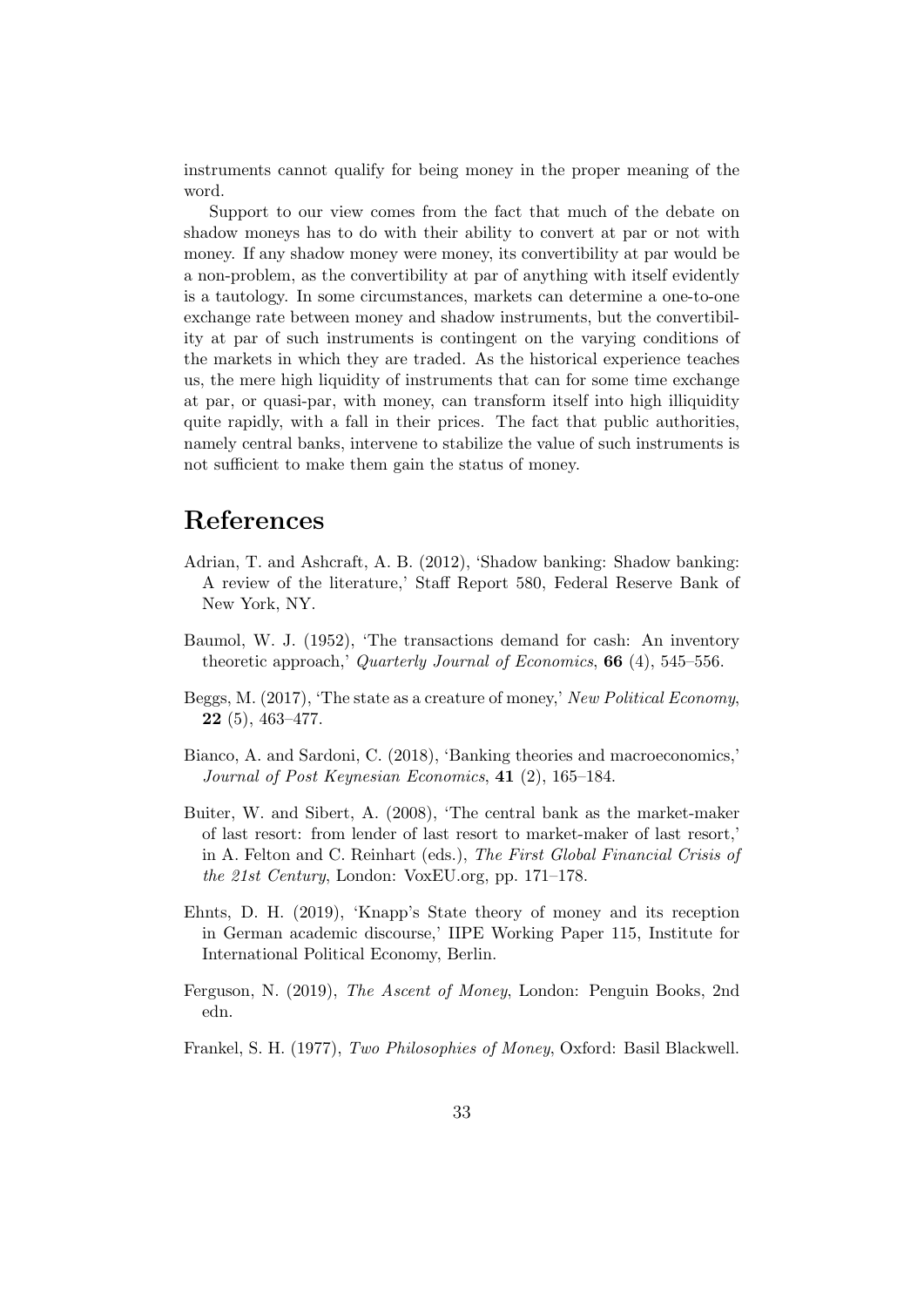- Gabor, D. (2021), 'Revolution without revolutionaries: Interrogating the return of monetary financing,' Report, Finanzwende and Heinrich-Böll-Foundation., Berlin, published in the course of Transformative Responses to the crisis.
- Gabor, D. and Vestergaard, J. (2016), 'Towards a theory of shadow money,' Working paper, INET, New York.
- Giannini, C. (2004), L'età delle banche centrali, Bologna: Il Mulino.
- Goetzmann, W. N. (2017), Money Changes Everything: How Finance Made Civilization Possible, Princeton: Princeton University Press, 1st paperback edn.
- Goodhart, C. A. E. (1989), Money, Information and Uncertainty, London: Macmillan, 2nd edn.
- Goodhart, C. A. E. (2009), 'The continuing muddles of monetary theory: A steadfast refusal to face facts,' Economica, 76 (Supplement 1), 821–830.
- Graeber, D. (2012), Debt: The First 5000 Years,, London: Penguin Books.
- Haldane, G. (2014), 'The age of asset management?' Speech given at the London Business School.
- Handa, J. (2000), Monetary Economics, London and New York: Routledge.
- Heijdra, B. J. (2017), Foundations of Modern Macroeconomics, Oxford: Oxford University Press, 3rd edn.
- Hicks, J. R. (1935), 'A suggestion for simplifying the theory of money,' *Economica*,  $2(5)$ , 1–19.
- Hicks, J. R. (1939[1965]), *Value and Capital. An Inquiry into some Funda*mental Principles of Economic Theory, Oxford: Oxford University Press, 2nd edn.
- Hicks, J. (1967), 'The two triads,' in Critical Essays in Monetary Theory, Oxford: Clarendon Press, pp. 1–60.
- Hicks, J. (1982), 'The foundations of monetary theory,' in Money, Interest & Wages, Oxford: Blackwell, vol. 2 of Collected Essays on Economic Theory, pp. 236–275.
- Hicks, J. (1989), A Market Theory of Money, Oxford: Clarendon Press.
- Ingham, G. (2004), The Nature of Money, Cambridge: Polity Press.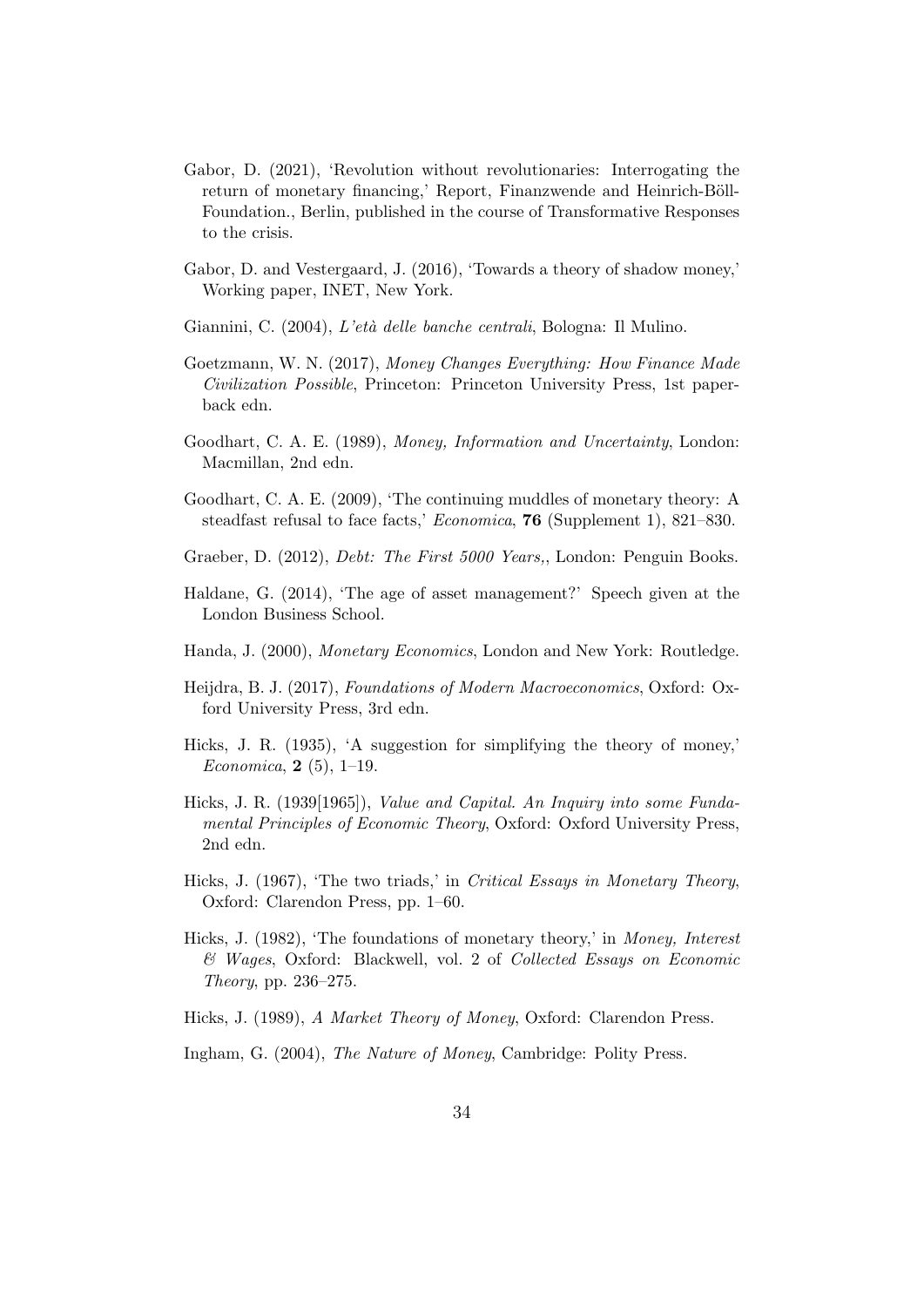- Ingrao, B. (2022), 'The alchemy of money. Money as a standard of value,' in J. R. Resina (ed.), Cultures of Currencies: Literature and the Symbolic Foundation of Money, London and New York: Routledge, forthcoming.
- Ingrao, B. and Sardoni, C. (2019), Banks and finance in modern macroeconomics: A historical perspective, Chelthenam: Edward Elgar.
- Jakab, Z. and Kumhof, M. (2015), 'Banks are not intermediaries of loanable funds - and why this matters,' Working Paper 529, Bank of England, London.
- Jevons, W. S. (1875[1893]), Money and the Mechanism of Exchange, London: Kegan Paul, Trench, Trübner & Co, 10th edn.
- Jevons, W. S. (1879[2001]), The Theory of Political Economy, vol. 2 of The Palgrave Archive edition of The Writings on Economics of W. S. Jevons, New York: Palgrave, 2nd edn.
- Keynes, J. M. (1930[1971]a), A Treatise on Money. Volume 1. The Pure Theory of Money, vol. 5 of The Collected Writing of John Maynard Keynes, London: Macmillan.
- Keynes, J. M. (1930[1971]b), A Treatise on Money. Volume 2. The Applied Theory of Money, vol. 6 of The Collected Writings of John Maynard Keynes, London: Macmillan.
- Keynes, J. M. (1936 [1973]), The General Theory of Employment Interest and Money, vol. 7 of The Collected Writings of John Maynard Keynes, London: Macmillan.
- King, M. (2016), The End of Alchemy. Money, Banking and the Future of the Global Economy, London: Little Brown.
- Knapp, G. F. (1924), The State Theory of Money, London: Macmillan.
- Marx, K. (1887[1954]), *Capital, Book I*, Moscow: Progress Publishers.
- McCulley, P. (2007), 'Teton reflection,' PIMCO, Global Central Bank Focus.
- McCulley, P. (2009), 'The shadow banking system and hyman minsky's economic journey,' PIMCO, Global Central Bank Focus.
- Mehrling, P. (2011), The New Lombard Street, Princeton: Princeton University Press.
- Menger, C. (1871[1994]), Principles of Economics, Grove City, PA: Libertarian Press.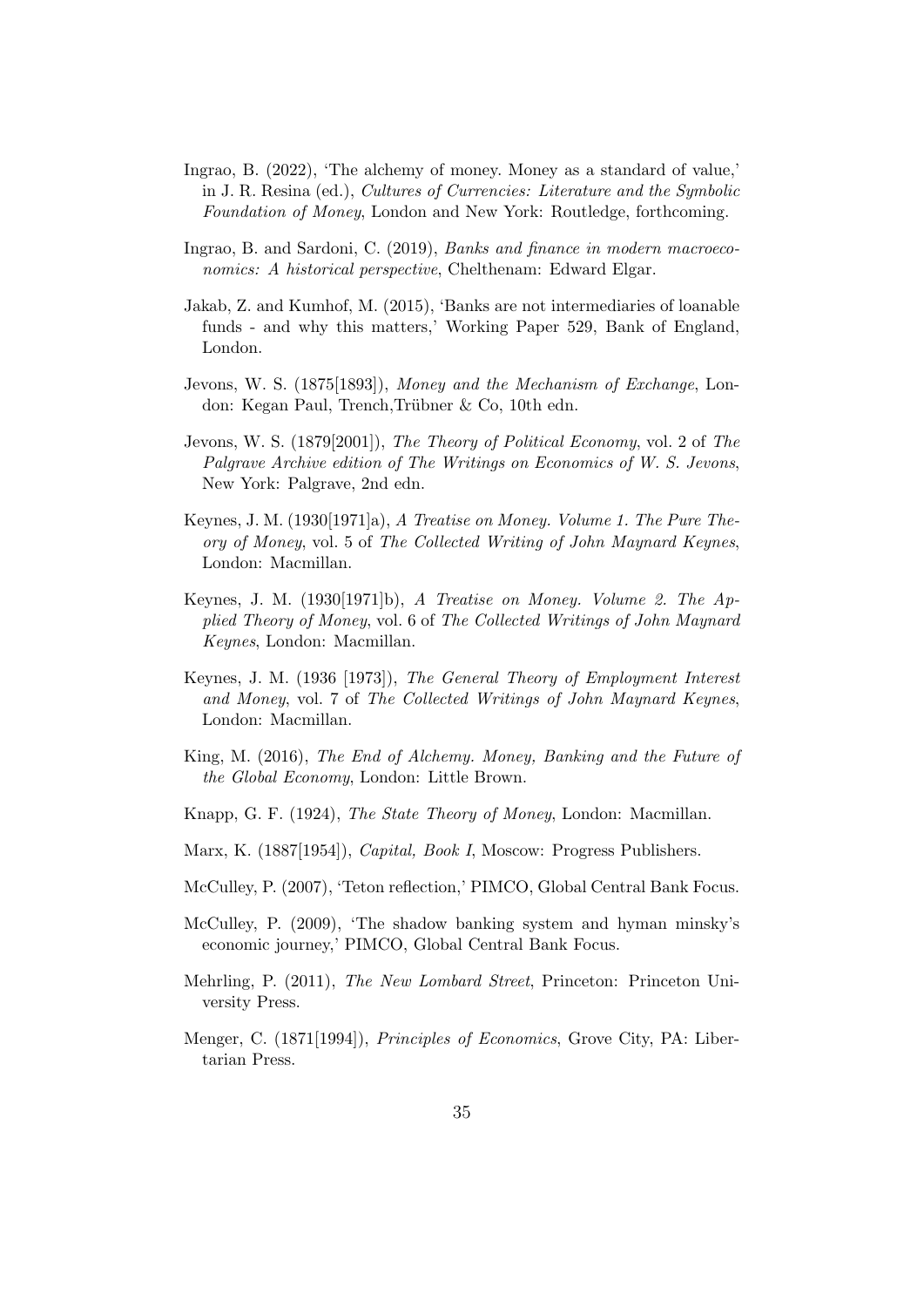- Menger, C. (1883[1985]), Investigations into the Method of the Social Sciences, New York and London: New York University Press.
- Menger, K. (1892), 'On the origin of money,' *Economic Journal*, 2 (6), 239– 55.
- Michail, N. (2021), Money, Credit and Crises, London: Palgrave Macmillan.
- Michell, J. (2017), 'Do shadow banks create money? 'Financialisation' and the monetary circuit,' Metroeconomica,  $68$  (2),  $354-377$ .
- Minsky, H. P. (1986[2008]), Stabilizing an unstable economy, New York: McGraw-Hill.
- Minsky, H. P. (1988), 'Money manager capitalism, fiscal independence and international monetary reconstruction,' Paper prepared for a Round Table Conference: The Relationship between International Economic Activity (Trade and Employment) and International Monetary Reconstruction.
- Murau, S. (2017), 'Shadow money and the public money supply. the impact of the 2007-2009 financial crisis on the monetary system,' Review of International Political Economy, 24 (5), 802–38.
- Murau, S. and Pforr, T. (2020), 'What is money in a critical macro-finance framework?' Finance and Society,  $6$  (1), 56–66.
- Patinkin, D. (1949), 'The indeterminacy of absolute prices in classical economic theory,' *Econometrica*, **17** (1), 1–27.
- Patinkin, D. (1956), Money, Interest, and Prices, Evanston and White Plains: Row, Peterson and Company, 1st edn.
- Pozsar, A., Adrian, T., Ashcraft, A. and Boesky, H. (2012), 'Shadow banking,' Staff Report 458, Federal Reserve Bank of New York, New York.
- Pozsar, Z. (2014), 'Shadow banking. the money view,' Working Paper 14-04, Office of Financial Research, Washington.
- Pozsar, Z. and Singh, M. (2011), 'The nonbank-bank nexus and the shadow banking system,' Working Paper 11/289, IMF, Washington.
- Ricks, M. (2016), The Money Problem: Rethinking Financial Regulation, Chicago: The University of Chicago Press.
- Sardoni, C. (1987), Marx and Keynes on Economic Recession, New York: New York University Press.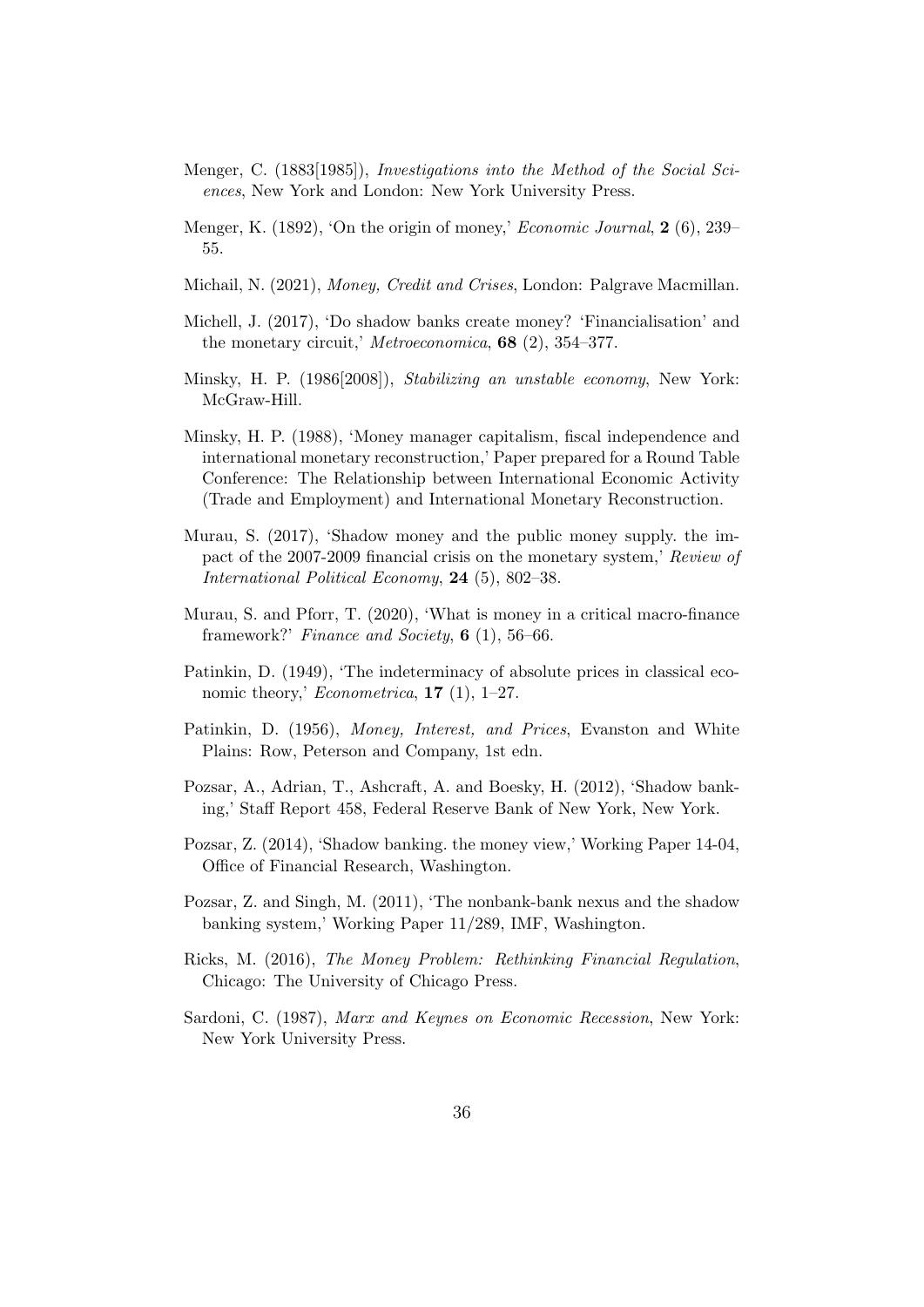- Sardoni, C. (2006), 'Why central banks (and money) rule the roost.' Working Paper no. 457, The Levy Economics Institute of Bard College, Annandaleon-Hudson.
- Sardoni, C. (2021), 'The public debt and the Ricardian equivalence: Some critical remarks,' Structural Change and Economic Dynamics, 58, 153– 160, dOI: 10.1016/j.strueco.2021.05.006.
- Schefold, B. (1987), 'Knapp, Georg Friedrich (1842–1926),' in The New Palgrave Dictionary of Economics, London: Palgrave Macmillan UK, vol. 3, pp. 7327–7329.
- Schumpeter, J. A. (1954[2006]), History of Economic Analysis, Abingdon: Taylor & Francis.
- Schumpeter, J. A. (1991), 'Money and currency,' Social Research, **58** (3), 499–543, with an introduction by Richard Swedberg.
- Shiller, R. J. (2019), Narrative Economics, Princeton: Princeton University Press.
- Thornton, H. (1802[1991]), An Inquiry into the Nature and Effects of the Paper Credit of Great Britain, Fairfield, NJ: Augustus M. Kelley Publishers.
- Tobin, J. (1956), 'The interest-elasticity of transactions demand for cash,' Review of Economics and Statistics, 38 (3), 241–247.
- Tobin, J. (1996), 'Money,' in Essays in Economics. National and International, Cambridge Ma.: MIT Press, vol. 4 of Essays in Economics, pp. 139–163, reprinted from The New Palgrave Dictionary of Money and Finance, Vol. 2, eds. J. Eatwell et al., Macmillan, London 1992.
- Tooze, A. (2019), Crashed. How a decade of financial crises changed the world, London: Penguin Books.
- Walsh, C. E. (2003), Monetary Theory and Policy, Cambridge, Ma: MIT Press.
- Woodford, M. (2000), 'Monetary policy in a world without money,' International Finance,  $2(3)$ ,  $229-60$ .
- Woodford, M. (2001), 'Monetary policy in the information economy,' in Economic Policy for the Information Economy, Kansas City: Federal Reserve Bank of Kansas City, pp. 297–370.